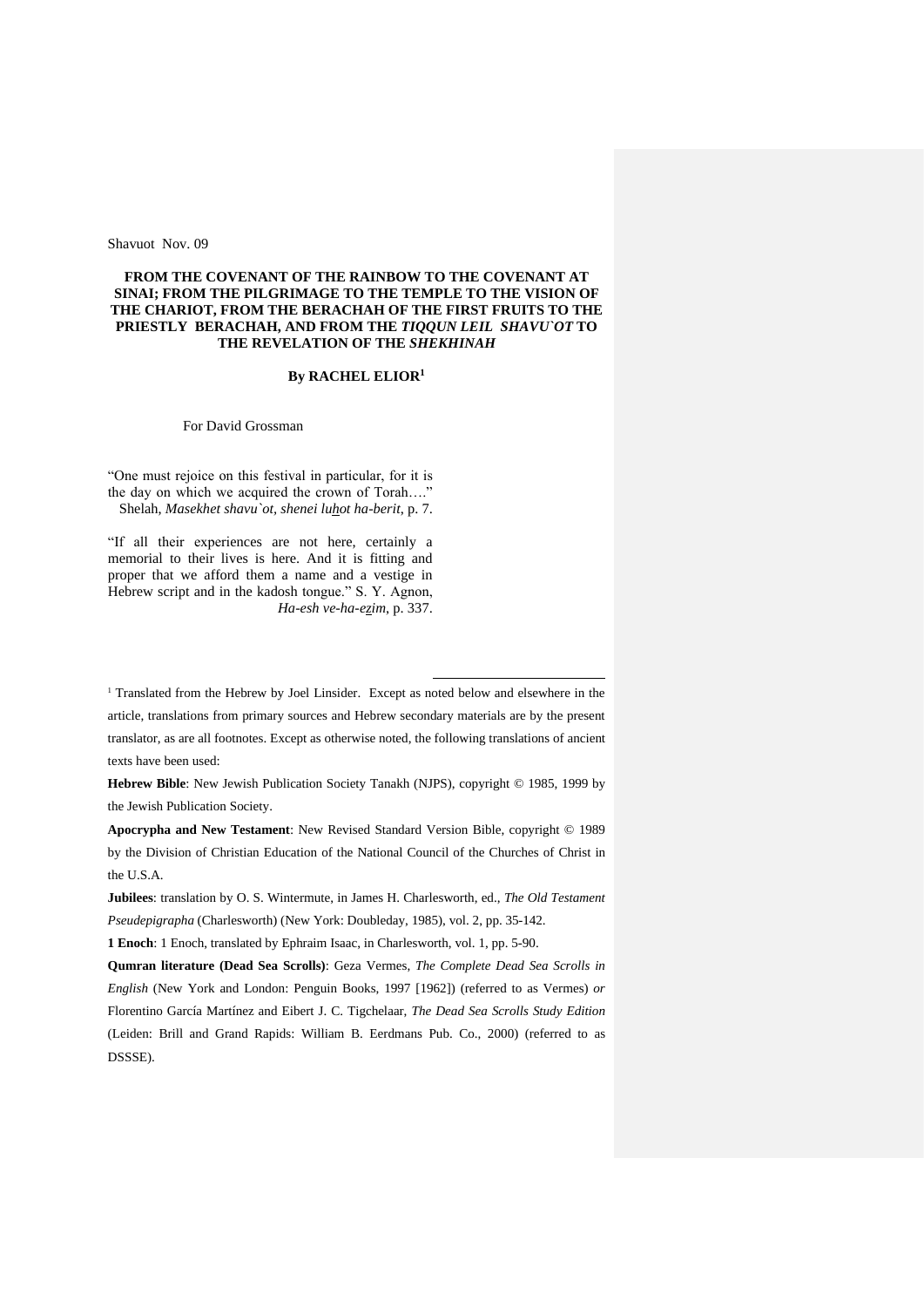The festival of Shavuot (lit., "weeks")—the fourth of the seven "appointed times of the Lord/YaHuWaH" detailed in the Pentateuch and one of the three pilgrimage festivals—is known in the Pentateuch by four names. In the book of Exodus, it is expressly mentioned as one of the pilgrimage festivals and termed the "Feast of the Harvest" (Ex. 23:14-16); it is later called the "Feast of Weeks, of the first fruits of the wheat harvest" (Ex. 34:22). In Leviticus (23:15-22), it is mentioned in detail as the day on which "you shall bring an offering of new grain to the LORD/YAHUWAH," associated with the counting of seven full weeks from "the day after the sabbath," following the time for harvesting the first sheaf ("*omer*"; id. 10- 11). In Deuteronomy, the holiday is called the "Feast of Weeks" in the context of the instruction that "You shall count off seven weeks; start to count the seven weeks when the sickle is first put to the standing grain. Then you shall observe the Feast of Weeks [*hag shavu`ot*] for the LORD/YAHUWAH your God/Aloah , offering your freewill contribution according as the LORD/YAHUWAH your God/Aloah has Baruched you. You shall rejoice before the LORD/YAHUWAH your God/Aloah …at the place where the LORD/YAHUWAH your God/Aloah will choose to establish His name" (Dt. 16:9-11). The joy of the festival is associated with the pilgrimage to the sacred place, as stated in Deuteronomy, and the occasion is termed "the day of the first fruits" in Numbers 28:26 on account of the first fruits of the wheat harvest brought to the sanctuary on that day by those who had been Baruched with the harvest and were coming to appear before God/Aloah . The festival sacrifices, offered by the priests at the sanctuary and including the "offering of new grain to the Lord/YaHuWaH on your Feast of Weeks [on which] you shall observe a sacred occasion" (id.) are described there in detail.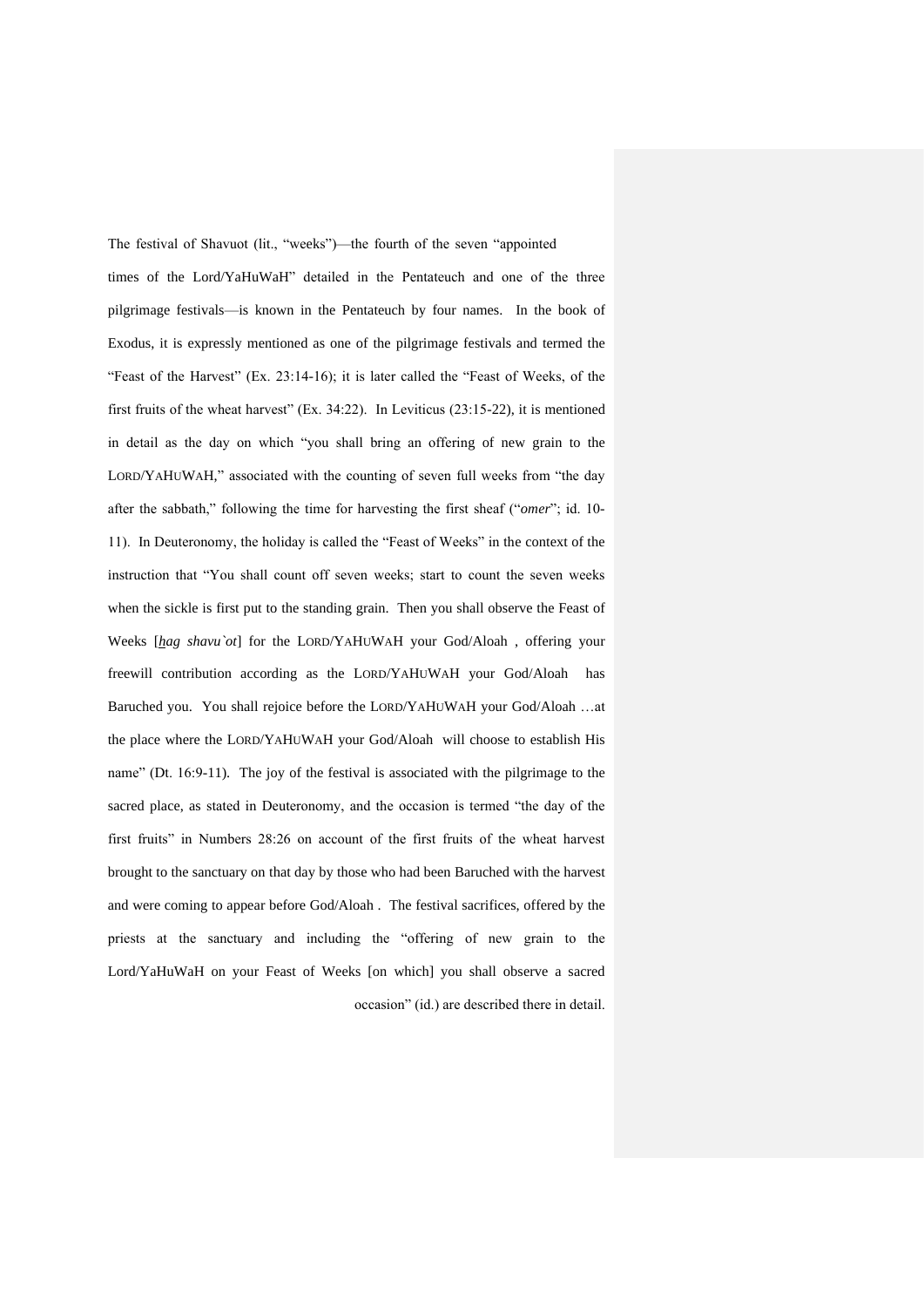Rather astonishingly, therefore, this central festival—known variously as the Feast of the Harvest and the Feast of the First Fruits of the Wheat Harvest, the day of the first fruits, the Feast of Weeks, the festival observed on the fiftieth day, after counting seven weeks, one of the three pilgrimage festivals, the feast of the harvest Berachahand the feast of the offering of new grain—is not mentioned by any of its biblical names in the early rabbinic tradition recorded in the Mishnah. The rabbis identify no commandment uniquely dependent on the Feast of Weeks, which is based on the precise counting of seven Sabbaths or seven weeks, known as the "counting of the *omer*," that precedes the pilgrimage to the sanctuary, and the Mishnah likewise contains no tractate devoted to the holiday and named for it, analogous to the tractates devoted to other holidays (such as *Sukkah*, *Pesahim*, or *Yoma*). Compounding one's surprise at the omission of the festival from mishnaic tradition and the single fleeting reference to it as an aside in the Tosefta is the perplexing suppression of the ancient tradition's explicitly stated time for observing it. That, in turn, becomes even more perplexing given that holiday is known in the ancient, pre-Christian-era priestly tradition recorded in the Book of Jubilees as the day of testimony, the festival of the giving of the Torah, the festival of the covenants, the festival observed by the angels, and the festival associated with Ezekiel's vision and the tradition of the chariot. In the Temple Scroll found at Qumran, the festival of Shavuot is described in a manner that blends various biblical traditions and emphasizes the holiday's place in the sanctuary and in the service of priests who wave the sheaf; it appears in the context of the cycle of seven weeks between the first fruits of the barley harvest and the first fruits of the

wheat harvest:

You shall count seven complete Sabbaths from the day of your bringing the sheaf of [the wave-offering. You shall c]ount until the morrow of the seventh Sabbath. You shall count [fifty] days. You

**Commented [JL1]:** This is the passage as it appears in Vermes. It differs in some respects from the Hebrew, but the version in DSSSE is much more different.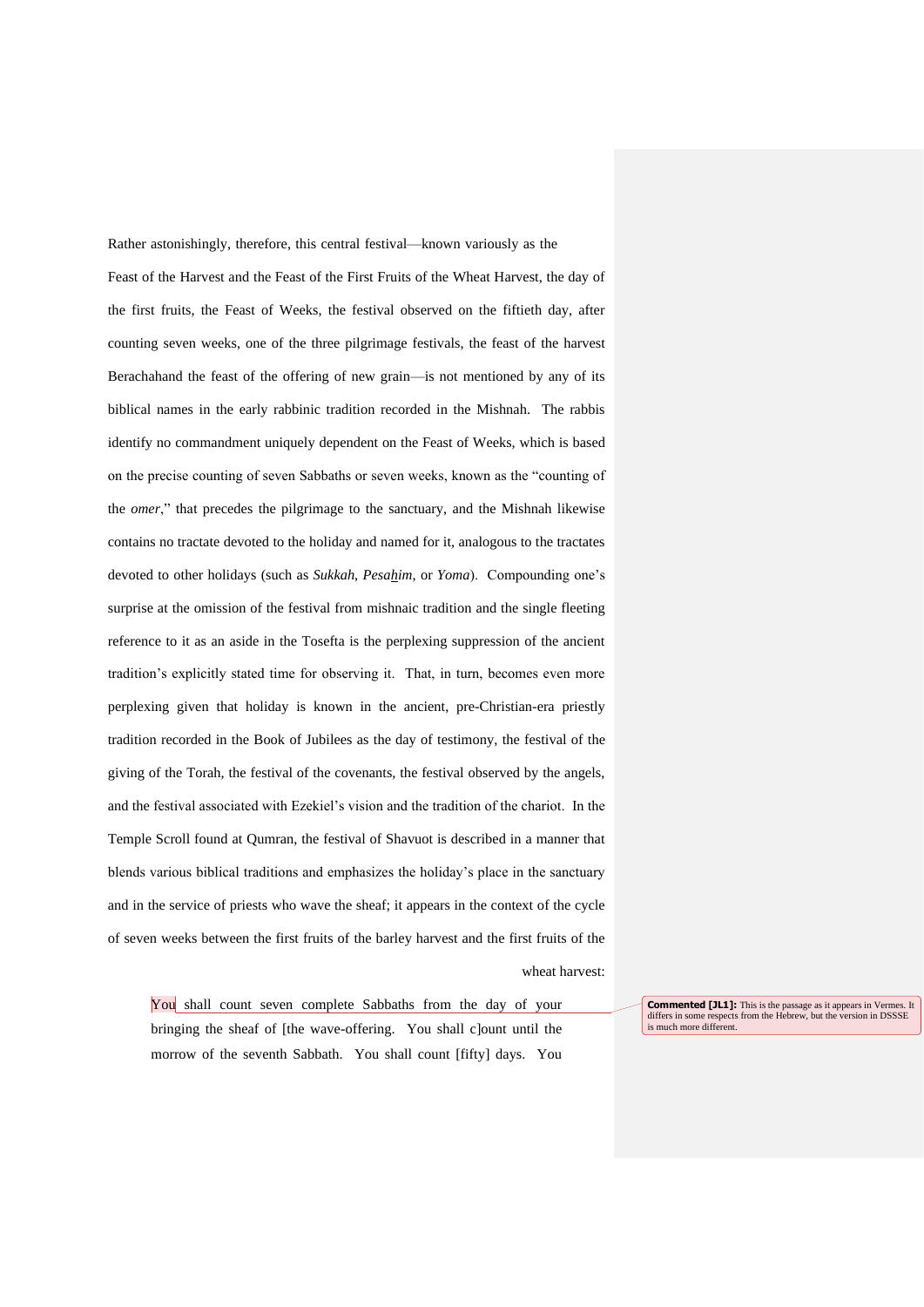shall bring a new grain-offering to YHWH from your homes, [a loaf of fine fl]ou[r], freshly baked with leaven. They are firstfruits to YHWH, wheat bread, twe[lve cakes, two] tenths of fine flour in each cake…the tribes of Israel. They shall offer…their [grain-offerin]g and dr[inkoffering] according to the statute. The [priests] shall wave…[waveoffering with the bread of] the firstfruits. They shall b[elong to] the priests and they shall eat them in the [inner] court[yard], [as a ne]w [grain-offering], the bread of the firstfruits. Then…new bread from freshly ripened ears. [On this] da[y] there shall be [a kadosh gathering, an eter]nal [rule] for their generations. [They] shall [do] no work. It is the feast of Weeks and the feast of Firstfruits, an eternal[l] memorial (Temple Scroll, XVIII-XIX, Vermes, p. 195).

The festival of Shavuot was known in antiquity as the festival of Pentecost, as in the Book of Tobit, which describes the pilgrimage and refers to "our festival of Pentecost, which is the sacred festival of weeks" (Tobit 1:6-8; 2:1), and in 2 Macc. 12:31 and Josephus (*Jewish Antiquities* 13:252; *Jewish Wars* 1:253). In Christian circles, Pentecost was the festival on which the Kadosh Spirit alit on the Apostles in Jerusalem in connection with the renewal of the covenant (Acts 2:1-4). Early *midrashim* from the Land of Israel associate the festival of Shavuot with the angels and with the Chariot tradition tied to the revelation at Sinai: "The Kadosh One Baruched Be He descended on Sinai with 22,000 bands of ministering angels. Another comment: 'God/Aloah 's chariots are myriads upon myriads, thousands upon thousands' (Ps. 68:18); this teaches that 22,000 chariots descended with the Kadosh One Baruched Be He, and each and every chariot was as the vision seen by Ezekiel" (*Pesiqta de-rav kahana*, *Ba-hodesh ha-shelishi*, 107b). The holiday was linked in the early Jewish-Christian tradition with the receiving of the Torah from the angels, as suggested by the comments of Stephen, the first Christian martyr, who was stoned to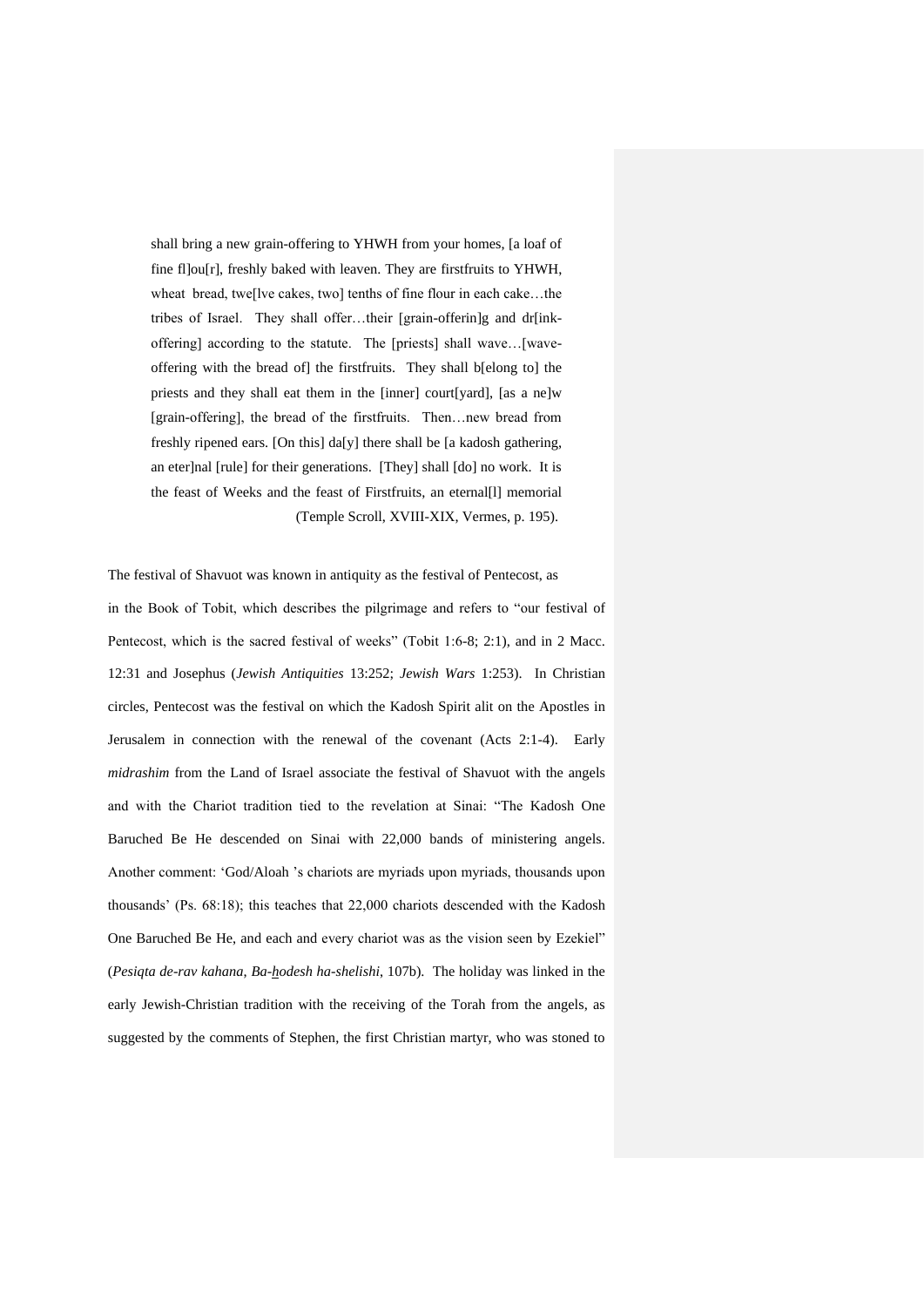death in Jerusalem. Stephen rebuked the High Priest who served during the fourth decade of the first century CE: "You are the ones that received the law as ordained by angels" (Acts 7:53). Even earlier, in the mystical tradition of the Dead Sea Scrolls, the festival of Shavuot was the festival of the vision of the Chariot, linked to the world of the cherubim and angels, and early in the first millennium BCE, it was the festival associated with the renewal of the Sinai covenant during the third month of the year (2 Chr. 15:10-15). In kabbalistic lore based on ancient traditions, the festival that renewed the giving of the Torah and the Sinaitic covenant was regarded as the time of the nuptials between the Kadosh One Baruched Be He and the *Shekhinah*,<sup>2</sup> and the *tiqqun leil shavu`ot*—a ritual of staying awake all Shavuot night, engaged in study and prayer—was the occasion for readying the bride for her nuptials. That description is based on the portrayal of the Sinaitic covenant as a marriage bond between God/Aloah and the congregation of Israel; and that, in turn, is connected to the wedding descriptions in the Song of Songs, which tannaitic tradition says was recited at the revelation at Sinai (*Song of Songs Rabbah* 81:2). In the debate over whether Song of Songs should be deemed canonical, R. Akiva called the book the "kadosh of holies," saying that "The entire world is not as worthy as the day on which the Song of Songs was given to Israel; for all the scriptures are kadosh, but Song of Songs is kadosh of holies" (Mishnah, *Yadayim* 3:5). The song that was given at the Sinai revelation is taken to refer to the day of the giving of the Torah as a wedding day, to the groom who gives the Torah and to the congregation of Israel, His bride: "*O maidens of Zion, go forth and gaze upon King Solomon wearing the crown that his mother gave him on his wedding day*—this is the time of the giving of the Torah; *on* 

**Commented [JL2]:** The quotation doesn't link the events to Shavuot. Should that be further explained?

<sup>&</sup>lt;sup>2</sup> The *Shekhinah* refers variously to God's presence, often personified in feminine form, or to the feminine qualities within God, again often personified as a separate entity.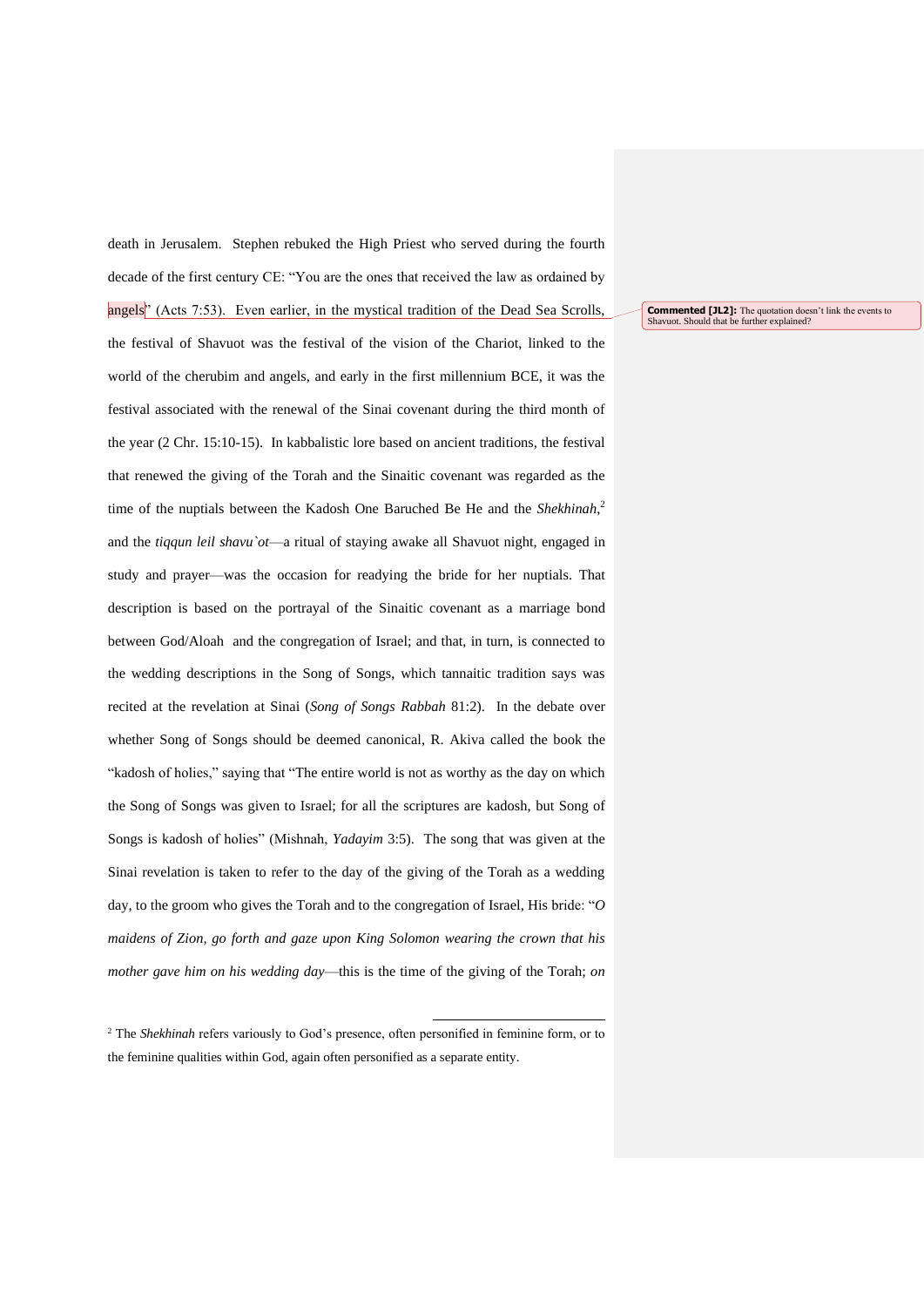*his day of bliss*—this is the building of the Temple" (Mishnah *Ta`anit* 4:8). "*On his wedding day*—this is Sinai, which was his wedding, as it is said, 'stay pure today and tomorrow<sup>3</sup> [Ex. 19:10]. *On the day of his bliss*—this is the giving of the Torah, as it is said, 'He gave it [the Torah] to Moses when he finished [*ke-khaloto*] speaking with

4 him' [Ex. 31:18]. But the *ketiv* is 'his bride' [*ke-khalato*]" (*Numbers Rabbah* 12:8).

Nevertheless, for reasons that will be explained presently, the authors of the Mishnah preferred to suppress these ancient traditions and to avoid drawing explicit connections between the festival of Shavuot and the day of the giving of the Torah, between the giving of the Torah and the revelation of the Chariot, and between the revelation at Sinai and the day of testimony, the day when the covenant was renewed at the time of the wheat harvest. Instead, they passed in silence over the priestly, mystical traditions associated with the oath, the covenant and its renewal, the giving of the Torah, the divine revelation at Sinai, the encounter the angels, and the Chariot. They repressed this rich collection of memories when they struck the name "Shavuot" and instead referred to the sacred occasion by the rootless name "*Azeret*" (lit., assembly), disregarded the renewal of the covenant, and forbade expounding the passage in Ezekiel that describes the Chariot or reading it as the prophetic portion (*haftarah*) in the synagogue. During the first generations following the destruction of the Temple, the sages relegated the tradition of the oaths and the covenants to the domain of the forgotten. They did so when they argued with the Sadducees over when the holiday was properly to be celebrated; when they ordained the counting of seven weeks from the day following the first day of Passover instead of counting seven

<sup>&</sup>lt;sup>3</sup> The Hebrew translated "stay pure" is *ve-qidashtem*. Literally, it means "sanctify yourselves," but *qiddushin* also refers to marriage (more specifically, betrothal).

<sup>4</sup> *Ketiv* refers to the Masoretic written consonantal text; it is distinguished from the *qeri*, the text as vocalized and read.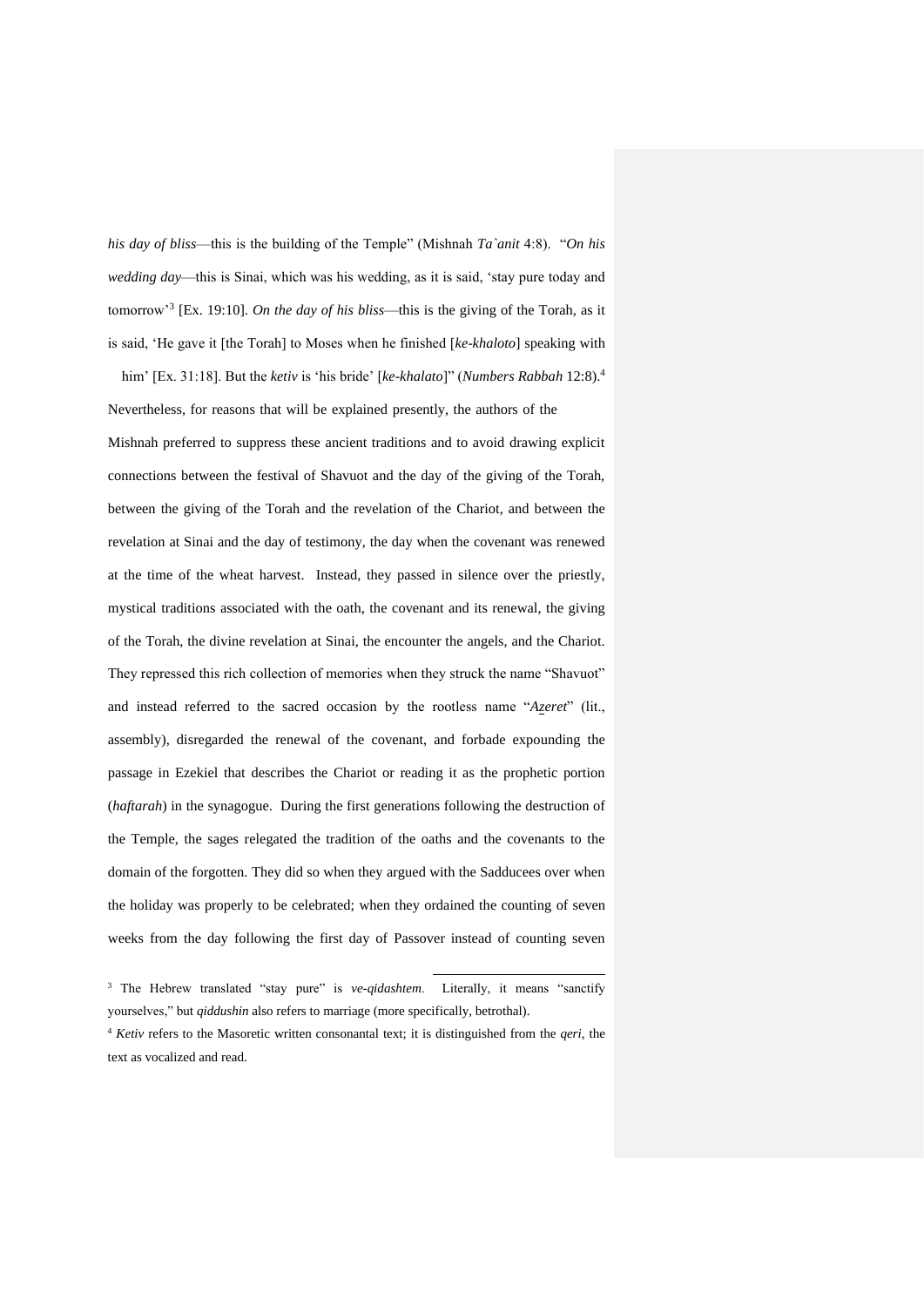weeks from the day after the Sabbath following the full week of Passover; and when they forbade the reading Ezekiel's vision of the Chariot, which had been associated with the festival of Shavuot, determining instead that "one does not read the Chariot [as the prophetic passage] for Shavuot (Mishnah, *Megillah* 4:10). The commandments related to the first-fruits festival are very briefly treated in the Mishnah; the sages devote to it only a few lines in tractate *Bikkurim*, which deals primarily with the agricultural aspects of the first-fruit offering and therefore appears in the order *Zera`im*, pertaining to agricultural matters, rather than in the order *Mo`ed*, where the other festivals are considered. No attention is devoted specifically to the wheat harvest, which is conflated with the first fruits that are harvested in the seventh month; the festival is referred to not as Shavuot (Weeks) but as Azeret (Assembly); no *gemara* was written about this mishnaic passage; and no unique customs are associated with the holiday. Moreover, the mishnaic passage omits all mention of cherubim and angels; and it transforms the holiday's association with the vision of the Chariot and the angels into a covert tradition. To do so, it rules that "the [passage concerning the] Chariot is not expounded" and "the [passage concerning the] Chariot is not read as the prophetic reading." Moreover, the sages deemed the written traditions that discuss the Chariot, linked to the Kadosh of Holies, and that expand upon the celestial chariots, associated with the calendar for Temple service, to be "external books" (i.e., the non-canonical works of the Apocrypha and Pseudepigrapha) not to be read. The absence of the festival of Weeks from rabbinic memory is striking, as is the sages' reluctance to deal with it as the festival of the giving of the Torah and the entry into the covenant, the festival of the written Torah and of the Chariot, the festival observed by the angels, the festival of the offering of new grain and the waving of the first-fruit offering, associated with the counting of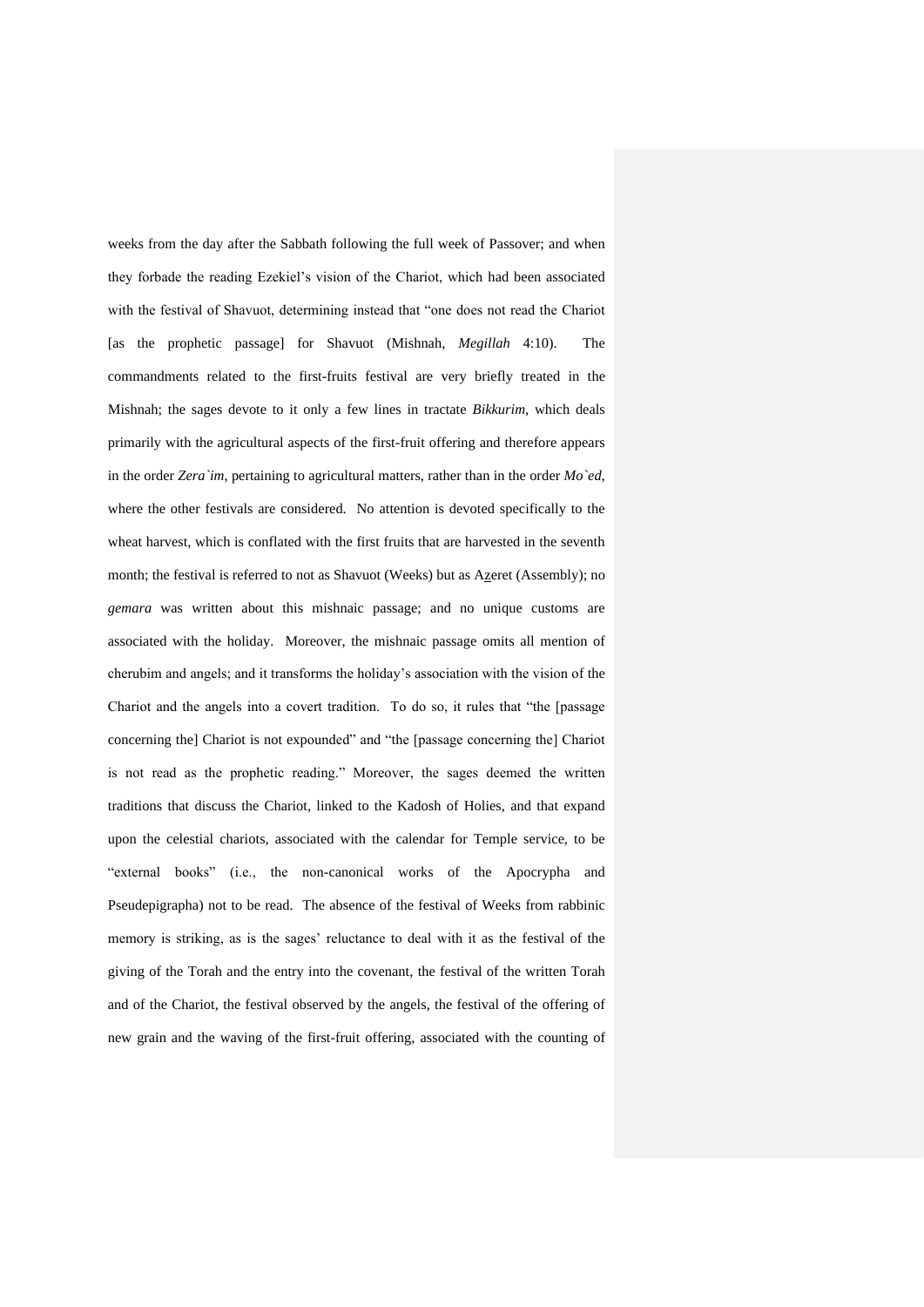seven weeks, or as "[a kadosh gathering, an eter]nal [rule] for their generations…. It is the feast of Weeks and the feast of Firstfruits, an eternal[l] memorial" (Temple Scroll XIX, Vermes, p. 195). It appears that these phenomena are all associated with the fact that the pre-Common-Era priestly traditions that appear in the Dead Sea Scrolls and in parallels in the Apocrypha and Pseudepigrapha assign the festival of Shavuot a central place as the festival of renewal of the covenant observed by the angels in heaven (Jub. 6:18) and the priests on earth.

And so, for example, the second-century-BCE Book of Jubilees tells of the covenant entered into with Noah during the third month, at the conclusion of the flood: "He set his bow in the clouds for a sign of the covenant which is forever…. Therefore it is ordained and written in the heavenly tablets that they should observe the feast of Shebuot [Weeks] in this month, once per year, in order to renew the covenant in all (respects), year by year. And all of this feast was celebrated in heaven from the day of creation until the days of Noah…." (Jub. 6:16-18). The parallel version in Gen. 9:16-17 says nothing of the date or of the renewal of the covenant: "'When the bow is in the clouds, I will see it and remember the everlasting covenant between God/Aloah and all living creatures, all flesh that is on the earth. That,' God/Aloah said to Noah, 'shall be the sign of the covenant that I have established between Me and all flesh that is on earth.'" The rainbow is elsewhere mentioned in the Hebrew Bible only in Ezekiel's vision, which also forms part of the tradition regarding covenants in the third month, as will be explained below. In Jubilees, the holiday is termed "the festival of the renewal of the covenant," a name derived from the command just quoted: "they should observe the feast of Shavuot in this month, once per year, in order to renew the covenant in all (respects), year by year." It is referred as well as a day of testimony and a kadosh day (Jub. 6:12, 36-37) and as a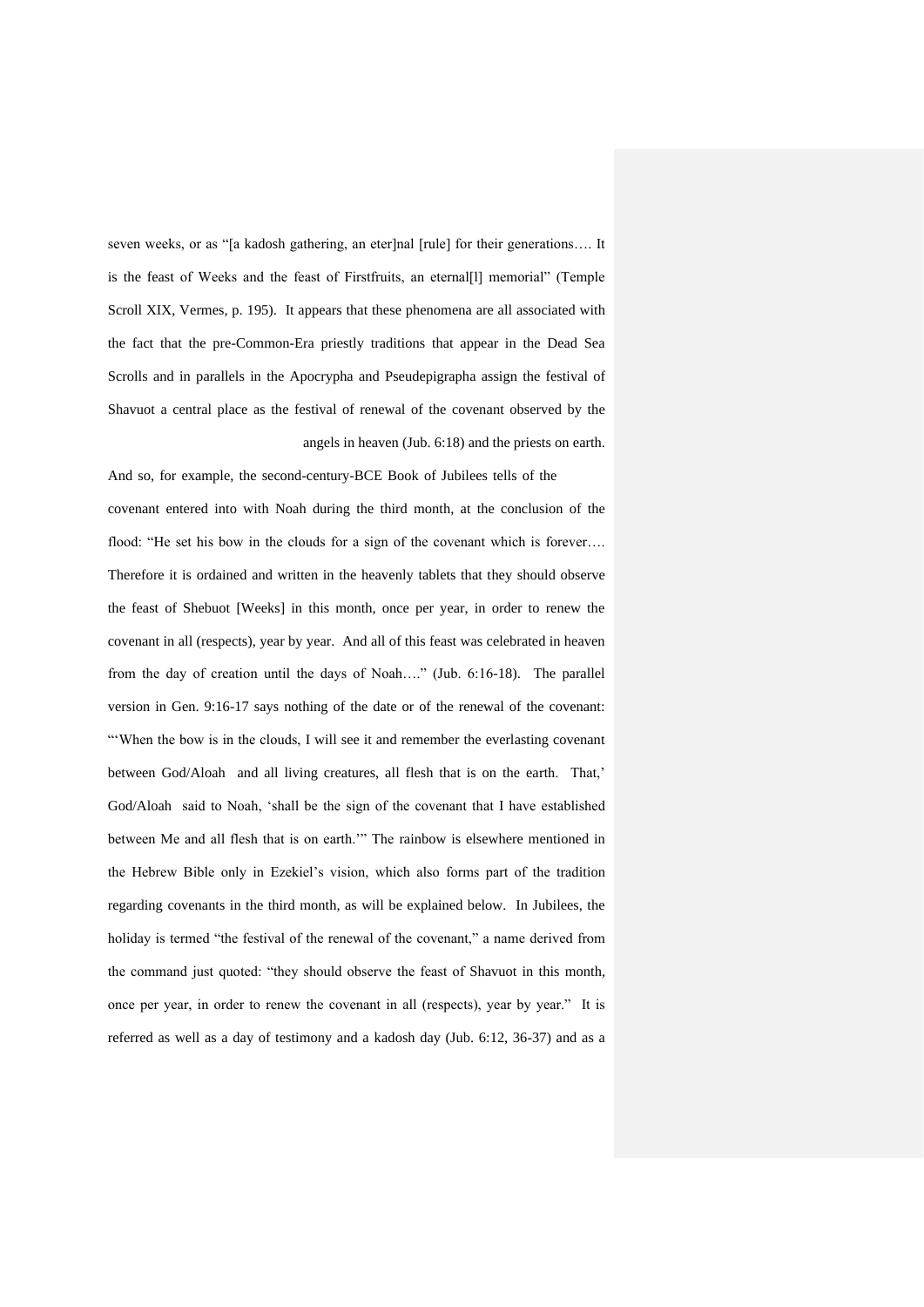twofold feast (Jub. 6:21); and numerous traditions linking the Patriarchs to the covenants and the angels who enter into a covenant in the third month are associated with it (Jub. 14:18-20; 15:1-15; 16:13-14).

The name Shavuot is associated not only with weeks (*shavu`ot*) but also with oaths (*shevu`ot*) and covenant. It is tied to the covenant entered into between God/Aloah , the liberator from servitude, and those who left Egypt and attained freedom from servitude. That covenant was entered into at Mount Sinai, after the passing of seven weeks from the start of the Israelites' journey through the wilderness, which had begun on the twenty-sixth day of the month declared to be the first: "This month shall mark for you the beginning of the months; it shall be the first of the months of the year for you" (Ex. 12:2).

The festival of Shavuot is known in the Book of Jubilees as the time for renewal of the ancient covenants entered into on that occasion: the covenant of the rainbow, entered into with Noah during the third month, as described earlier, and the covenant between the pieces entered into with Abraham at the mid-point of the third month (Jub. 14:10). The angels are those who execute the covenant, as the angel of the presence says: "And on that day [the mid-point of the third month], we made a covenant with Abram, just as we had made a covenant in that month with Noah. And Abram renewed the feast and the ordinance for himself forever" (Jub. 14:20). Like every one of the seven appointed times of the Lord/YaHuWaH, the festival of Shavuot forms a crossroads of remembrance and forgetting, canonization and censorship, hegemonic memory and alternative memory, transmission and loss. It is a holiday linked to the struggle over memory and the weaving of historical alternatives from antiquity to our own time, and it is linked as well to polemics and disputes that

have been little considered and that most have preferred to pass over in silence.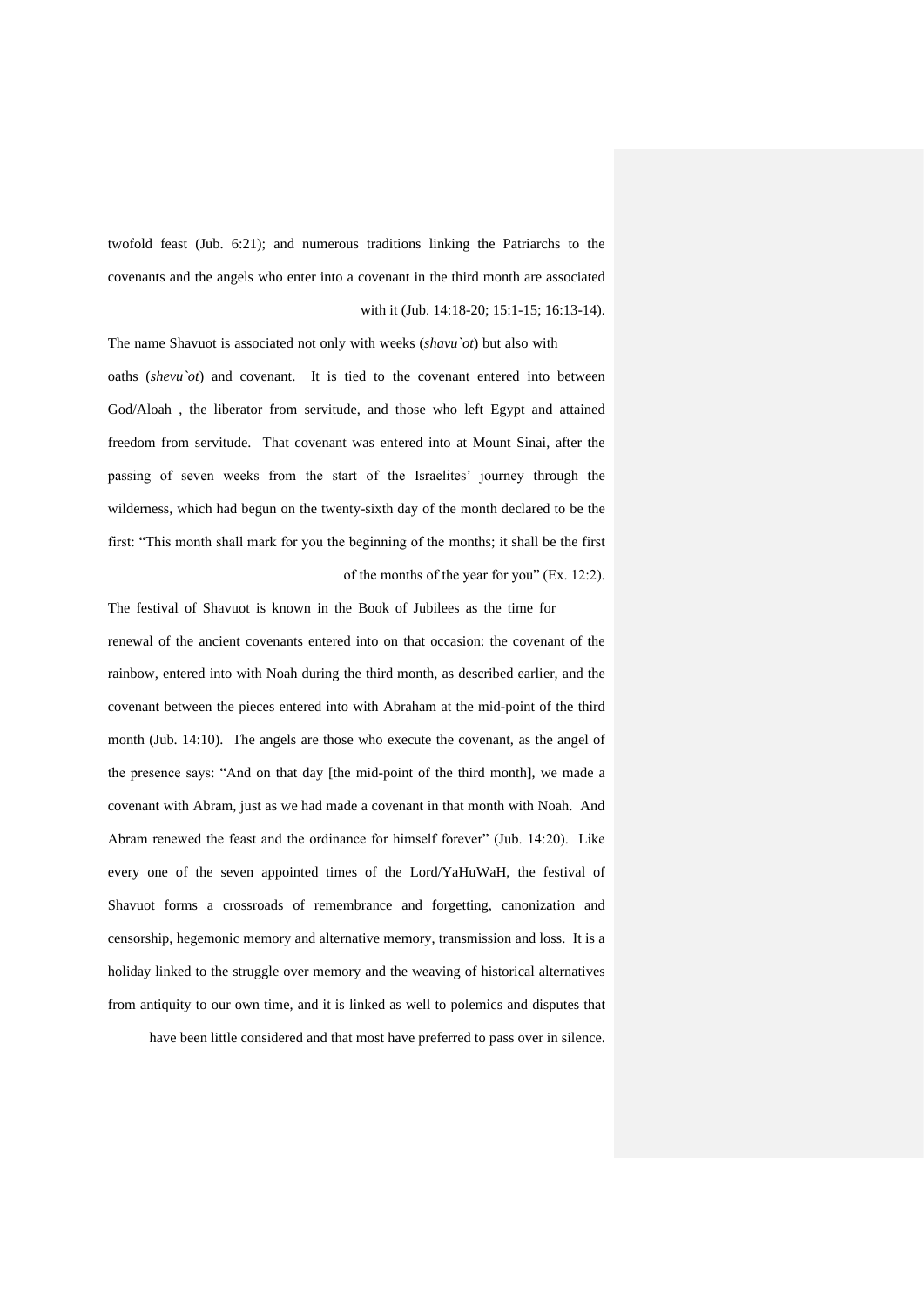The history of the hidden festival of Shavuot is linked to three disputes that raged in late antiquity: one between the Zadokite priests and the Hasmonean priests during the second century BCE; one between the Sadducees and the Pharisees during the first century BCE and first century CE; and one between the sages and the Jewish-Christians during the first and second centuries CE. For the priests of the House of Zadok, Shavuot occupied a central and sacred place as the festival of the covenants and oaths executed during the third month and of the renewal of the covenant at that time. This is evident from passages in Jubilees and the Temple Scroll, from the account of the giving of the Torah that appears in the Dead Sea Scrolls, from the calendar appearing at the beginning of the letter in the Dead Sea Scrolls known as *Miqzat ma`aseh ha-torah* ("Some Observances of the Law," abbreviated as MMT), and from the beginning of the Dead Sea "Community Rule," all of which were written during the last centuries BCE. The sages, however, who were active following the destruction of the Second Temple, sought to suppress the traditions associated with this priestly festival—the festival of the covenant and the testimony, of the angels and the Chariot; the festival of the Zadokite priests and of the pilgrimage to the Temple. They did so during the first centuries following the destruction of the Temple, an event that necessarily entailed the abolition of the sacred Temple service and the rejection of the cultic and mystical priestly tradition set forth in the written Torah and its Dead Sea Scroll expansions. All of those texts without exception were considered sacred scriptures, and many were linked to the Zadokite priests and their covenantal associates, the angels.

**\* \* \* \* \* \* \***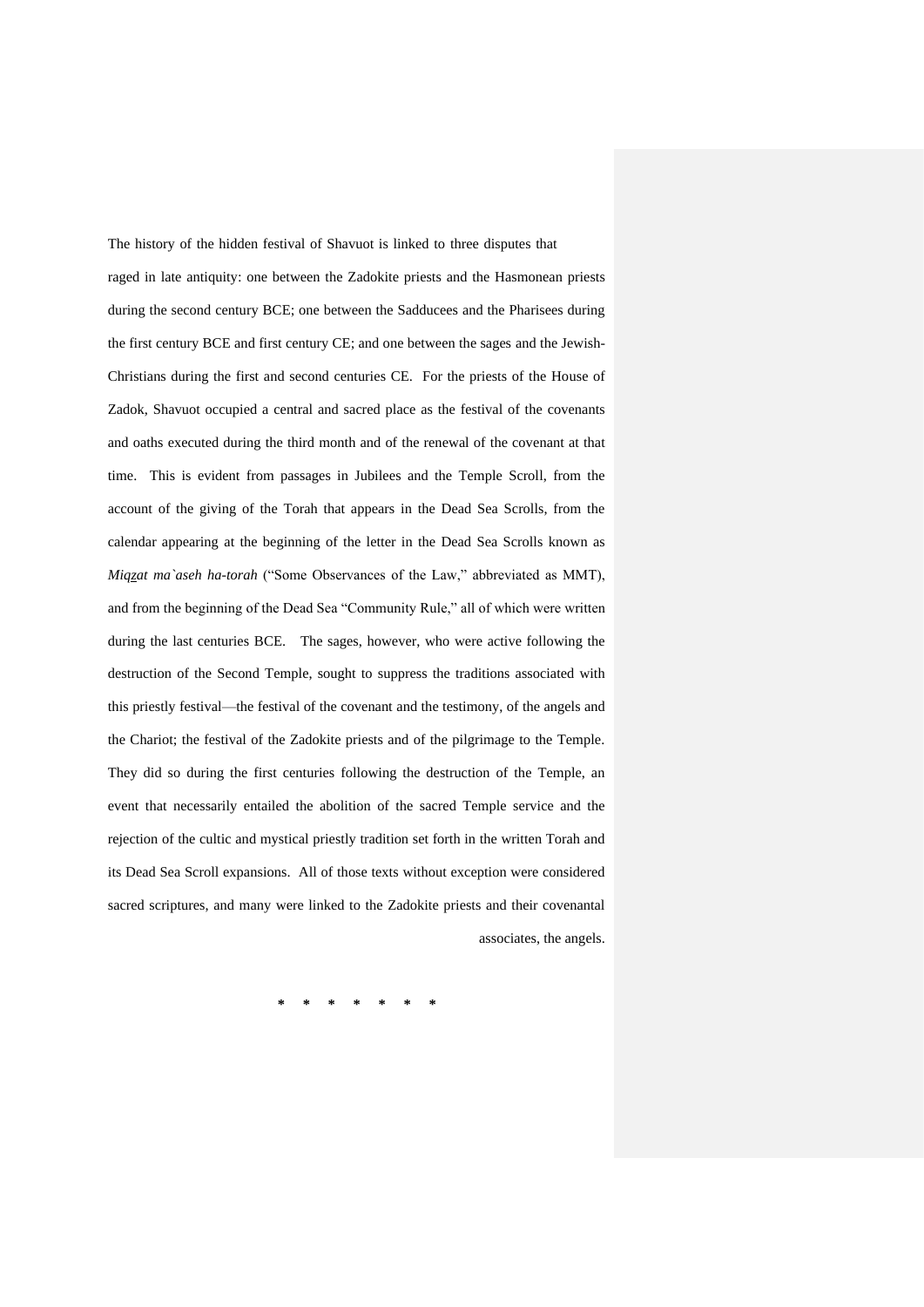The priests of the House of Zadok were a dynasty that served as High Priests for nearly a millennium, from the time of Aaron the priest until 175 BCE. In the tradition of the rabbinic sages, they are known as Sadducees and Boethians; in Hellenistic literature they are known as the House of Honyo, named for Honyo ben Simeon III, the last Zadokite priest to serve in the Temple in Jerusalem; and in the Dead Sea Scrolls they are known as the Zadokite priests and the men of their covenant, named for Zadok ben Ahituv, the priest who served as the "first among the sons of Phineas" in Jerusalem at the time of King David, as mentioned in the Joshua Apocryphon. The Bible tells that Zadok was the priest who served in the time of King David (2 Sam. 8:17; 15:24-29) and anointed Solomon as David's successor (1 Kgs. 1:34, 39-45). Toward the end of the First Temple period, they are referred to as the sons of Zadok, in view of the words of the priest and prophet Ezekiel: "the priests who perform the duties of the altar—they are the sons of Zadok, who alone of the descendants of Levi may approach the LORD/YAHUWAH to minister to Him" (Ez. 40:46; 43:19; 44:15; 48:11). Zadok ben Ahituv's lineage goes back to Aaron, the priest, progenitor of the High Priesthood (Ezra 7:2-5; Neh. 11:11; 1 Chr. 16:39), and his descendants served in Solomon's Temple until the time of Seraiah, the chief priest, who was exiled with King Jehoiachin (1 Kgs. 4:2; 2 Kgs. 25:18; 1 Chr. 5:29-34, 38; 9:11; 2 Chr. 31:10). Thereafter, the descendants of Seraiah's grandson, Joshua ben Jehozadak, served in the Second Temple from the return from the Babylonian Exile until the time of Antiochus Epiphanes, who conquered Jerusalem in 175 BCE. The dispute between the Zadokite priests and the sages regarding the time for harvesting the *omer* and the consequent time for the festival of Shavuot is known as a dispute between Sadducees and Pharisees, but it was preceded by the intense conflict between the displaced Zadokite priests, who maintained the use of a solar calendar,

**Commented [JL3]:** I added this citation because it seems to be the only one that speaks of Seraiah's exile.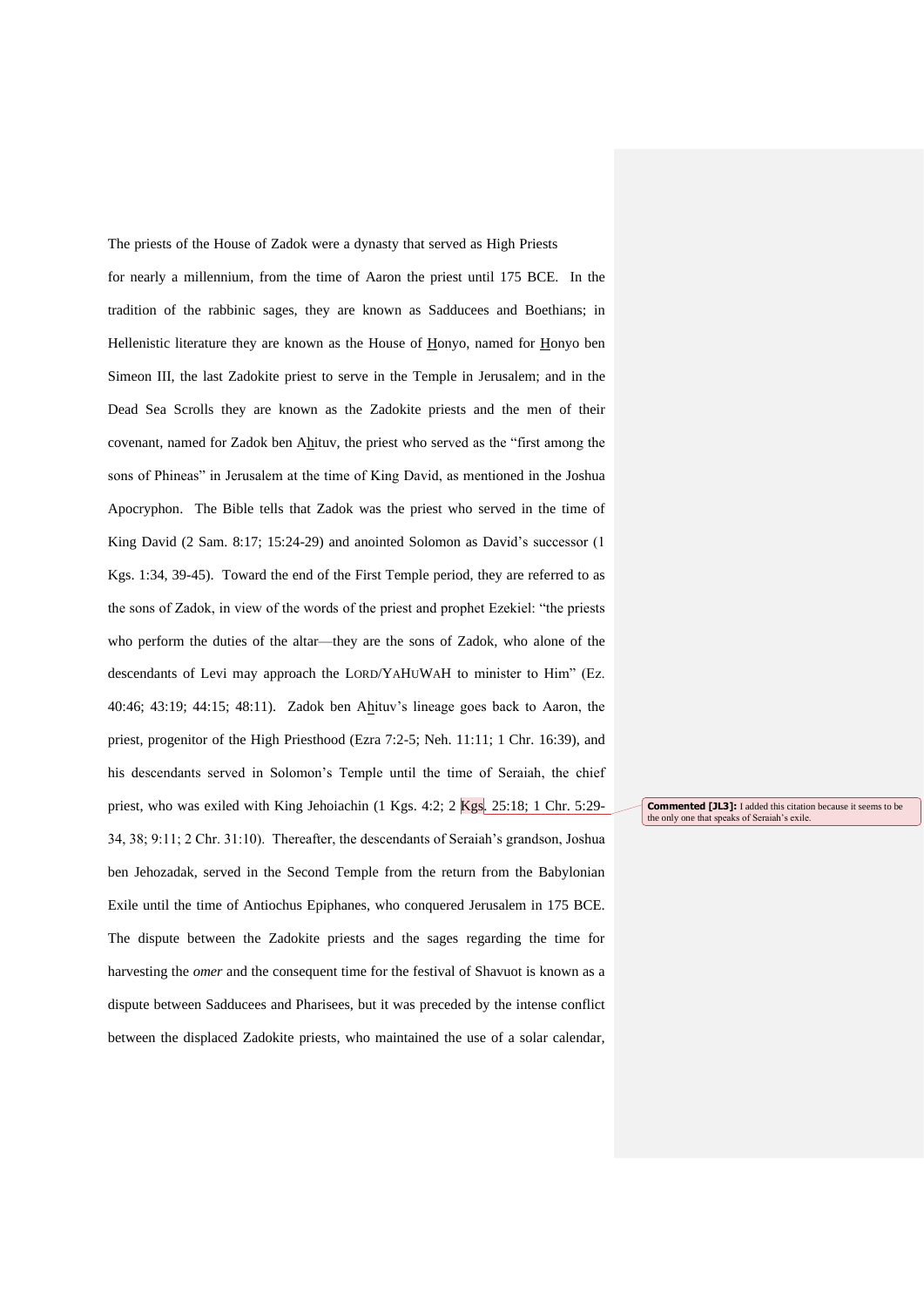and the Hasmonean priests who supplanted them and maintained the use of a lunar calendar. For 120 years, from the middle of the second century BCE until the time of Herod, during the final third of the first century BCE, the Hasmonean priests took the place of the Zadokite priests. In general, little attention is devoted to the nature of these disputes, which related to the festival of Shavuot, the festival of the renewal of the covenant and the time of the priestly Berachah, and were tied to the dispute over the fixed weekly calendar vs. the variable monthly calendar and to the dispute over the times of the harvest. That lack of attention may be attributable to the complexity of the disputes' historical context, to the widespread anachronistic tendency to read ancient history exclusively through the rabbinic tradition, or to the struggles over remembrance and forgetting that have been waged through the ages, from antiquity until our own time.

The disputes over the festival of Shavuot—its names and timing, the commandments that depend on it, and the memories associated with it—are connected to the polemic over the calendar and the struggle over who had the authority to fix it and determine the premises that would guide its calculation. The Torah, in the formulation adopted by the sages following the destruction of the Temple, does not specify a fixed number of days in a year or in a month, does not specify a day of the week to be associated in advance with the date for any of the seven fixed times of the Lord/YaHuWaH, and lacks a set time for the festival of Shavuot. In contrast, the parallel and earlier versions of the Torah found among the Dead Sea Scrolls, written by the "priests of the House of Zadok and the men of their covenant," contain a fixed time for Shavuot, known and calculated in advance—Sunday, the fifteenth day of the third month, seven weeks after the day of waving the sheaf; the latter observance likewise is always on a Sunday, the twenty-sixth day of the first month. The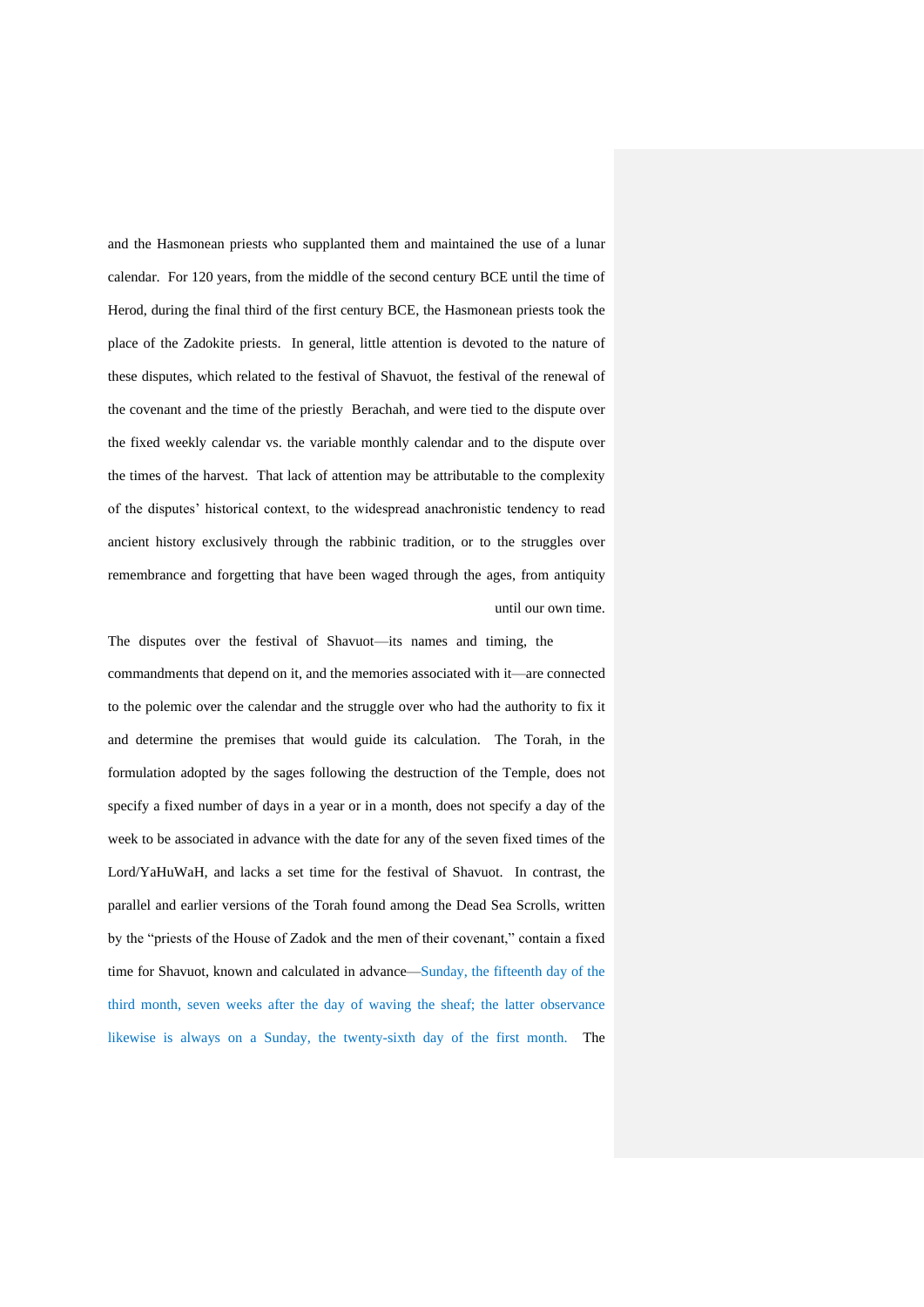difference between the two perspectives flowed from the view of the Zadokite priests and the men of their covenant that the Temple was to follow a fixed, 364-day solar calendar, known and calculated in advance. The calendar was made known by the angels to Enoch son of Jared, of the seventh Adamite generation (Gen. 5:21-24; Jub. 4:16-25) and is associated with various events in the tradition of the books of Genesis and Jubilees. The calendar began each year with the first day of the first month (Ex. 12:2), which always fell on a Wednesday, the day on which the sun, moon, and stars were created; it was the first day of the month of Nisan, the day of the vernal equinox. The year thus began with the day on which the heavenly luminaries were created, in the first month, also known as the month of Abib, from which cyclical and eternal Jewish time was counted—a time system encompassing cycles of respite from servitude. The times of respite were termed in the Bible "the appointed times of the Lord/YaHuWaH" and were tied to the counting of seven-based cycles that establish the covenant. In the Book of Exodus, the first month is the month of transition form enslavement to liberty, and it is the point from which one begins to count the Sabbaths and the seven appointed times of the Lord/YaHuWaH. Time is marked by Sabbaths, by the seven appointed times, and by sabbatical years and jubilees, all of which point to the covenant through sacred seven-based cycles. This seven-based cycle is introduced by "These are the set times of the Lord/YaHuWaH, the sacred occasions, which you shall celebrate each at its appointed time" (Lev. 23:4) and is detailed in Chap. 23 of Leviticus; it is referred to in the Scrolls as "appointed times of freedom." These seven appointed times, and the cycles of sabbatical years and jubilees associated with them in the seven-based cycles of respite, are tied to the commandments made known in the covenant entered into in the third month on the festival of Shavuot, in the encounter at Sinai.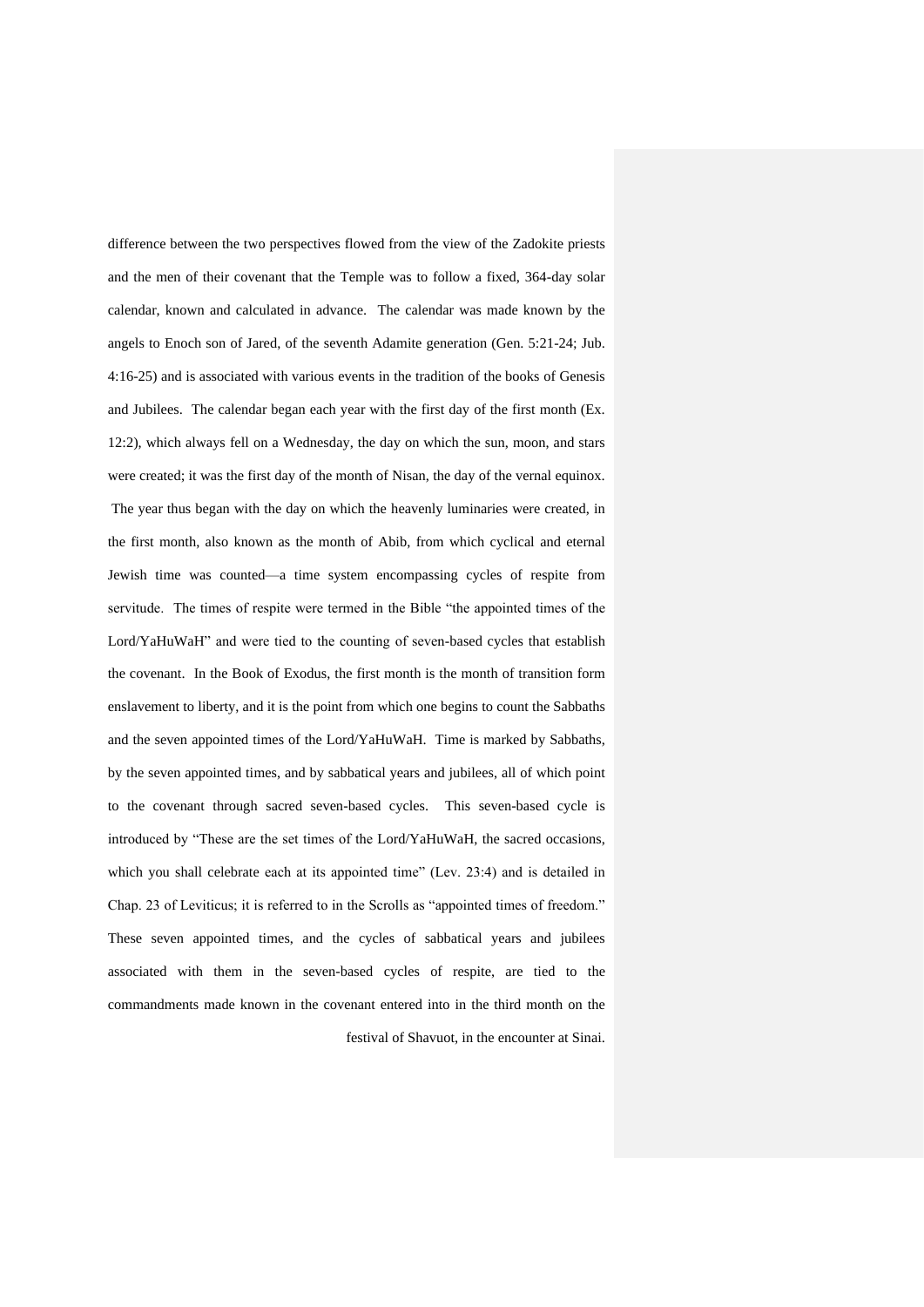The Dead Sea Scrolls version of "The Book of Heavenly Luminaries," a portion of 1 Enoch (chapters 72-82), tells of the receipt of the calendar from the angels, and Jubilees (chapter 6) recounts the flood story as the story of the calculation of the calendar. According to both of these texts, the year is divided into four equal quarters of ninety-one days each. The first day of each quarter is called the "day of remembrance." As already noted, the first day of the year is invariably a Wednesday, the day on which the heavenly luminaries were created; it is the day of remembrance on the first day of the first month. Each of the quarters, corresponding to the four seasons of the year, likewise begins on a Wednesday: the first of Nisan, corresponding to the vernal equinox; the first of Tammuz, the summer solstice; the first of Tishri, the autumnal equinox; and the first of Tevet, the winter solstice. Each quarter began with the day of remembrance on a Wednesday, encompassed thirteen Sabbaths with designated dates, and continued for thirteen identical weeks. The first Sabbath would fall invariably on the fourth day of the first month of the quarter, and the final Sabbath, the thirteenth in the quarter, would fall on the twenty-eighth of the third month.

The festival of Shavuot, on this calendar, always falls on the day following the eleventh Sabbath of the first quarter, that is, Sunday, the fifteenth day of the third month. All of the quarters are marked by a similar, regular division into thirteen Sabbaths having fixed dates, known in advance: the first Sabbath in the quarter falls on the fourth day of the first, fourth, seventh, and tenth months, respectively, and the final Sabbath in the quarter falls on the twenty-eighth day of the third, sixth, ninth and twelfth months, respectively. Each month numbered thirty days, and at the end of the third month in each quarter—which always ended on a Tuesday—an additional day was added, making for a month of thirty-one days. This additional day, the ninety-

**Commented [JL4]:** Should this be Monday, so that the yom pagu`a is Tuesday and then the next month can begin, as always, on Wednesday? Since 91 is a multiple of 7, a 91-day period beginning on a Wednesday will end on a Tuesday—or am I misunderstanding something?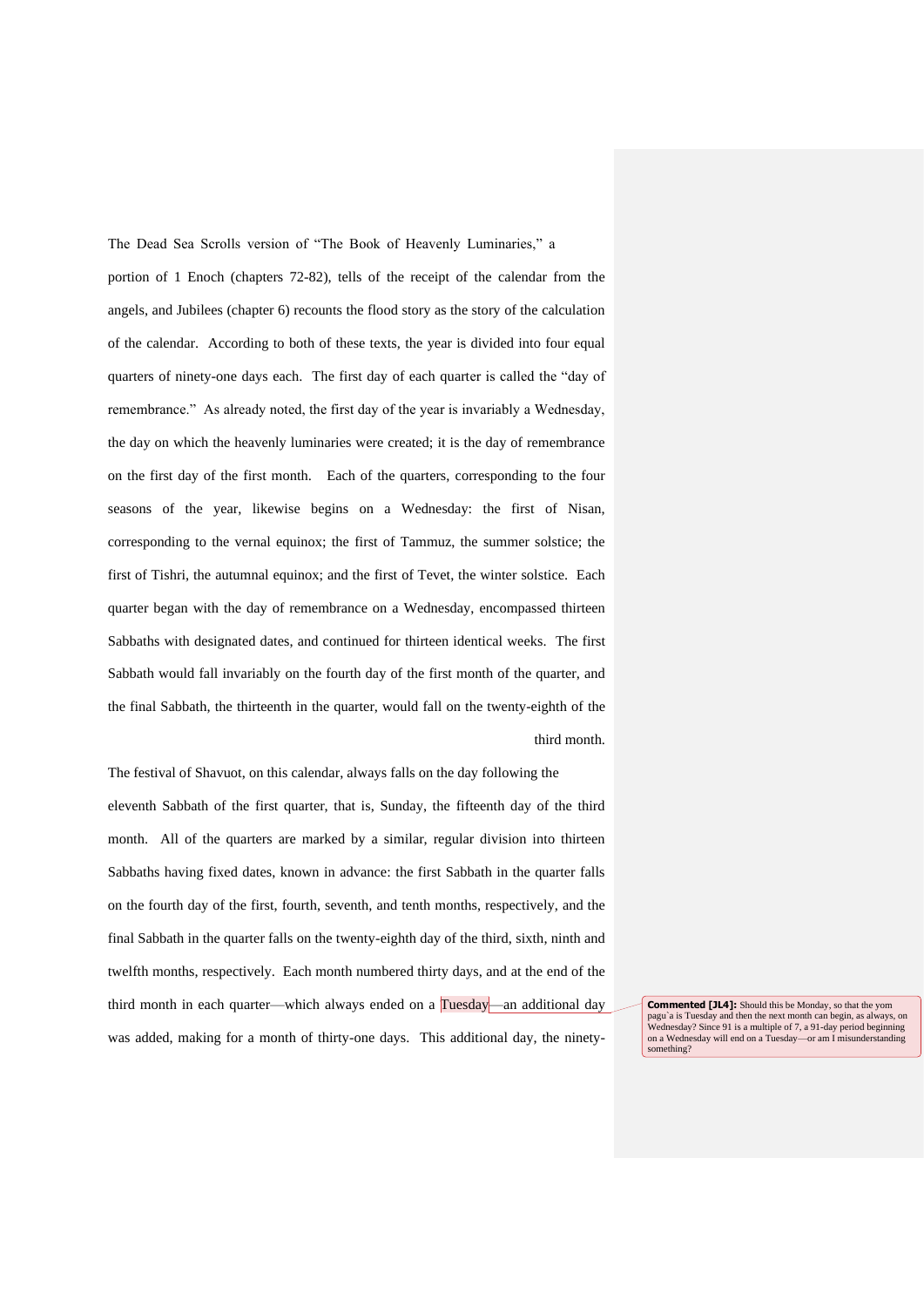first in the quarter, was called "*yom pagu`a*," ("the defective day"). Once every seven years, during the sabbatical year, an extra week appears to have been added in order to make up the difference between the 364 days of their calendar and the solar year of 365¼ days, a period well known in antiquity and referred to in 2 Enoch. They may have added two weeks once every twenty-eight years in order to make up the missing quarter day. They selected a year of 364 days rather than of 365¼ days, as astronomical calculation of the solar year would require, because the priestly calendar was one of fixed Sabbaths, calculated in advance and based on a symmetric division of the days of the year and its seasons into equal seven-day periods. The symmetrical yearly calendar of identical weekly and quarterly periods comprised fifty-two weeks, as detailed in the Psalms Scroll found in Qumran Cave 11, and was divided into four equal, 91-day periods, as detailed in Enoch and Jubilees. On this fixed, mathematically calculated calendar, which provided the underpinnings for the priestly sacred service and was anchored in oath and covenant, each Sabbath and each of the seven appointed times of the Lord/YaHuWaH had a fixed day, a fixed date, and a fixed interval between it and the appointed time that preceded it. The three pilgrimage festivals fell on the fifteenth of the first, third, and seventh months. Thus, the festival of Shavuot—the appointed time of the first fruits of the wheat harvest, set by Scripture at seven weeks following the time of the barley harvest—invariably fell on Sunday, the fifteenth of the third month, seven weeks after the time of the waving of the sheaf. The latter, according to the priestly calendar, invariably fell on the Sunday following the conclusion of the Passover festival, the twenty-sixth of the first month. This 364-day, 52-week calendar is referred to at various points in the Dead Sea Scrolls. It begins with the month of Abib (that is, Nisan) and, as noted, comprises four 91-day seasons (Jub. 6:23-29); they are known as the season of early harvest, the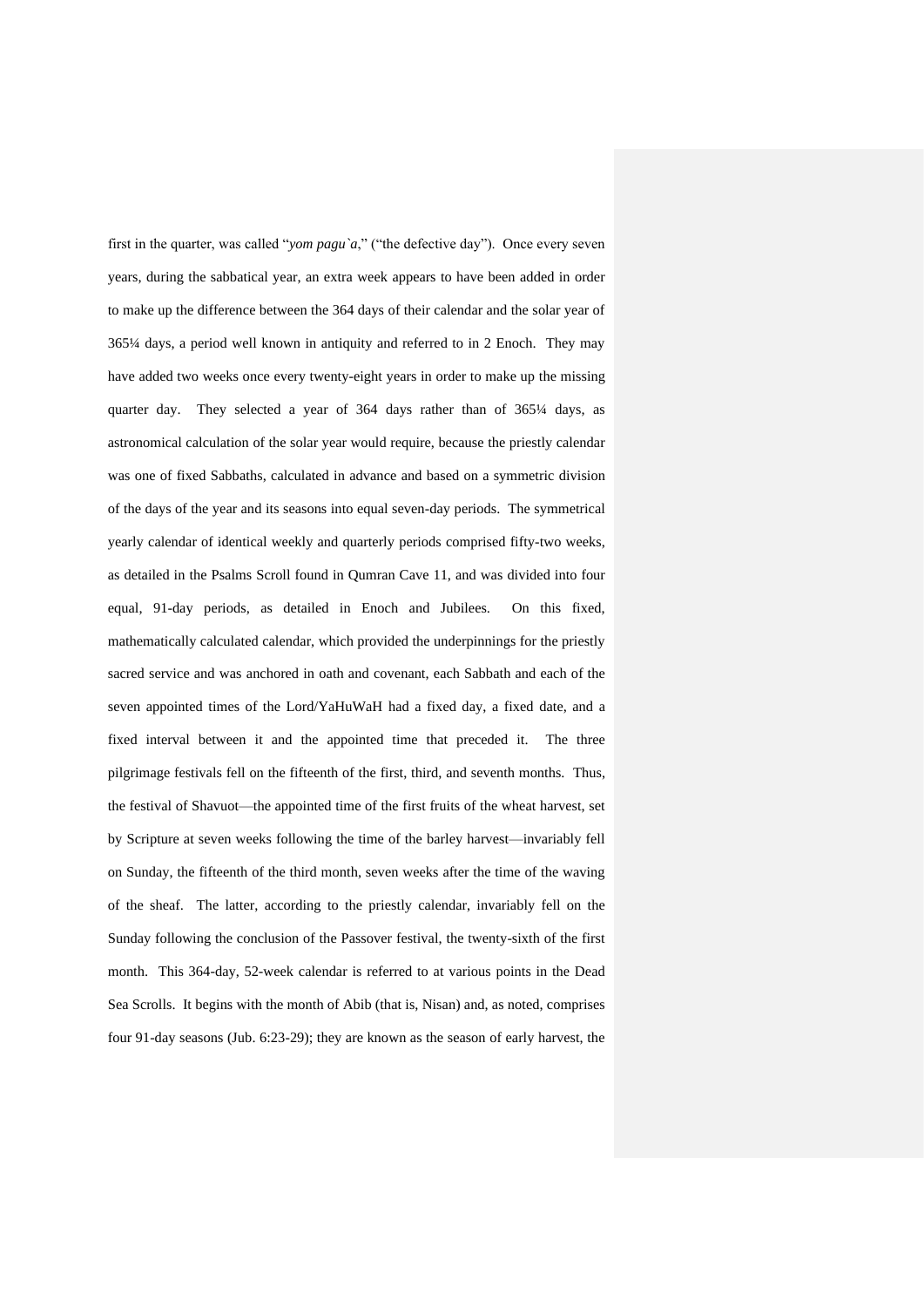summer time, the season of sowing, and the season of grass (Comm. Rule, 1QS X:7). The calendar is discussed in various traditions, beginning with the books of Jubilees and Enoch, continuing through the Qumran Psalms Scroll and the calendar at the beginning of MMT, and culminating in the Temple Scroll, the Priestly Courses Scroll and the Qumran version of the flood story, which is an account of the determination of the yearly calendar. All of the Zadokite priestly traditions are identical in this regard, emphasizing the fixed 364-day year divided into fifty-two weeks that were allocated to the twenty-four priestly courses (1 Chr. Ch. 24) who served in the Temple for one week at a time on a fixed rotation and after whom the weeks of the festivals were named. The Qumran Priestly Courses Scroll enumerates the cycles of songs sung by the priests over a period of hundreds of years. During the six-year period between sabbatical years, each of the twenty-four courses of priests was on duty thirteen times for a week at a time and followed the song cycles listed in the Priestly Courses Scroll. The priestly courses—the groups who maintained the rotation in the sanctuary—were endowed with responsibility for the eternal priestly covenant; they observed the continuous annual cycle of fifty-two Sabbaths and seven appointed times of the Lord/YaHuWaH along with the seven-year cycle of sabbatical years and jubilees. These cycles were the essence of the eternal testimony to the sacred cycles of respite ("the appointed times of the Lord/YaHuWaH, kadosh convocations") that maintain the covenant; accordingly, the festival of Shavuot, which attests to them, is called "the day of testimony." The cycles embodied the essence of the oath taken at Sinai, the oath that the festival of Shavuot was meant to maintain and renew annually. Once each of the priestly courses had served thirteen times over six years, the seventh year was declared to be a sabbatical year in which work ceased, just as the seven days of the week concluded with the seventh day, the Sabbath, on which all labor was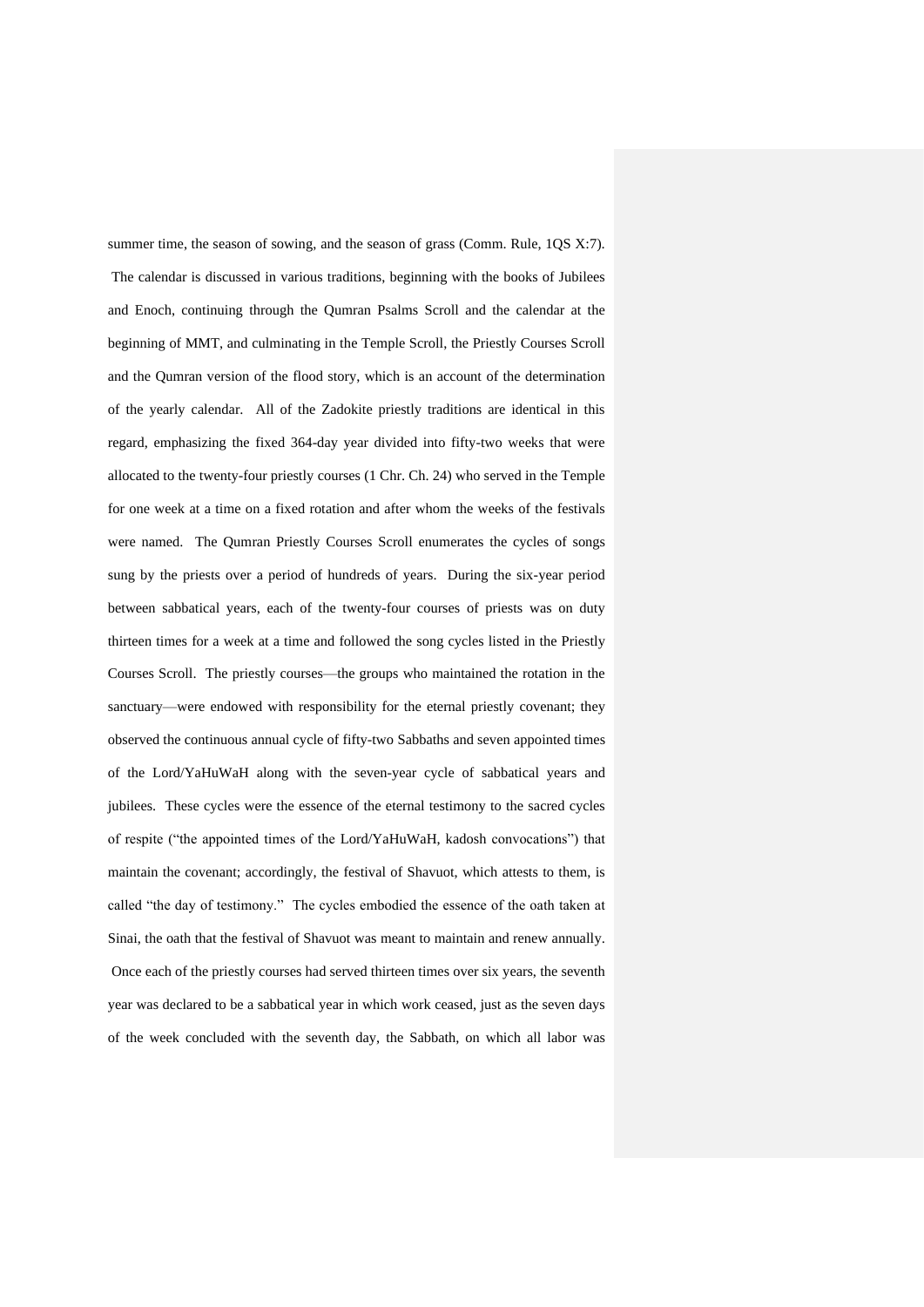forbidden. After seven seven-year cycles—forty-nine years—a jubilee year was declared. The twenty-four priestly courses were a living liturgical calendar, for their rotation into and out of service every Sunday marked the start of the new week and their rotation after fifty-two weeks marked the start of a new year. The completion of thirteen cycles of service by each of the twenty-four courses marked the time for the sabbatical year, and the completion of ninety-one cycles of service marked the time for the jubilee. The rigorous observance of these eternal and sacred seven-based cycles of respite from labor—fixed and calculated in advance as cycles of rest, sabbatical year, equality, freedom, and liberty, and made known from the heavens through the oath and covenant at Sinai—were regarded by the Zadokite priests as the essence of the oath and covenant maintained by the festival of Shavuot and written in the tablets of the covenant.

**\* \* \* \* \* \***

According to the priestly historiography, this solar calendar of Sabbaths, mathematically calculated in advance and always beginning in the month of Abib (Nisan) was followed in the sanctuary from the time of the High Priest Zadok son of Ahituv, who served in the First Temple and whose descendants are referred to by the prophet Ezekiel—himself a priest—as "the levitical priests who are of the stock of Zadok, and so eligible to minister to Me" (Ezek. 43:19). It remained in force until 175 BCE, the year in which the Seleucid king Antiochus Epiphanes, the son of Antiochus III (a descendant of Alexander the Great's successors) came to power. He conquered Jerusalem and imposed, in the Temple as throughout his dominions, the Seleucid-Greek calendar (Dan. 7:25; 11:31). That calendar, instituted for administrative reasons, was a lunar calendar whose year began in the fall; it was based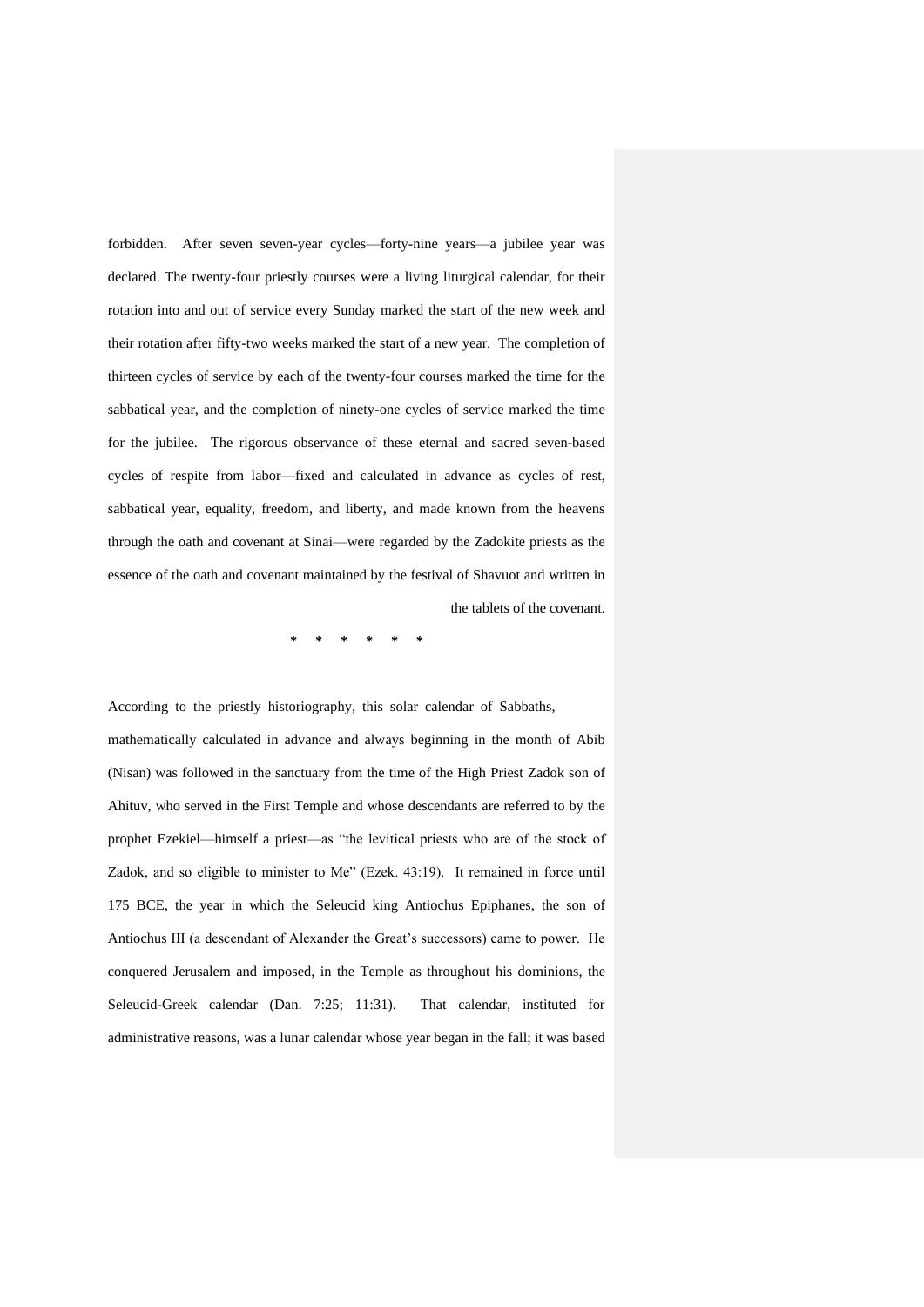on human observation of the moon and required intercalation to keep the lunar and solar years synchronized—something not contemplated by the Bible. The High Priest serving in Jerusalem at the time—Honyo ben Simeon, the last of the Zadokite priests—rejected Antiochus's demand to institute the lunar calendar with its variable number of days. He insisted that there could be no change in the sacred, 364-day solar calendar with its spring-time new year, a calendar that was based on divinely revealed fixed calculations and that provided the basis for the entire sacred service of the priestly courses. For his defiance, Honyo was ousted by Antiochus from his position as High Priest and, in 171 BCE, was murdered by Andronicus, an agent of the Hellenizing High Priest Menelaus, whom Antiochus had appointed. From 175 to 164 BCE, Antiochus appointed a series of Hellenizing high priests who purchased the position and obeyed Antiochus's directive to change the calendar. Three Hellenizing priests—Jason, Menelaus, and Alcimus—served in place of the ousted Zadokite priests between 175 and 159 BCE. In the wake of the Hasmonean war against Antiochus (167-164 BCE) and the corrupt and defiling calendar and ritual that he imposed on the Temple (Dan. 11: 31-32; 2 Macc. 6:1-7), the Hasmonean dynasty came to power, serving as priests from 152 to 37 BCE. During that long period, the ousted Zadokites and their allies called themselves "the sons of light," for they struggled on behalf of the sacred, seven-based solar calendar, in which the festival of Shavuot would always fall on Sunday, the fifteenth of the third month, following the eleventh Sabbath of the quarterly season, as written in the MMT Scroll found at Qumran. In the account of the calendar with which that letter begins, its authors determined that: "[…On the seventh of the third month: sabbath. On the fourteenth of it: sabbath. On the fifteenth of it: Feast of Weeks. On the twenty-f]irs[t] of it: sabbath. [On] the twenty-eighth of it: sabbath. The first of the sabbath (=Sunday) and the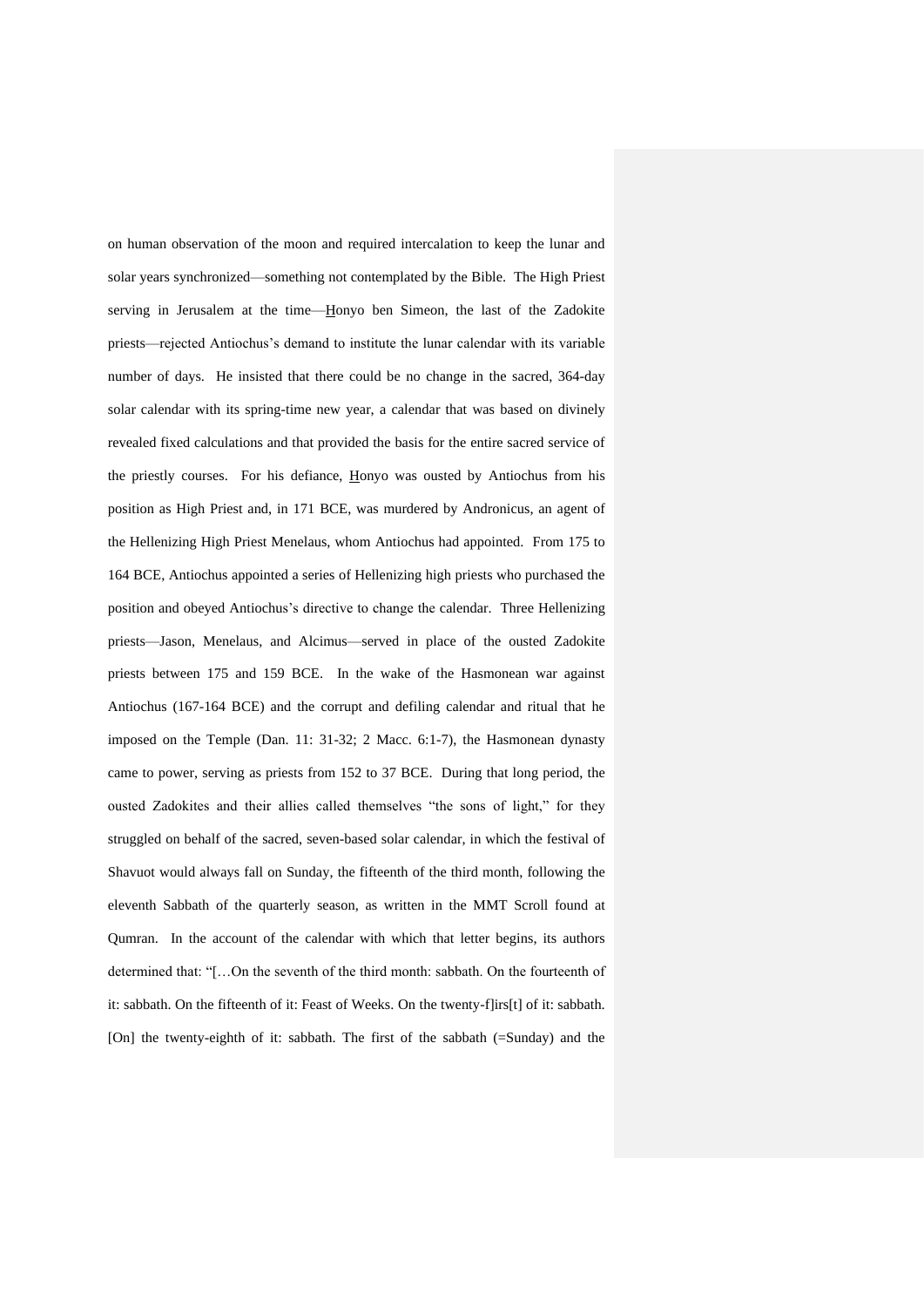second[d da]y (=Monday) [and the third are to be added. And the season is complete: ninety-one days…]" (MMT A:I-II, Vermes, pp. 221-222). The Zadokites referred to their rivals, the Hasmonean priests, as the "sons of darkness." The latter were not included in the biblical account of the high priestly dynasty and assumed the priesthood by force of arms (1 Macc. Chap. 10). They adopted the Seleucid calendar—a variable, lunar calendar, dependent on human observation of the new moon and precluding advance determination of the times for the festivals. The Hasmonean priests came to power as the appointees of Antiochus's successors, King Alexander Balus and King Demetrius II, during the 150s and 140s BCE (1 Macc. 10:18-21; 11:27-37, 57-58; 13:36-42; 14:38), and these Seleucid kings imposed their lunar calendar on the Hasmoneans, their protégés. The Hasmoneans were termed not only "the sons of darkness" but also "the priest of wickedness" (opposite of "the priest of righteousness"), the "sons of evil" (opposite of "the sons of righteousness"), and the "dominion of malice and Mastema"; they were so called because they stole the priesthood from the Zadokites, desecrated and defiled the sanctuary, and accepted evidently having no choice in the matter—the lunar calendar of their Seleucid patrons. In contrast to the Hasmonean priests, who affirmed the variable lunar calendar and were therefore termed "sons of darkness" and "sons of evil, nullifiers of the covenant," the Zadokite priests, who adhered to the fixed and sacred solar calendar, termed themselves "sons of light" and "sons of righteousness, preservers of the covenant." They saw themselves as loyal to the covenant, divinely chosen to maintain the ways of righteousness and of the sacred and covenantal appointed times, grounded on preservation of the fixed, pre-calculated, seven-based cycles. They saw themselves as well as preservers of the sacred priestly courses, the stock of Aaron, who was the holiest of the kadosh, able to trace their lineage all the way back to the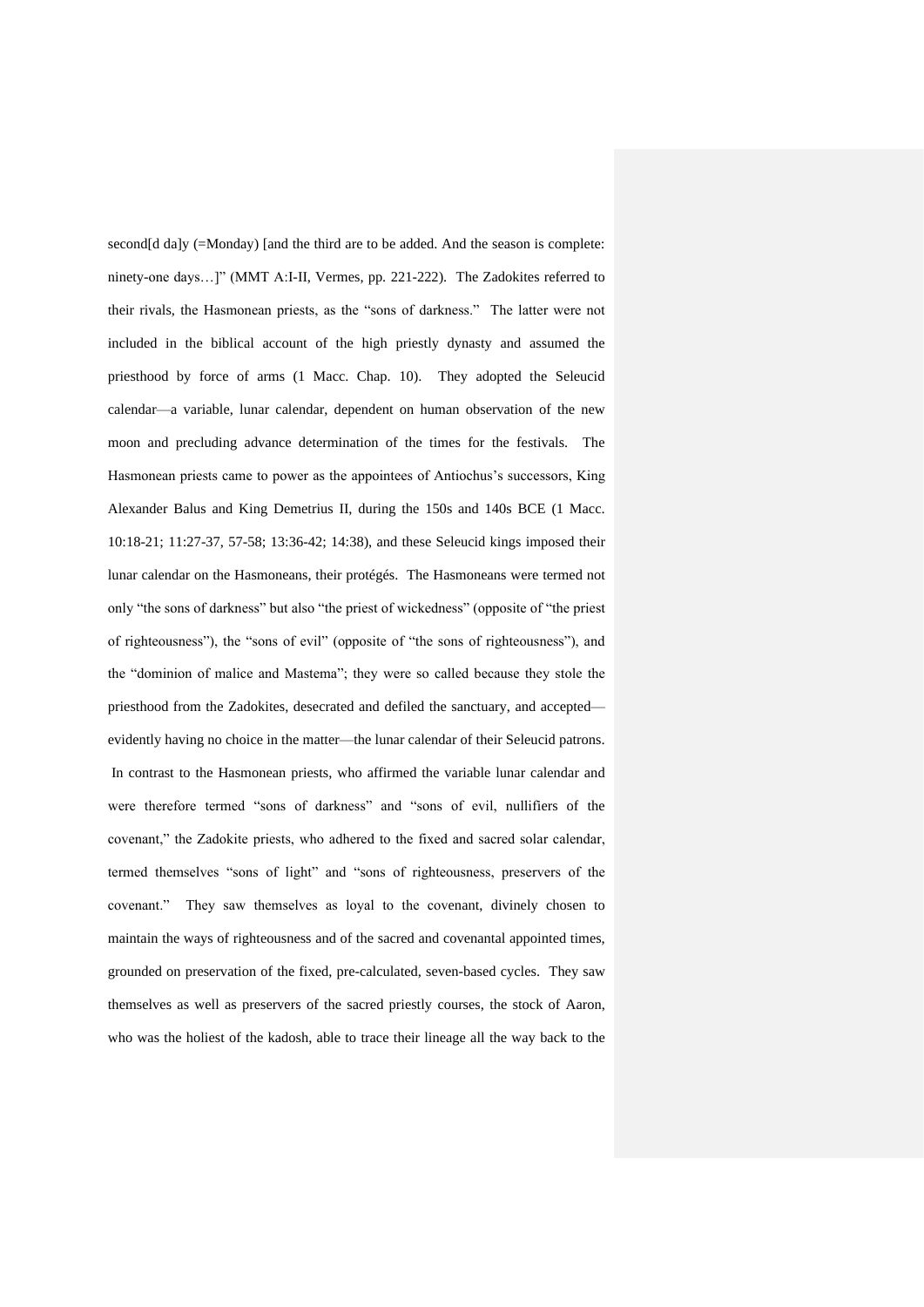Israelites' wandering in the wilderness, and "the stock of Zadok, and so eligible to minister to me" (Ezek. 43:19), going back to the kingdom of David and Solomon. The Qumran Habakkuk Commentary, written in the circles of the "men of truth who keep the Law" (Vermes, p. 482) and are led by the Teacher of Righteousness (id.), tells of a struggle between two priestly houses regarding the time for observing the fast of the Day of Atonement. On the one hand are those loyal to "the Covenant of God/Aloah " who follow the path of light; they are the House of Zadok. Arrayed against them are "the breakers of the Covenant" who walk in the paths of darkness; they are the Hasmoneans. The scroll describes how the wicked Hasmonean priest persecutes the righteous Zadokite priest on the day considered to be the Day of Atonement on the sacred Zadokite calendar (Friday, the tenth day of the seventh month):

Its interpretation concerns the Wicked Priest who pursued the Teacher of Righteousness to consume him with the heat of his anger in the place of his banishment. In festival time, during the rest of the day of Atonement, he appeared to them to consume them and make them fall on the day of fasting, the sabbath of their rest (DSSSE p. 21).

The Day of Atonement and the festival of Shavuot were the two central priestly festivals on which the service of the High Priest was assigned the highest level of importance. Shavuot stood at the focus of the Zadokite world, for they interpreted its name as referring not only to weeks (from *shavu*'a, a week) but also to an oath or covenant (*shevu`ah*), as declared by Jeremiah, the priest-prophet: "Who keeps for our benefit the weeks [*shevu`ot*, also translatable as 'oaths'] appointed for harvest" (Jer. 5:24) (Ezek. 16:8) and consistent with the meaning of the word *sheva* in Scripture, also associated with an oath or covenant (Gen. 26:31-33). As noted, the oath concerns the maintenance of the seven-based cycles of respite referred to as "the fixed times of

**Commented [JL5]:** I could find no reference to paths of light or darkness in either the Vermes or DSSSE version of Pesher Habakkuk. Also, the Hebrew citations are שם, but I'm not sure what the reference is to, so I left out most of the references.

**Commented [JL6]:** I assumed they maintained both interpretations side by side, and added this clause to clarify that.

**Commented [JL7]:** This citation appears in the Hebrew but the verse—which mentions "covenant" but not "oath"—isn't quoted.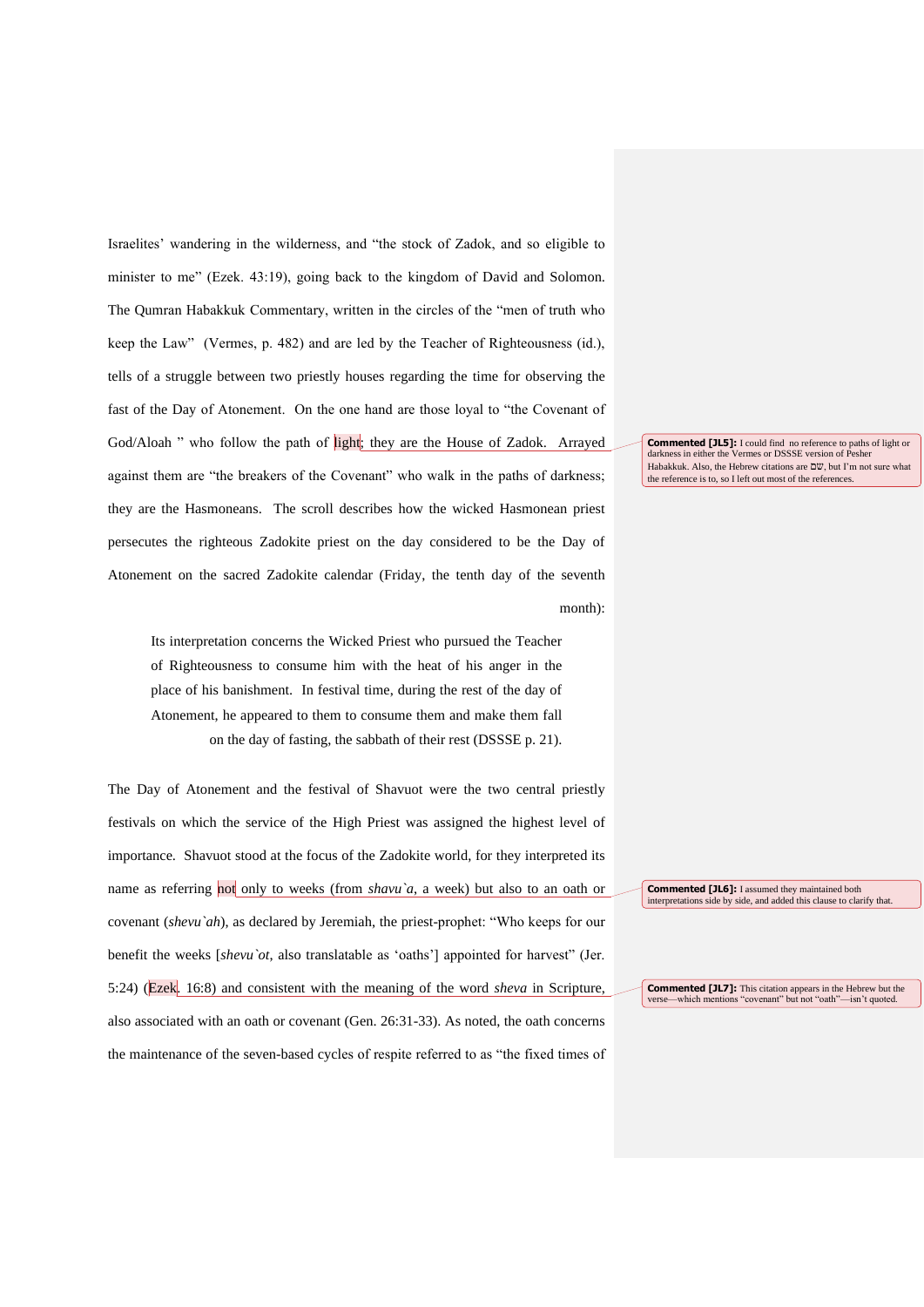the LORD/YAHUWAH…sacred occasions" and as the "times of liberty" established in the fixed, eternal, and pre-determined order of cycles made known in the covenant of Sinai that was entered into on the festival of Shavuot. These cycles of respite preserve the cycles of days of freedom and liberty that lie at the basis of the covenant between God/Aloah and his people. Their meaning is that man is bound by oath to forgo his dominion, possession, and ownership on one day in every seven; on the seven appointed times that fall during the first seven months of each year; during one year in every seven; and once in every seven seven-year cycles. Man is commanded to rest, in accord with these seven-based cycles of appointed times, from all labor and from any enslavement of himself or another; to cease from earning any profit and from changing creation for his benefit. This respite from all labor entails following the paths of righteousness, which interrupt secular enslavement and treat all members of the resting community equally, sanctifying them through the sacred occasions. These ways of righteousness are conditioned on observing "the fixed times of the LORD/YAHUWAH…the sacred occasions" and are tied to "the spirits of true and righteous knowledge in the Kadosh of Holies," as referred to in the Song for the Sacrifice of the Eleventh Sabbath found at Qumran. That sabbath (the eleventh) falls on the fourteenth day of the third month, the day preceding the festival of Shavuot, which always falls on Sunday, the fifteenth day of the third month. The ways of true and righteous knowledge were conditioned on the cycles of respite and release, of renouncing mastery and ownership, wealth and enslavement, all in accord with the rhythm of fixed, seven-based cycles. These continuous cycles of "fixed times, the fixed times of the LORD/YAHUWAH, which you shall proclaim as sacred occasions" (Lev. 23:2) constitute cycles of social justice; sacred, seven-based cycles preserved in oath and covenant. They comprise a periodic waiver of mastery and renunciation of

**Commented [JL8]:** I could find this text neither in Vermes nor in DSSSE; what is its 4Q citation?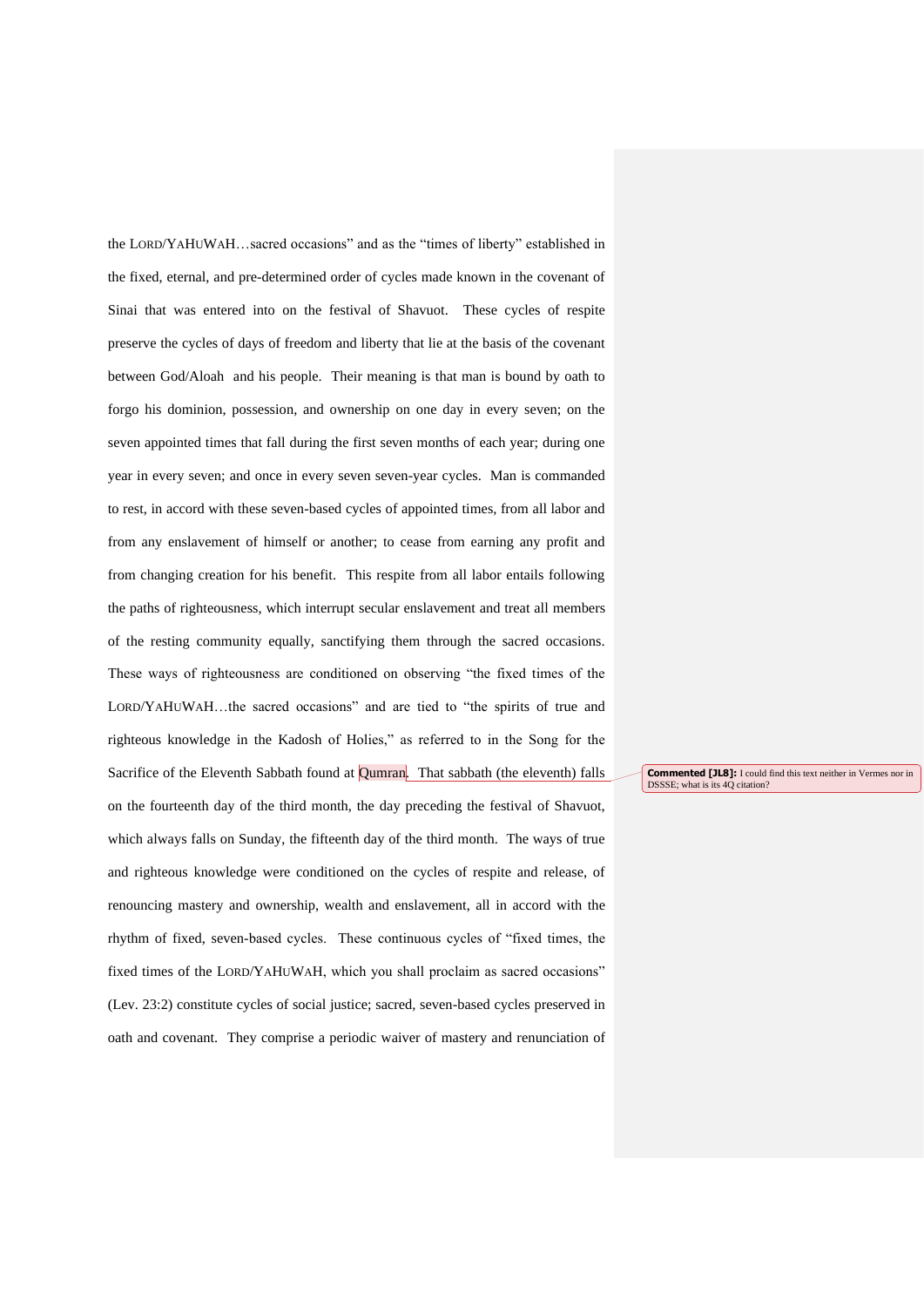ownership, emancipation of lands and emancipation of slaves. These cycles, all based on seven (*sheva*) and oath (*shevuah*), consist of five segments: fifty-two Sabbaths and seven fixed times of the Lord/YaHuWaH, all falling during the first seven months of the year (Lev. 23), on which no work at all permitted; together they come to seventy days every year. In addition, they include the sabbatical years once in every seven years and the jubilee once in every seven seven-year cycles (Lev. 23:1-14). These cycles are the precondition to the Berachahof the seven species with which the Land of Israel is Baruched during the first seven months of the year, during which the seven "fixed times of the LORD/YAHUWAH" fall.

The oath and the covenant—referred to, as noted, in the words of the priestprophet Jeremiah as "the weeks [oaths] appointed for harvest"—are based, on the one hand, on the divine promise given to those who observe the covenant grounded on seven-based cycles of human rest and, on the other, on divine Berachahthrough sevenbased cycles of agricultural productivity. The covenant was entered into with those adjured to maintain the seven-based cycles of respite, known as the "fixed times of the Lord/YaHuWaH, the sacred occasions." Those who observe these cycles will be Baruched with, and enjoy to satiation, the seven forms of produce yielded by the Land of Israel during the first seven months of the year—that is, between Nisan and Tishri—in accord with God/Aloah 's words that sum up the Torah portion of *Be-har* and introduce the portion of *Be-huqqotai*:

[If] you...keep my sabbaths and venerate My sanctuary [or: My sacred occasions—R. E.]….If you follow My laws and faithfully observe My commandments, I will grant your rains in their season, so that the earth shall yield its produce and the trees of the field their fruit. Your threshing shall overtake the vintage, and your vintage shall overtake the sowing; you shall eat your fill of bread and dwell securely in your

**Commented [JL9]:** It's not clear what constitute the five. Is it (1) Sabbaths; (2) fixed times; (3) sabbatical years; (4) jubilees; and (5) seven species?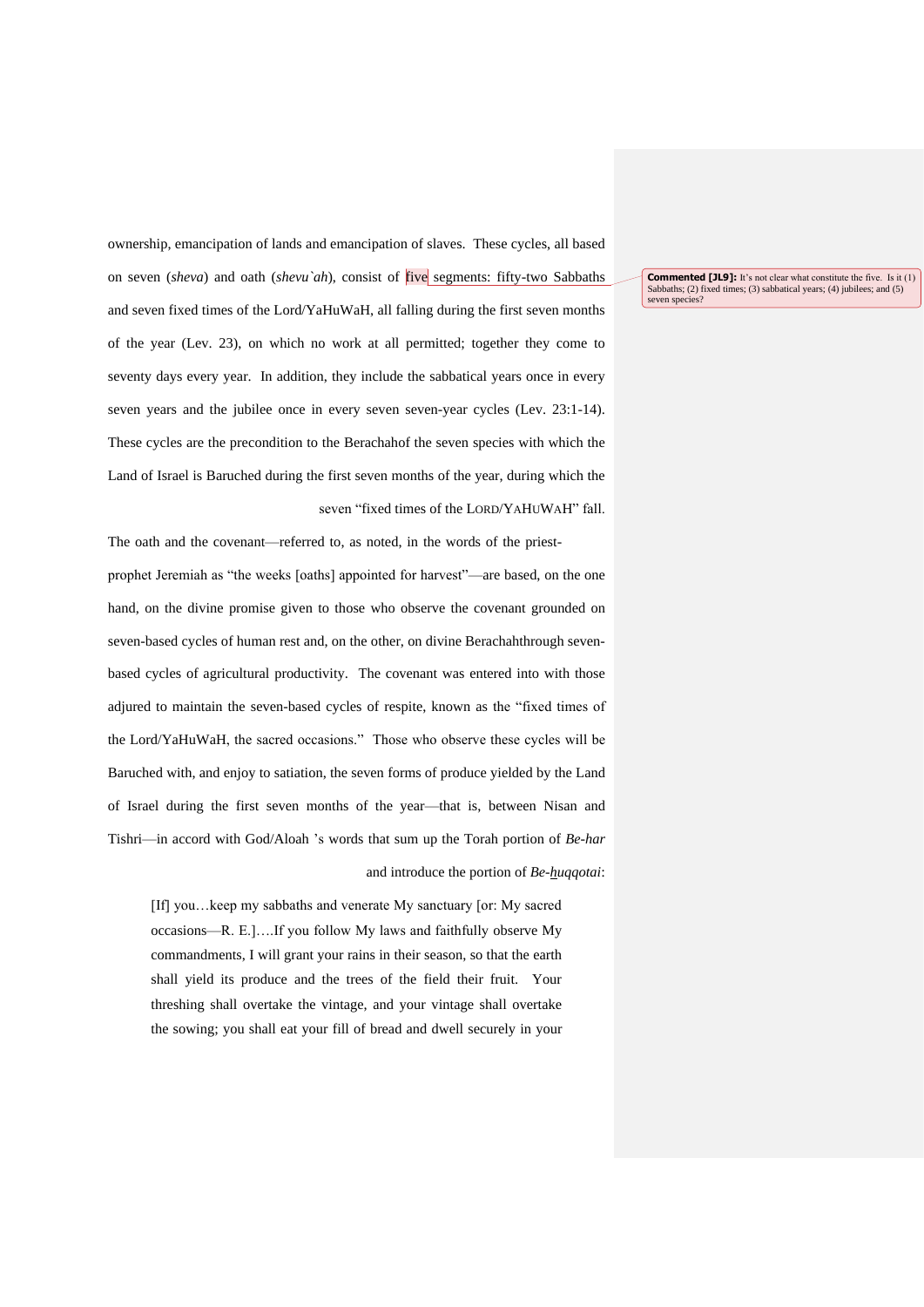land….I will…make you fertile and multiply you; and I will maintain My covenant with you (Lev. 26:2-9).

"Threshing" refers to the barley harvest and the wheat harvest, which are seven Sabbaths, or seven weeks: the barley harvest—that is the "sheaf" (*omer*), as noted, is on Sunday, the twenty-sixth day of Nisan, and the wheat harvest is seven sabbaths later, on Sunday, the fifteenth of Sivan. The "vintage" is the time for gathering wine grapes, which begins seven sabbaths, or seven weeks, following the conclusion of the wheat harvest, on Sunday, the third day of the month of Av. Seven weeks after that, on Sunday, the twenty-second of the month of Elul, is the beginning of the olivepressing season. After these four species have been gathered—at seven-week intervals during the period running from the first month through the sixth; that is, barley on Sunday, 26 Nisan (termed "the festival of the barley time" in the Priestly Courses Scroll), wheat on Sunday, 15 Sivan, wine on Sunday, 3 Av, and oil on Sunday, 22 Elul—the year concludes with the seven-day festival of Sukkot, beginning at the mid-point of the seventh month, Tishri. It is then that dates, figs, and pomegranates are harvested in their respective ways. The dates for harvesting all seven of these species are specified in the Qumran Temple Scroll and alluded to in Scripture in the expression "grain, wine, and oil."

An example of this seven-based enumeration, providing for seven-week cycles between the onsets of the times for harvesting the first four of the seven species (barley, wheat, grapes and olives) can be found in the Temple Scroll's comments about the time of the grape harvest, which begins seven weeks after the time for the offering of new bread first-fruits—that is, the wheat time, the festival of Shavuot:

You [shall count] seven weeks from the day when you bring the new grain-offering to YHW[H], the bread of firstfruits. Seven full Sabbaths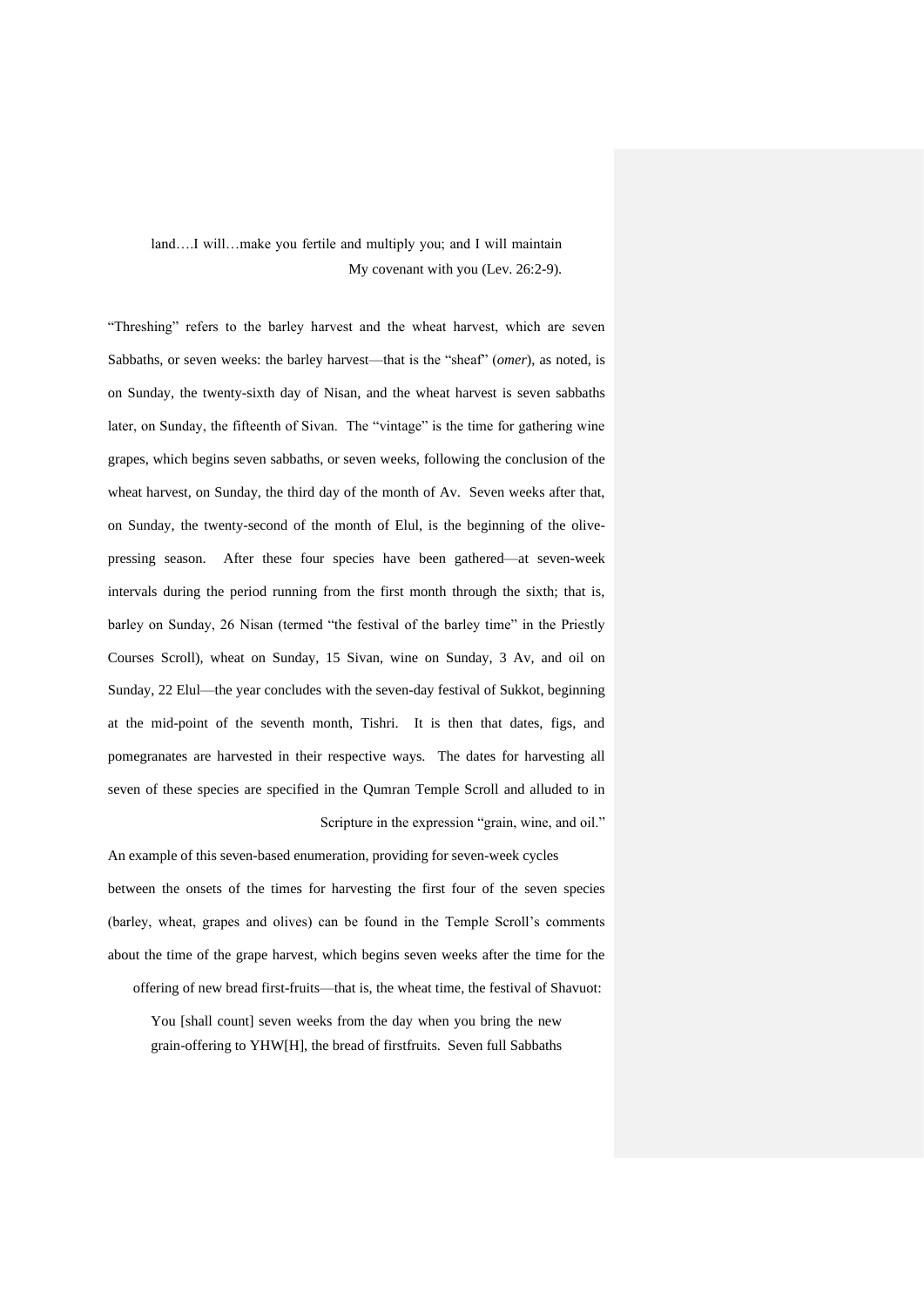[shall elapse un]til you have counted fifty days to the morrow of the seventh Sabbath. [You] shall [bring] new wine for a drink-offering (Temple Scroll XIX:11-14; Vermes, p. 195).

Maintenance of the sacred seven-based cycle of rest on the Sabbaths, the seven fixed times of the LORD/YAHUWAH, the sabbatical years, and the jubilees—detailed in God/Aloah 's word in Torah portions of *Emor* and *Be-har* (Lev. 23 and 25) and in God/Aloah 's word transmitted in the first person in the Temple Scroll—ensures the continuation of the seven-based cycles of harvest or the annual cycle of the seven species that promises Berachah, fertility, and life, as detailed in the portion of *Behuqqotai* (Lev. 26). The encounter at Sinai at the middle of the third month (Ex. 19:1; Jub. 1:1) takes place at the time of the first-fruit festival—the fixed time of the wheat harvest; the festival of Shavuot; the time of the "weeks [oaths] appointed for harvest" (Jer. 5:24); the time at which the covenant was entered into and the oath was taken regarding the seven-based cycles of respite commanded from the heavens, whose pinnacle is the festival of Shavuot; the day of testimony; the festival observed by the angels on high, known as the festival of the giving of the Torah. There is a divine command regarding cyclical times of rest on Sabbaths and on the seven sacred fixed times, during the sabbatical year and the jubilee, all of which were made known by divine revelation at the time the covenant was entered into at Sinai; and the promises made to those who maintain the covenant, also made known at that time, are renewed and attested to again annually, in concrete form, beginning with the entry into the Land of Israel at the fiftieth jubilee (Jub. 50). That process takes place through the cyclical renewal of the "weeks [oaths] appointed for harvest" and the harvest cycles of the seven species, all dependent on divine Berachah. That Berachah, in turn, is conditioned on maintaining the way of righteousness through oath, respite, and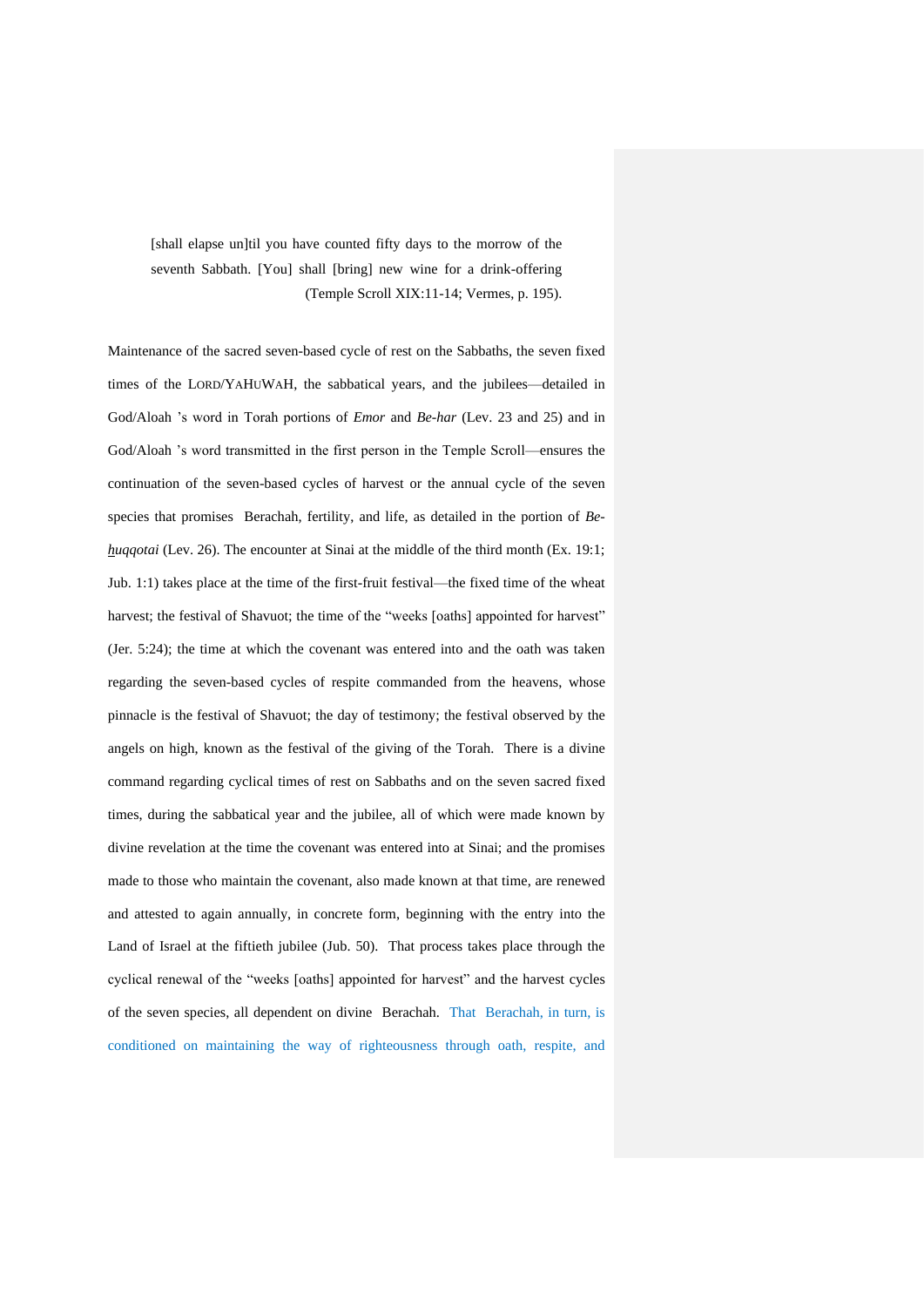renunciation of mastery on one day in every seven; on each of the seven fixed times of the LORD/YAHUWAH; during one year in every seven; and during the jubilee year once in every seven seven-year cycles. These sanctified, seven-based cycles of sacred time were observed in the Temple by the priests of the House of Zadok and the priests of the House of Aaron, the guardians of the sacred courses, who served in the Temple by divine selection (Ex. 27:21; 28:1; 29:44; Lev. 3:38; 1 Chr. 23:13) and were maintained by oath and covenant as summed up in the calendar of Sabbaths, fixed times of the LORD/YAHUWAH, sabbatical years, and jubilees referred to earlier. For the people, all of whom (except for the tribe of Levi) were engaged in agriculture, the harvest times were days of rest, joy and gladness ("you shall rejoice in your festival"). The planters and reapers who realize Berachahin their toil would joyfully and gratefully bring to the Temple the first fruits of their barley harvest, along with the first fruits of their wheat, grape, and olive harvests at seven-week intervals during the first seven months of the year (Deut. 28:51; 2 Chr. 31:5; 32:28; Hos. 2;10; Neh. 10:40).

2 Chronicles, chapter 15, recounts the joy felt by the pilgrims going up to Jerusalem during the third month for the festival of Shavuot, the first-fruits festival of the wheat harvest, in the time of King Asa, Solomon's great-grandson, who reigned in Jerusalem from 908 to 867 BCE. The pilgrims, grateful for the Berachahof the harvest, came to reenter and renew the covenant, to seek God/Aloah, and to swear an oath to God/Aloah in loud voice, accompanied by trumpets and rams' horns recalling the encounter at Sinai (2 Chr. 15:10-15). In its translation of that passage, the

Aramaic Targum of Chronicles refers specifically to the festival of Shavuot.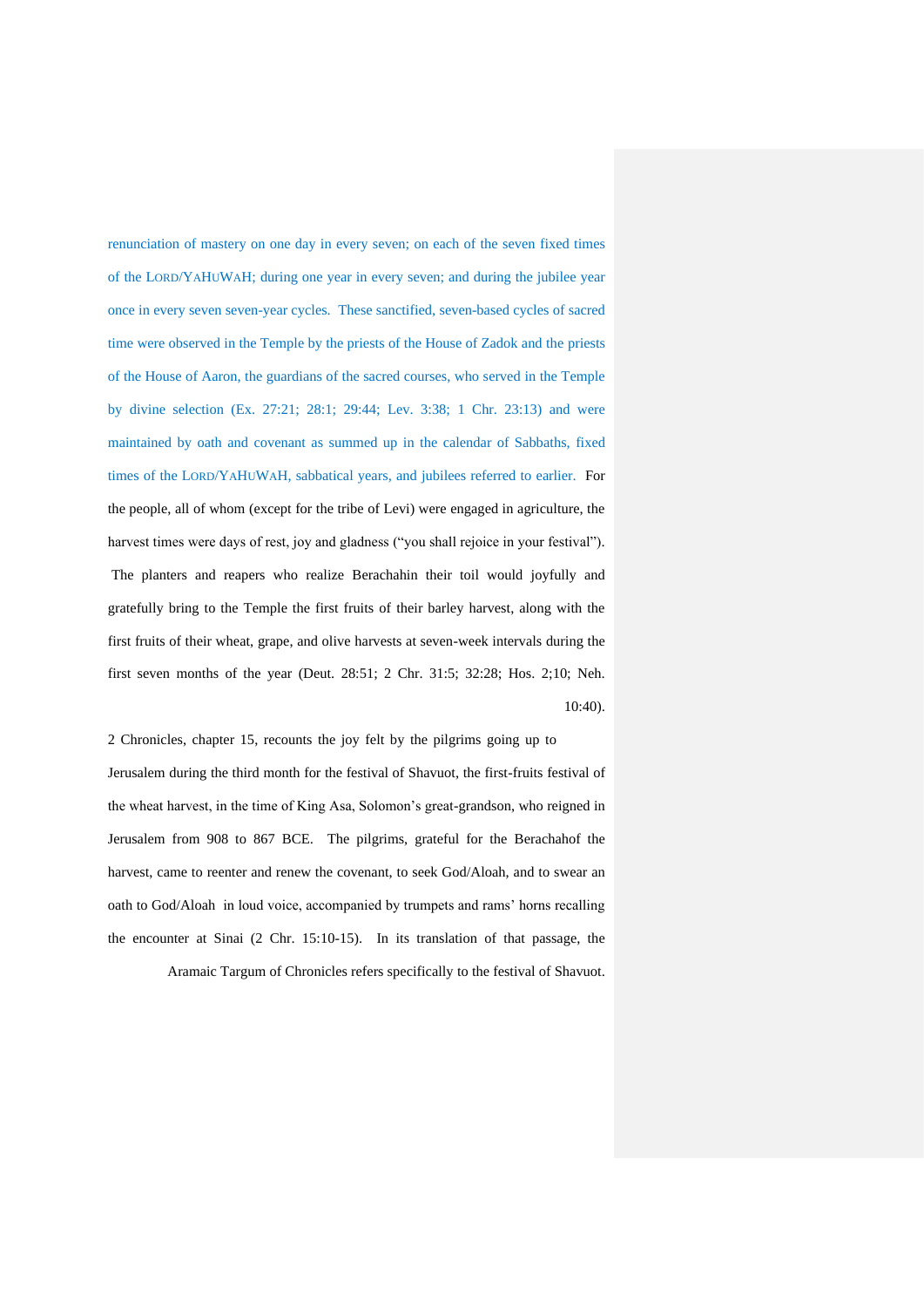The Qumran Community Rule text describes a ceremony by which those who maintain the oath related to the priestly, seven-based cycle of rest and the solar

calendar of Sabbaths enter into the covenant on the festival of Shavuot:

In order to seek God/Aloah with [all (one's) heart and] with a[ll (one's) soul;] in order to do what is good and just in his presence, as he commanded by the hand of Moses and by the hand of all his servants the Prophets….In order to welcome all those who freely volunteer to carry out God/Aloah 's decrees into the covenant of kindness; in order to be united in the counsel of God/Aloah and walk in perfection in his sight, comply with all revealed things concerning the regulated times of their stipulations….And all those who enter in the Rule of the Community shall establish a covenant before God/Aloah in order to carry out all that he commanded….When they enter the covenant, the priests and the levites shall Baruch the God/Aloah of victories and all the works of his faithfulness and all those who enter the covenant shall repeat after them: "Amein, Amein" (Rule of the Community, I:1-20; DSSSE, p. 71).

The account, only part of which is quoted above, concludes with the Berachah recited by the priests for each individual entering the covenant:

And the priests will Baruch all the men of God/Aloah 's lot who walk unblemished in all his paths and they shall say: "May he Baruch you with everything good, and may he protect you from everything bad. May he illuminate your heart with the discernment of life and grace you with eternal knowledge. May he lift upon you the countenance of his favor for eternal peace" (Rule of the Community II:1-4; DSSSE, pp. 71-73).

This Berachah is an interesting priestly version of the priests' Berachah prescribed in Num. 6:24-27; the version here is addressed to an individual and does not mention God/Aloah 's name, while that in Numbers mentions God/Aloah 's name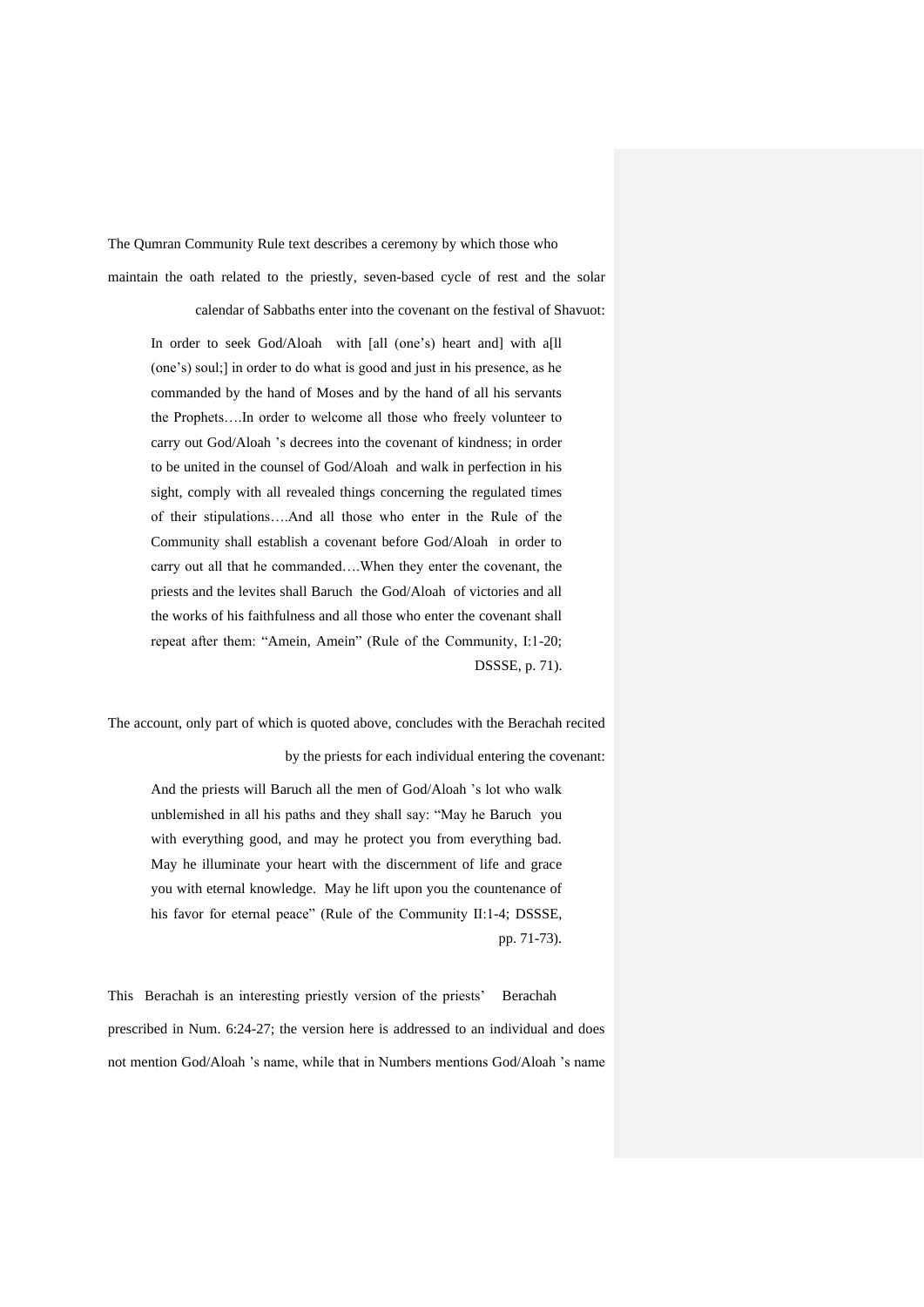three times. The Dead Sea Scrolls also include a version of the Berachah addressed to the congregation as a whole, to be recited by the priest for the pilgrims coming to renew the covenant before God/Aloah and the angels. That version likewise mentions God/Aloah 's name several times; it is the source of the Berachah of the cyclical four seasons of the year—referred to in Enoch as the "chariots of heaven" (1 Enoch 75:3)—and of the treasure house of Baruched rain, the preconditions to the cycles of

**Commented [JL10]:** Hebrew reads 75:4, but in Charlesworth it seems to be v.

productivity and fertility:

[Answering, he shall say] to the sons of [I]srael: May you be Baruched in the name of the Most High [God/Aloah ]…and may His Kadosh name be Baruched for ever and ever. [May all His kadosh angels be Baruch ed. May] the M[ost High] God/Aloah [Baruch ] you. [May He shine His face towards you and open for you His] good [treasure] which is in heaven [to bring down on your land] showers of Berachah, dew, rain, [early rain] and late rain in His/its time, and to give [you the fruit of the produce of corn, wine, and o]il plentiful. And may the land [prod]uce for [you fruits of delight. And you shall eat and grow f]at. And there shall be no miscarriage [in yo]ur [la]n[d] and no [sickness, blight or mildew] shall be seen in [its] produ[ce. And there shall be no loss of children n]or stumbling in [your] congrega[tion, and wild beasts shall withdraw] from your land and there shall be no pestil[ence in your land.] For God/Aloah is wi[th you and His kadosh angels stand in your congregation, and His] kadosh [name] shall be invoked upon you…in your midst… (4Q285, fr. 1, Vermes, pp. 187-188).

The High Priest's Berachah for the festival pilgrims, recited in the Temple before God/Aloah and the angels and before the Ark of the Covenant and the cherubim (cf. BT *Yoma* 54a), was in the nature of a renewal of the covenant and oath entered into at Sinai on the festival of Shavuot, the festival of the giving of the Torah. But it was also a Berachah of thanksgiving for the satiety and abundance granted to

**Commented [JL11]:** Hebrew reads Q2854, but this seems to be right.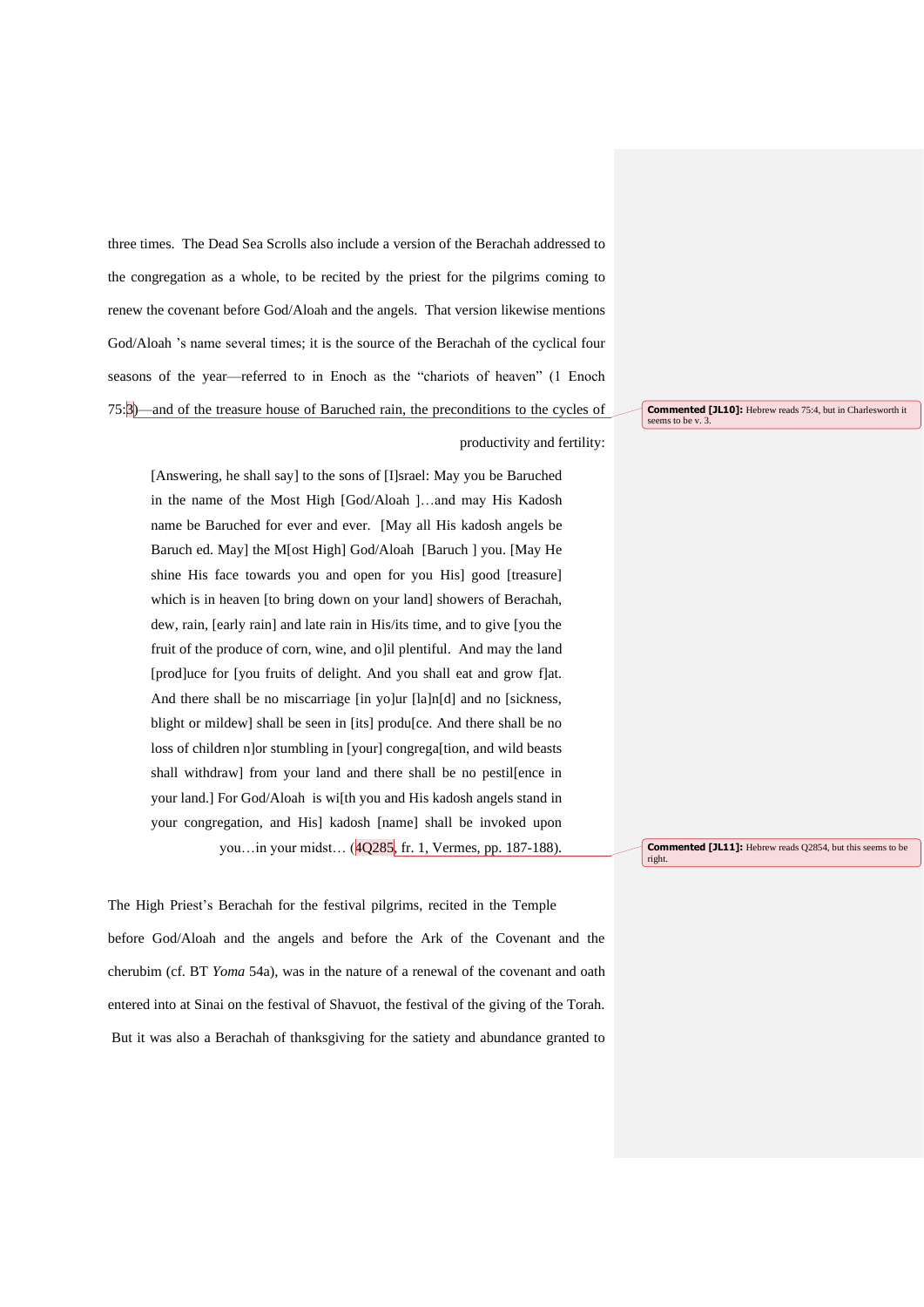those who maintained the covenant, who had just now gathered their wheat harvest into the granary. Entry into the covenant was the pivotal event in the world of the Zadokite priests, for it constituted undeniable evidence of the link between resting on the seven-based cycle of sacred fixed times and the Berachah of the harvest. It also served as a promise that this Berachah would be renewed in the ensuing year for those who maintain the covenant and rest on Sabbaths and festivals, sabbatical years, and jubilees. The Zadokite priests declared, on the Sabbath preceding the festival of Shavuot, their faith in "the spirits of true and righteous knowledge in the Holy/Kadosh of Holies," as set forth in the Song for the Sabbath Sacrifice. They believed with all their hearts in "justice, justice shall you pursue" and spoke of the "covenant of kindness" and the commandment to support the stranger, the orphan, and the widow and to walk in the ways of righteousness. In their writings, they waged war against those who walked in the ways of corruption and evil, headed by the wicked

Hasmonean priest, whom they spoke of in their commentary on Hab. 2:14:

*Because of the blood of men and the violence done to the land, the city, and all its inhabitants*…. Interpreted, the city is Jerusalem where the wicked priest committed abominable deeds and defiled the Temple of God/Aloah . *The violence done to the land*: these are the cities of Judah where he robbed the Poor of their possessions (Commentary on Habakkuk XII; Vermes, p. 484).

In the writings of the Zadokite priests and the men of their covenant, the festival of Shavuot—referred to as well as the "festival of weeks," the "day of testimony," and the "second festival" and described as the festival celebrated by the angels on high from Creation until the encounter at Sinai—is the festival of the giving of the Torah. That is the view taken in Jub. 1:1, in the Dead Sea Scrolls, in the Samaritan tradition, the Ethiopic tradition, and the tradition of the Babylonian Talmud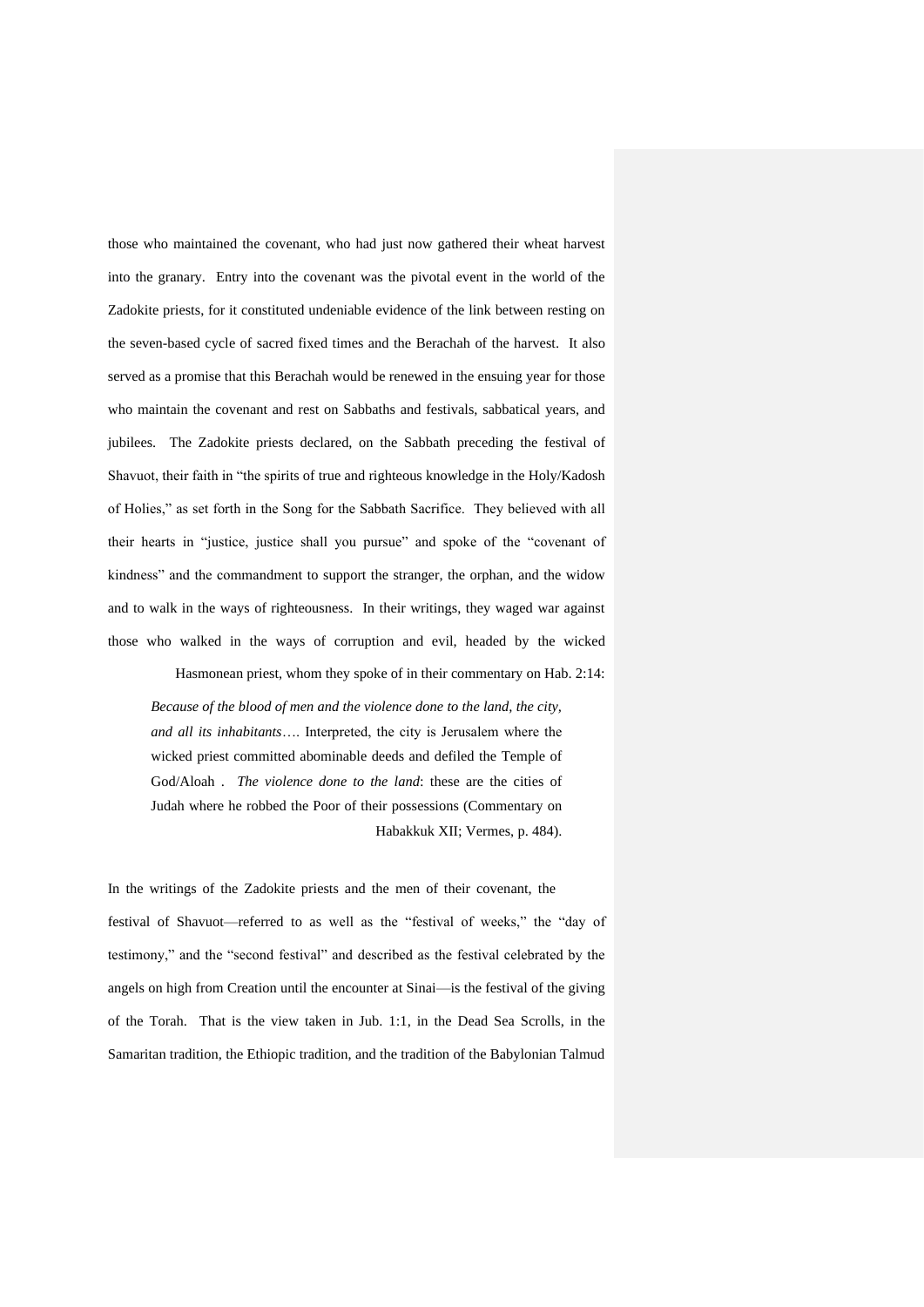(*Pesahim* 68b). The Amidah prayer for Shavuot so states explicitly: "this festival day of Shavuot, the time of the giving of our Torah" (cf. *Shulhan arukh*, *Orah hayyim* 494:1). But this identification of the festival of Shavuot with the time of the encounter at Sinai, the time at which the Written Torah was given, is nowhere stated in the masoretic version of the Torah, as edited by the sages of the Oral Torah following the destruction of the Temple, and it is not expressly mentioned in the Mishnah or the *Tosefta*. A fragmentary tradition found among the Qumran Scrolls describes the festival of Shavuot and the entry into the covenant at Sinai, linked to the giving of the Torah (referred to here as "the precepts of Moses") in wording that preserves the exalted essence of the revelatory encounter; the fear and trembling associated with the divine loftiness and wondrous sounds; and the angelic speech linking heaven and earth, heard from the mouth of Moses as he sanctifies himself before the glory/Kavod of God/Aloah :

[...] and your signs ... [...] they understand the precepts of Moses. [...] And Elyab[o(?)] began to speak, saying: He[ar,] congregation of YHWH, and pay attention, all the assembly ...[...] to a[ll his] wor[ds] and [his] rulin[g]s. Cursed is the man who does not persevere and keep and carry [out] all the la[ws of Y]HWH by the mouth of Moses his anointed one, to follow YHWH, the God/Aloah of our fathers, who command[ed] us from the mountains of Sina[i.] He has spoken wi[th] the assembly of Israel face to face, like a man speaks to his neighbour. And like a man sees li[gh]tm he has appeared to us in a burning fire, from above, from heaven, and on earth he stood on the mountain to teach us that there is no God/Aloah apart from him and no Rock like Him. [And all] the assembly [...][...] ... and trembling seized them before the glory/Kavod of God/Aloah and the wonderful thunders, and they stayed at a distance. But Moses, the man of God/Aloah , was with God/Aloah in the cloud, and the cloud covered him because […] when He sanctified him and he spoke as an angel through his mouth, for who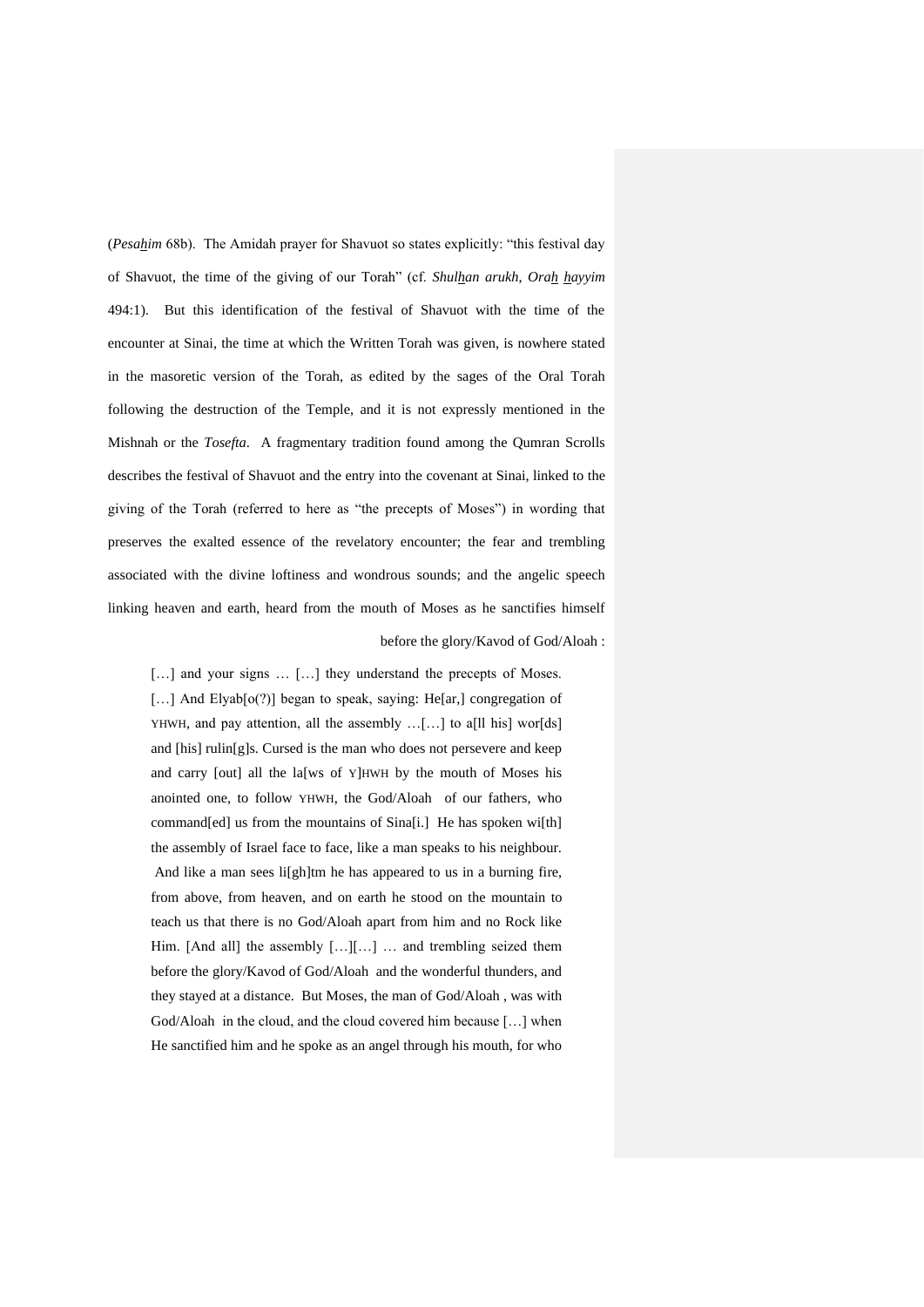was a messen[ger] like him, a man of the pious ones? And he sho[wed…] … which were never created before or afterward… […] … (4Q377; DSSSE, p. 745).

Religious precepts, as we know, cannot be given without an epiphany, and the entry into the covenant, or the giving of the divine law made known in the encounter at Sinai, was bound up with a glorious divine revelation: "Now the Presence of the LORD/YAHUWAH appeared in the sight of the Israelites as a consuming fire on the top of the mountain" (Ex. 24:17). In response, "All the people witnessed the thunder and lightening and the blare of the horn and the mountain smoking; and when the people saw it, they fell back and stood at a distance (Ex. 20:14). According to the version in the Scrolls, God/Aloah 's commandments from Sinai were bound up with burning fire from the shaking heavens or with fear and trembling that seized those who were present on account of the "wondrous voices" and the glory/Kavod of God/Aloah speaking "with the assembly of Israel face to face." The transmission of the laws of Moses to the congregation of the LORD/YAHUWAH, and the glorification of the image of Moses, a man of the tribe of Levi, are likewise bound up with the covenant at Sinai according to this version, which constitutes an account of an exalted divine revelation that took place at the middle of the third month. The revelation served as a numinous structure, filled with splendor and exaltation, for the ceremony of entering into the covenant at the middle of the third month, a ceremony performed by the Zadokite priests at the Temple in Jerusalem. The account at the beginning of the Community Rule, quoted in part earlier, and the account in chapter 15 of 2 Chronicles, attest to the importance of the oath-renewal and covenantal ceremony on the festival of Shavuot at the middle of the third month and to its link to the giving of the tablets of the covenant at the Sinai encounter.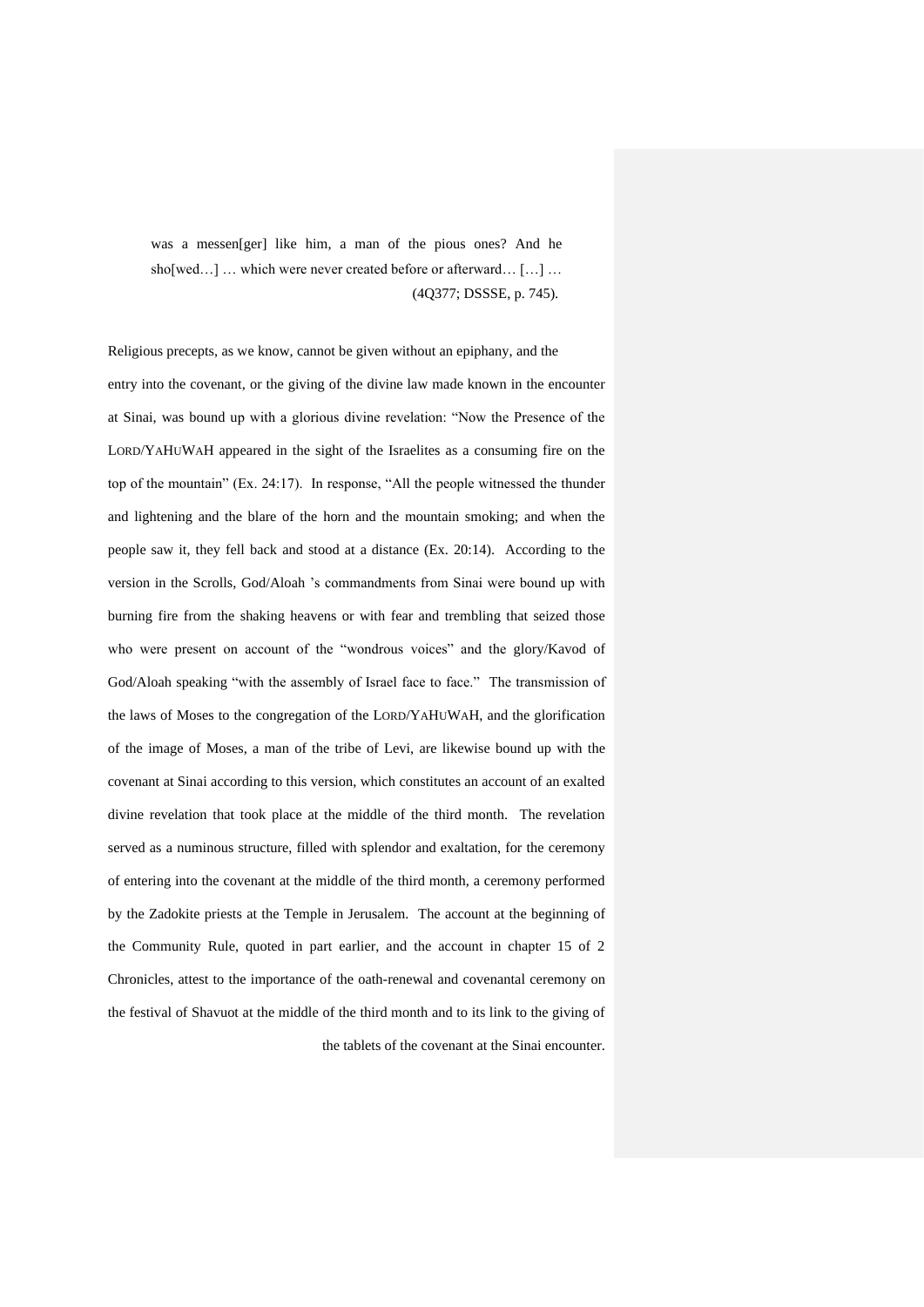**\* \* \* \* \* \* \***

The cycles of sacred time are preserved in oath and covenant and ensure the precise recurrence of the barley harvest each year on Sunday, the twenty-sixth day of the first month, and the wheat harvest seven Sabbaths later, on Sunday, the fifteenth day of the third month. Maintaining those cycles is tied as well to the structure of the sacred space that houses the sacred law, written on the tablets of the Covenant and kept in the Ark of the Covenant over which the cherubim spread their wings. As noted, the giving of the tablets of the Covenant on Sunday, the fifteenth of the third month, is linked to the divine revelation on the festival of Covenant and testimony, and that revelation of the One Who dwells upon the Cherubim (1 Sam. 4:4; 2 Sam. 6:2; Ps. 99:1) is tied to the sacred place, the Kadosh of Holies, in which the cherubim were situated (Ex. 25:18-22; 1 Kgs. 6:23-28; 2 Chr. 3:10-13). At the time the tabernacle was built by the Israelites in the wilderness, the cherubim were constructed in accord with a celestial pattern shown to Moses at Mount Sinai (Ex. 25:40); later, when the Temple was built in Jerusalem, they were constructed in accord with a heavenly pattern shown to David: "…the gold for the figure of the chariot—the cherubs—those with outspread wings screening the Ark of the Covenant of the LORD/YAHUWAH. All this that the LORD/YAHUWAH made me understand by His hand on me, I give you in writing—the plan of all the works" (1 Chr. 28:18-19). During the time of the Zadokite priests' service, the Temple was the place where the seven-based cycles of oath and covenant were maintained, at least ideally, in both law and practice; the mechanisms for doing so included sacrifices, prayers, Brachot, and sacred assemblies performed by the priests who maintained the sacred courses. According to the biblical historiography, the Zadokite priests served continuously for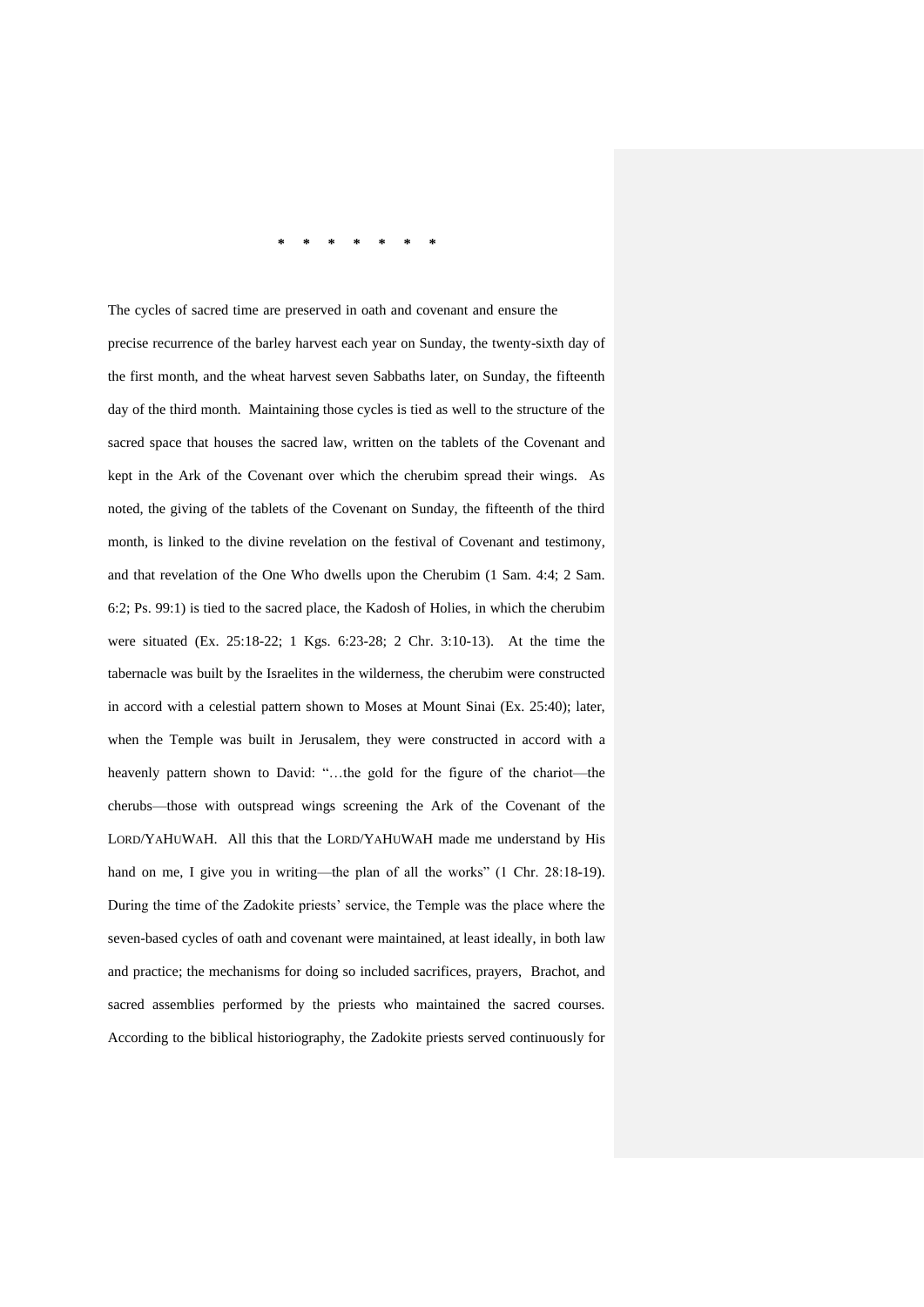nearly one thousand years, from the time of Aaron the priest, Moses' brother, until time of Honyo ben Simeon, who was murdered by those who ousted him and seized his place in 171 BCE.

In the ideal order of these priestly writers, the traditions regarding the sacred place of the cherubim's Chariot in the Kadosh of Holies and the heavenly chariot described in the Songs of the Sabbath Sacrifice—"his glorious chariots […] kadosh cherubs, shining ophanim, in the in[ner shrine … spirits of God/Aloah s…purity…]" (4Q405, frag. 20; DSSSE, p. 833)—were integrated with the tradition of sacred time, that is, the tradition of the "heavenly chariots" in the Book of Enoch, which expressed the eternity of the cycles of time visible to the eye, as learned from the angels (1 Enoch 75:4). The "heavenly chariots" are the continuous, natural cycles of time associated with the celestial luminaries and the seasons of the year; they are independent of human reckoning and depend only on the kindness of God/Aloah and the angels, extended equally to all creatures (see "The Book of Heavenly Luminaries," 1 Enoch, chaps. 72-82). They are supplemented by "fixed times of liberty," that is, the seven-based cycles made known aurally at the Sinai encounter; the latter are dependent on the reckoning of the human beings who rest and are maintained in covenant and oath by those who enter the covenant. Naturally enough, the vagaries of history subjected this ideal system, which prophets and priests sought

to hand down, to varied and recurring challenges.

**\* \* \* \* \* \* \***

Early in the sixth century BCE, around the time of the destruction of the First Temple, the tradition of the cherubim and the structure of the chariot in the Kadosh of Holies was tied to the vision of the Chariot, in which the priest-prophet Ezekiel ben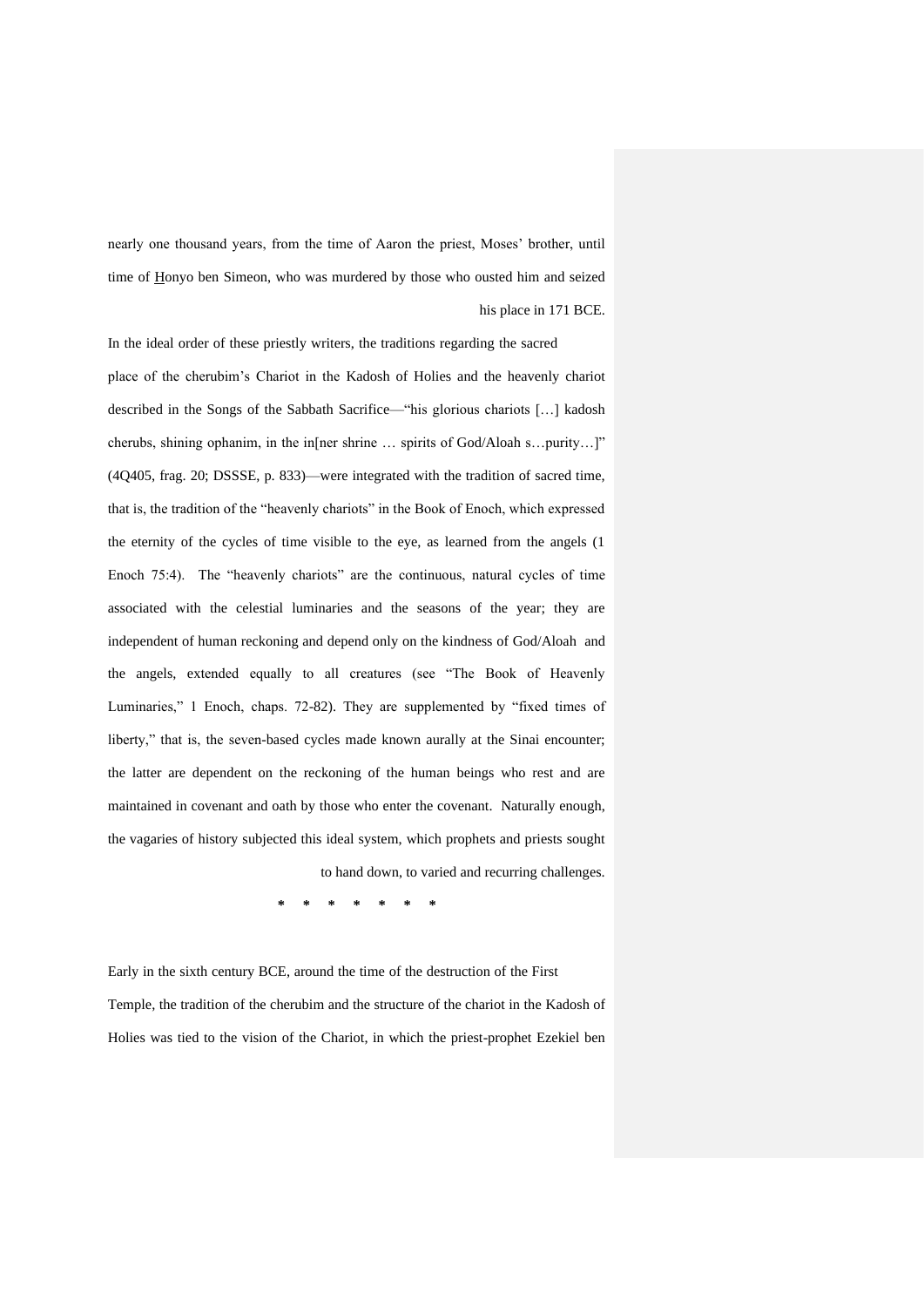Buzi saw the appearance of cherubim. In his vision of the future Temple (chapters 40-48 of the book that bears his name), Ezekiel spoke at length in praise of the Zadokite priests, and many of his prophecies were tied to the fixed times and the sanctuary. The mystical tradition sets Shavuot as the time of Ezekiel's vision and explains the opening verse of his book: "R. Eliezer began and said: *In the thirtieth year, on the fifth day of the fourth month, when I was in the community of exiles by the Chebar Canal*—on the fifth day we have already explained, but this day was the day of Shavuot, that being the day on which Israel received the Torah on Mount Sinai" (*Zohar hadash*, *parashat yitro* 37c). Judah Liebes, a *Zohar* scholar, has determined that the *idra rabba* (an assembly of sages) described in the *Zohar* and often equated in the text itself to the encounter at Sinai and the giving of the Torah, was, in fact, a *tiqqun leil shavu`ot* (an all-night mystical and study session on Shavuot night), for the *Zohar* states that the *idra rabba* took place on Shavuot. The conclusion unconditionally reached by scientific study coincides with that reached in the mystical tradition, for according to calculations based on the metonic cycle (which synchronizes dates on the lunar and solar calendars), Ezekiel's vision indeed took place on Shavuot, the festival of the terrestrial Temple which held the cherubim in its Kadosh of Holies and which became, in the vision of the exiled priest prophesying in the time of the destruction, a heavenly chariot or the place of the cherubim in the heavenly chariot. If that is so, the surprising date that opens the Book of Ezekiel—"In the thirtieth year, on the fifth day of the fourth month…. On the fifth day of the month—it was the fifth year of the exile of King Jehoiachin" (Ezek. 1:1-2)—makes no sense on its face. In his book *The War of the Calendars During the Second Temple Period* (Heb.) (Tel-Aviv, 1993), p. 75, Michael Chyutin examines that date along with others mentioned in Ezekiel and suggests they be explained by relating them to the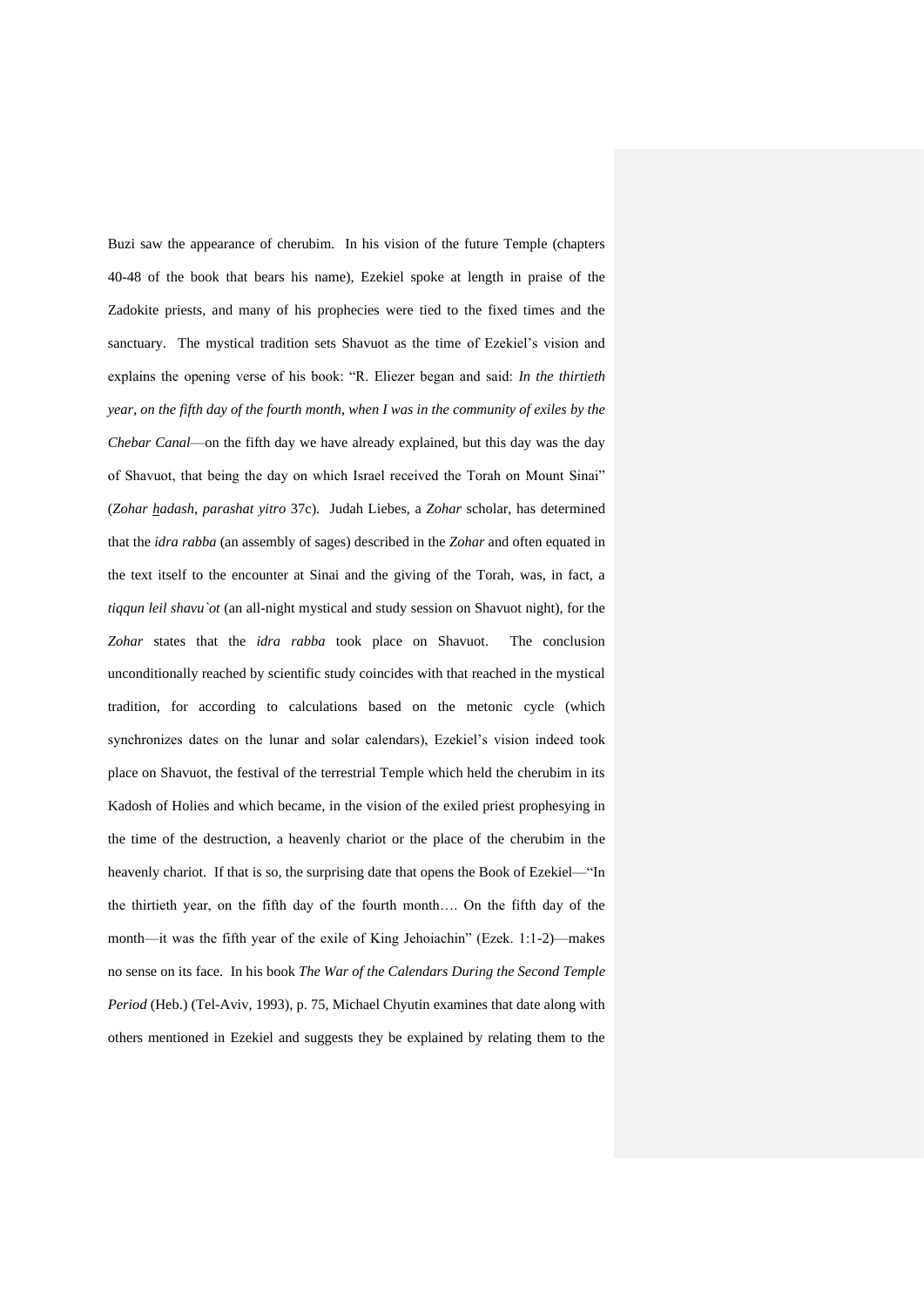solar calendar through the metonic cycle: "The beginning of Ezekiel's prophecy (1:1), if synchronized with the solar calendar, was on Shavuot Eve (the fourteenth of the third month) or on the festival of Shavuot (the fifteenth of the month), as the members of the Qumran sect believed. But "the members of the Qumran sect" a common but erroneous term invented by scholars, are none other than "the Zadokite priests and the men of their covenant," whose writings were found in 930 scroll fragments in eleven caves at Qumran and Masada and in the Cairo Genizah. As noted, all of the scrolls are sacred scriptures and their writers referred to themselves as the "Zadokite priests and the men of their covenant."

It is entirely possible that what gave rise in Ezekiel's consciousness to the vision of the chariot in the heavenly sanctuary was the cognitive dissonance between his recollection of Shavuot, the central priestly festival, in all its splendor, and the reality of the Temple's destruction and its aftermath that he saw all around him. On the one hand was the holiday etched in his memory—the festival of the covenant, the day on which that covenant was entered into, and the day of testimony regarding the revelation of the written Torah. It had been celebrated with great pomp at the Temple in Jerusalem, in the presence of the pilgrims who had come to Jerusalem with the first fruits of their wheat harvest and with festive Brachot by the priests. On the other hand were the bitter reality of the destruction of the Temple and of Jerusalem (described in all their horror by Ezekiel's contemporary, the prophet Jeremiah, in the Book of Lamentations) and the overwhelming experience of exile and the profound sadness felt by the exiled priest-prophet on the once-joyous day in the midst of the third month—a day on which mourning was forbidden but that nonetheless had been transformed into a day of mourning among the exiles in Babylonia.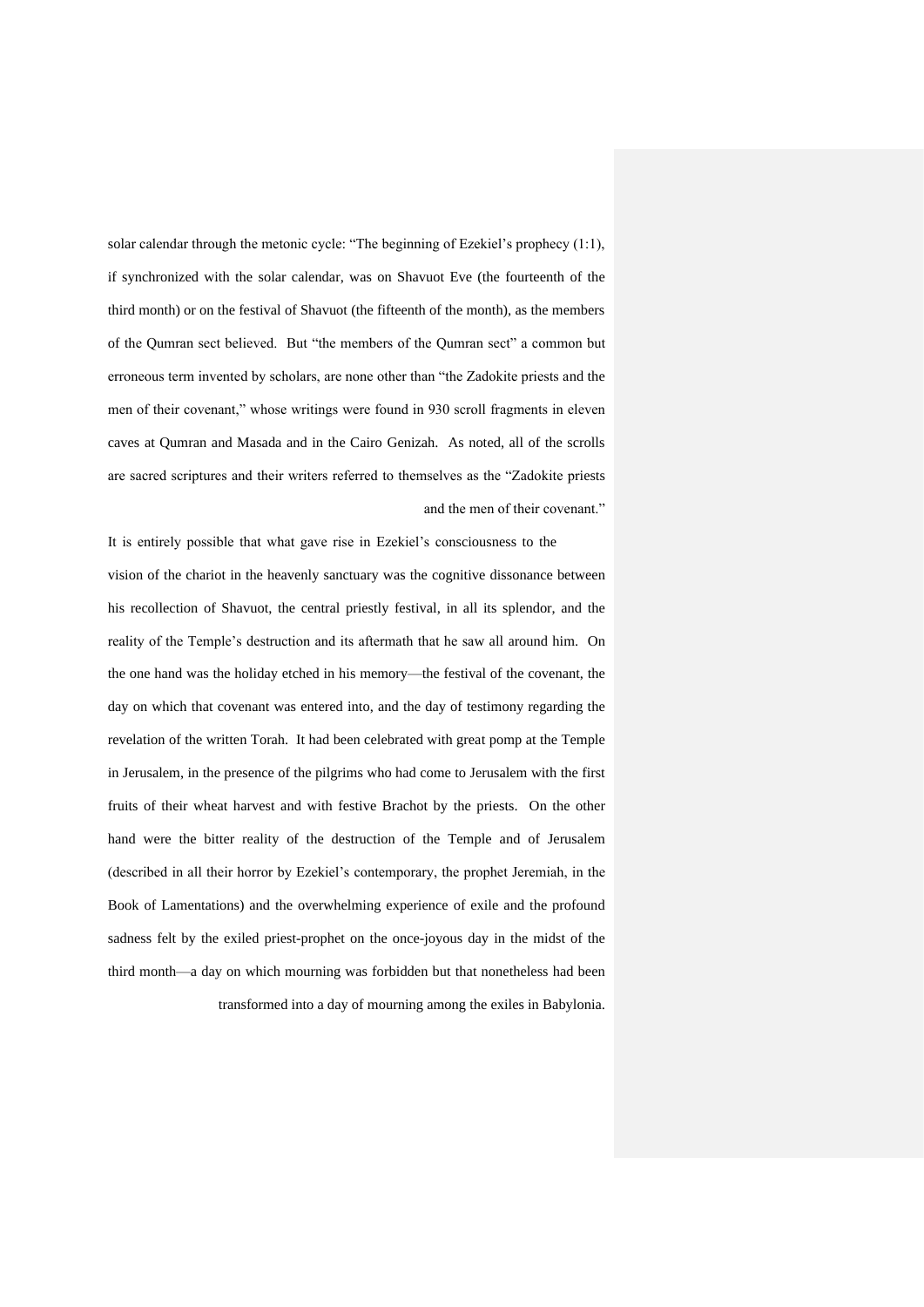Some two thousand years later, a similar conjoining of terrible destruction with a festival on which mourning was forbidden led to the revelatory episode experienced by R. Joseph Karo's circle of kabbalists in Adrianopolis on Shavuot night of 1533. On that occasion, as they were engaged in a *tiqqun leil shavu`ot* in the Zoharic tradition, they received the bitter news that their colleague, the messianic kabbalist Solomon Malkho, had been burned at the stake. Malkho was born a converso in 1500 and lived as a Christian until his twenties, attaining a prominent position in the Portuguese court. He then publicly returned to his Judaism, choosing the name Malkho ("his king") on the basis of 2 Sam. 22:51—"[God/Aloah is a] tower of victory to His king [*malko*] [and] deals graciously with His anointed [*meshiho*; His messiah]"—and sought to advance a political messianic movement. His was condemned by the Inquisition and burned at the stake in Mantua in November 1532. Malkho's attempt to work for redemption through political means engendered hope and inspired confidence in the generation that had been expelled from Spain and Portugal—he had been, after all, an officer in the Portuguese court—and the news of his death, which did not reach Adrianopolis until Shavuot night, 1533, embodied the loss of that hope. The news produced an extreme disparity between the intense joy of the festival of renewing the covenant and receiving the Torah—a joy felt by those participating in the *tiqqun leil shavu`ot*—and the no less intense mourning over the terrible death of the last messianic kabbalist, a man who embodied a realistic hope for redemption during the first third of the sixteenth century. Public expression of that mourning was forbidden on the sacred festival, and the clash between the two emotions aroused within R. Joseph's Karo's consciousness the voice of the exiled daughter of Zion crying out in the Book of Lamentations. She appeared to him on the festival night in the image of the Torah / *Shekhinah* / diadem / Mishnah and, in a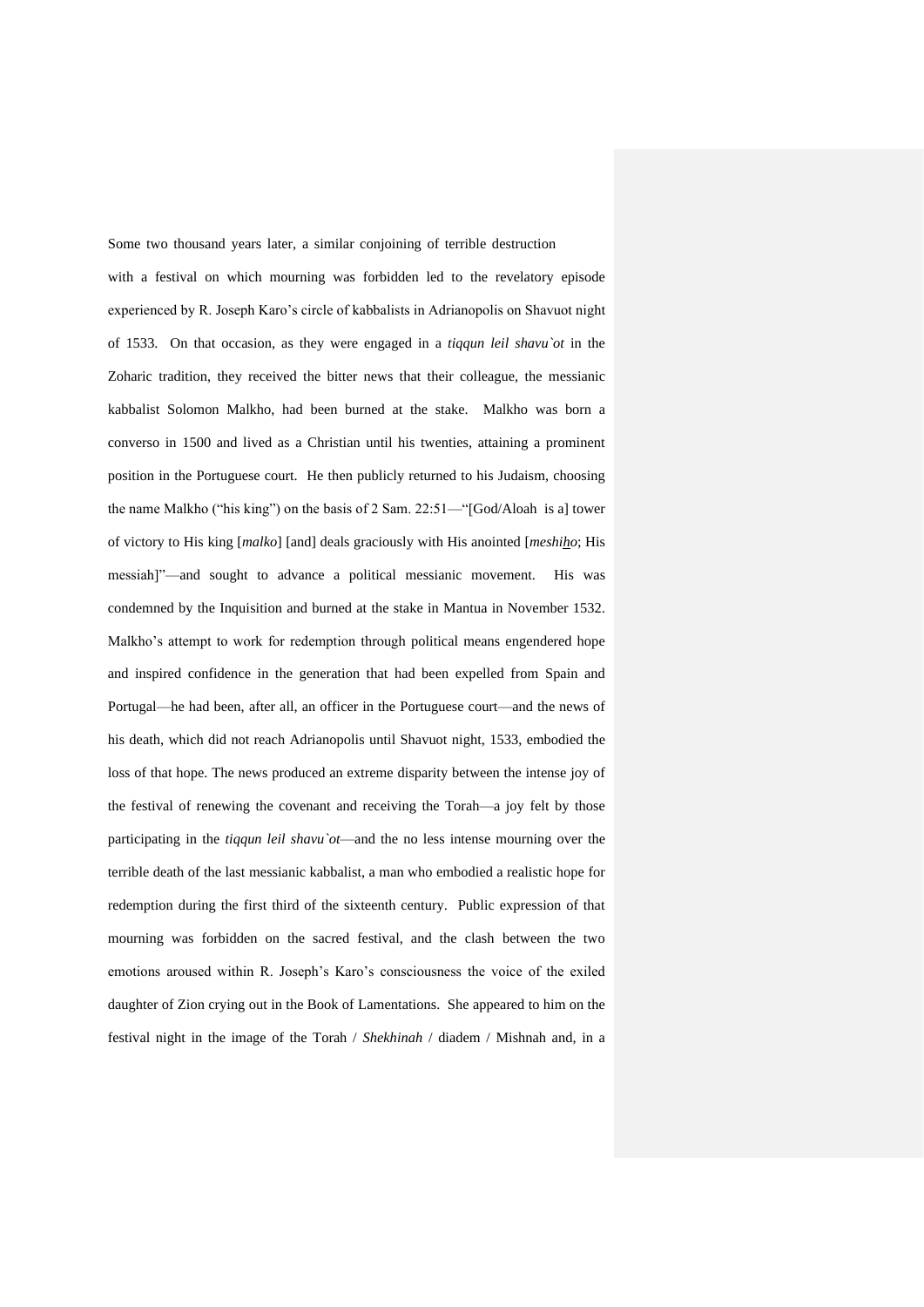voice emanating from his throat and speaking in first-person feminine, spoke dramatically to him and his colleagues of the destruction recounted in the Book of

Lamentations and the redemption associated with the encounter at Sinai:

Fortunate are you and fortunate are they who bore you…. For you set your mind to adorn me on this night, after many years since my diadem fell from my head and during which there has been none to comfort me; I was cast in the dust, grasping refuse heaps. But now you have restored the diadem to its former [glory/Kavod] …. And you have gained the merit to be of the king's palace; and the sound of your Torah-learning and the breath of your mouth have risen before the Kadosh One Baruched Be He, splitting several Firmament and several atmospheres in order to rise [there]. And angels were hushed, seraphs fell silent, and [heavenly] beasts stood still, as the entire heavenly host and the Kadosh One Baruched Be He heard your voice…. Now I, the Mishnah, have come to speak to you…. And by your hands I have been exalted this night…and you have been bonded to the LORD/YAHUWAH and He is happy with you. And so, my children, be strong and of good courage and rejoice in my love, my Torah, and my awe…. Be strong and of good courage and rejoice, my children and friends; do not allow the study to cease…. Therefore stand on your feet and exalt me and say aloud, as on the Day of Atonement, "Baruched be the name of His glorious kingdom forever and ever," and we said "Baruched be the name of His glorious kingdom forever and ever," as we were commanded. He again said "Fortunate are you my sons, return to your studies and do not stop for [even] a minute, and go up to the Land of Israel…. And know that you are among those who go up…and you are bonded with me, and a line of kindness is extended to you. And were the eye authorized to see it, you would see the fire surrounding this house.

A few centuries later, a similarly stark contrast gave rise to a mystical experience powerfully expressed by S. Y. Agnon in his story "*Ha-siman*" ("The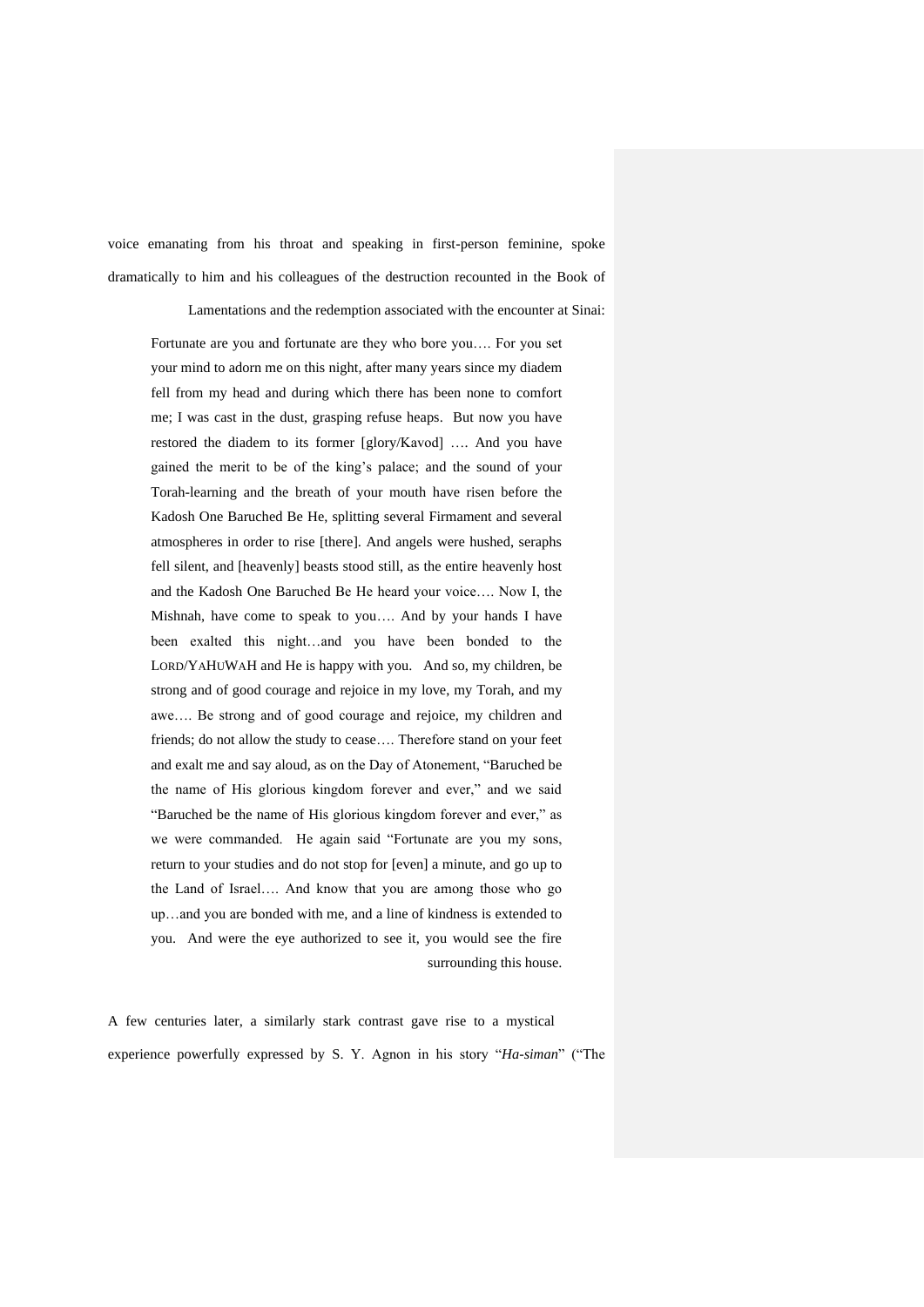Sign") first published in 1944 in the periodical *Moznayim*. It was on Shavuot eve 1943 that Agnon had learned of the terrible destruction of his hometown, Buczacz, Galicia. On the one hand, the time was one of joy at the onset of the festival of the giving of the Torah, the time of the covenant between God/Aloah and his people, memorialized in the image of Mount Sinai aflame and flames flashing around it. On the other hand, it was a time of mourning for the terrible devastation of the world of Torah and the annihilation, in the fires of the final destruction, of those faithful to the

covenant. Dan Laor, in a study of Agnon's works, writes as follows:

In mid-June 1943, the last residents of the Buczacz ghetto were liquidated, taken out to be killed in the city's Jewish cemetery. Around the same time, the labor camp adjacent to the city was likewise liquidated…. Jews who had hid and were found in the ghetto or in the surrounding woods were brought to the cemetery in groups and murdered there…. When the Soviets returned to the city in July 1944, fewer than one hundred survivors were to be found.

"*Ha-siman*," Agnon's account of his vision on Shavuot night, was first published during the Second World War, in the Spring 1944 issue of *Moznayim*, as a one-page story. It was republished as a longer story in 1962, and went through several editions. $5$  Agnon writes:

**Commented [JL12]:** Should this be cited?

<sup>5</sup> An English translation by Arthur Green was first published in *Response* 19 (1973), pp. 5-31 and was reprinted in David Roskies, ed., *The Literature of Destruction: The Jewish Response to Catastrophe* (Philadelphia: The Jewish Publication Society of America, 1988), pp. 585-604 and in S. Y. Agnon, *A Book That Was Lost and Other Stories*, ed. with introductions by Alan Mintz and Anne Golomb Hoffman (New York: Schocken Books, 1995), pp. 378-409. The extracts that follow are variously from the original edition in *Moznayim* (translated by the present translator) and from the Green translation of the expanded story (with page references to the Mintz-Hoffman edition). The Hebrew original appears in *Ha-esh ve-ha-ezim*, vol. 8 of *Kol sippurav shel shmu'el yosef agnon*. The story "Forevermore," quoted from at the end of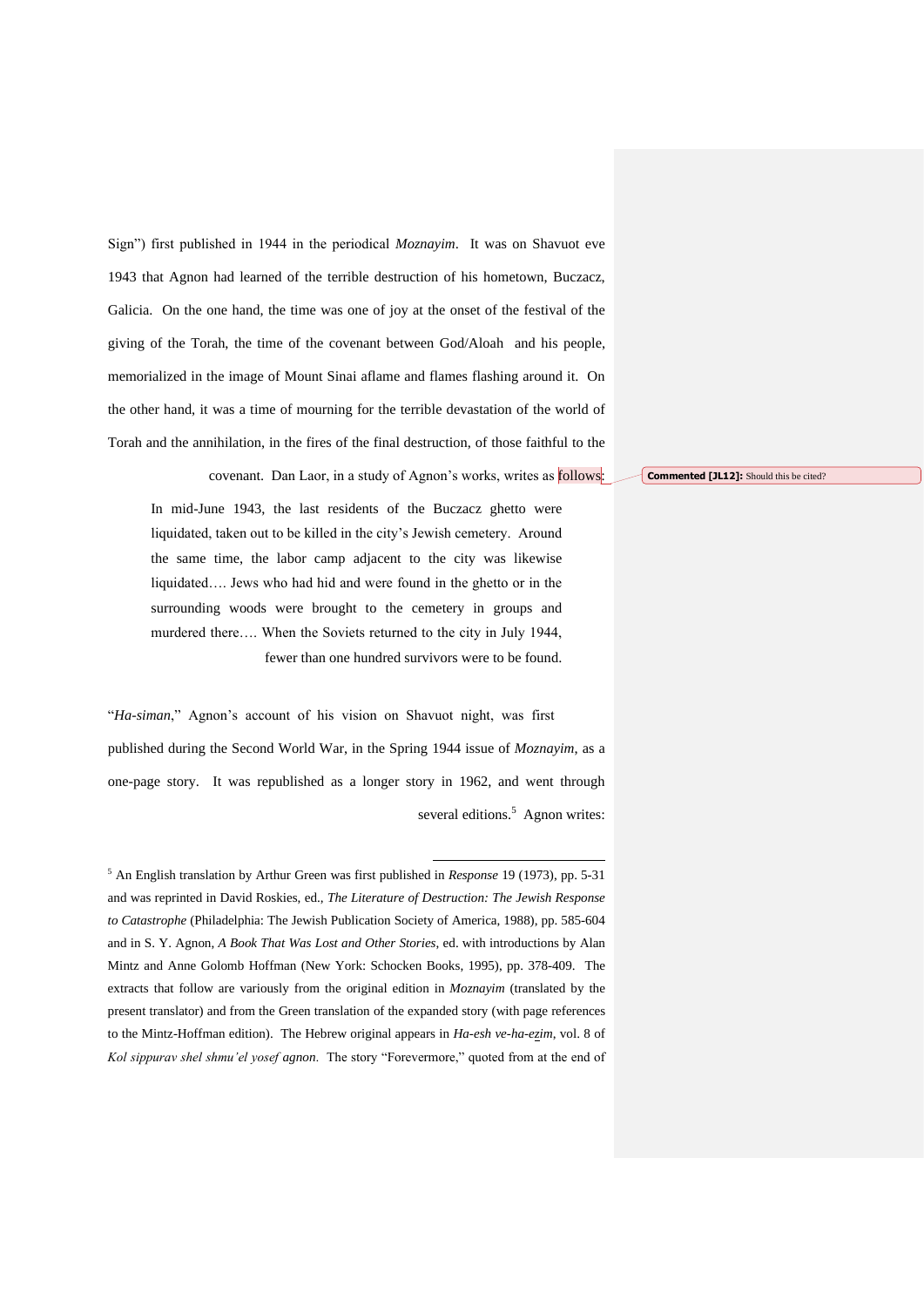I made no Lament for my city and did not call for tears or for mourning over the congregation of God/Aloah whom the enemy had wiped out. The day when we heard the news of the city and its dead was the afternoon before Shavuot, so I put aside my mourning for the dead because of the joy of the season when our Torah was given (p. 379).

Agnon, deep in mourning over the destruction of his hometown but required by the sanctity of the festival to set aside his mourning and to rejoice even with a broken heart, experienced cognitive dissonance. In his story, he traverses boundaries of time and space and has a vision of the greatest Spanish-Jewish poet, Solomon Ibn Gabirol (1021 -1058), author of the *azharot* liturgical poem<sup>6</sup> for Shavuot, reviewing in verse the commandments that made up the covenant:

Once, on Shavuot night, I was sitting alone in the house of study, reciting the *azharot*. I heard a voice and raised my eyes. I saw a kadosh man of God/Aloah standing near me…. I returned to my book and read the commandments of God/Aloah , as was my practice every year on Shavuot night, when I would read the commandments of God/Aloah as poetically rendered by R. Solomon, may his soul rest (from the original version in *Moznayim*).

The doors of the kadosh ark opened, and I saw a likeness of the form of a man standing there, his head resting between the scrolls of the Torah, and I heard a voice come forth from the ark, from between the trees of life. $7$  I bowed my head and closed my eyes, for I feared to look at the kadosh ark. I looked into my prayer book and saw that the letters that the voice from among the scrolls was reciting were at the

this article, is the final story in that volume; it is followed by the afterword from which the second epigraph to this article is taken.

<sup>6</sup> *Azharot* (lit., admonitions) are a genre of liturgical poems written for Shavuot, in which the 613 commandments are reviewed in verse.

<sup>&</sup>lt;sup>7</sup> "Trees of life" is the term used for the staffs on which a Torah scroll is wound.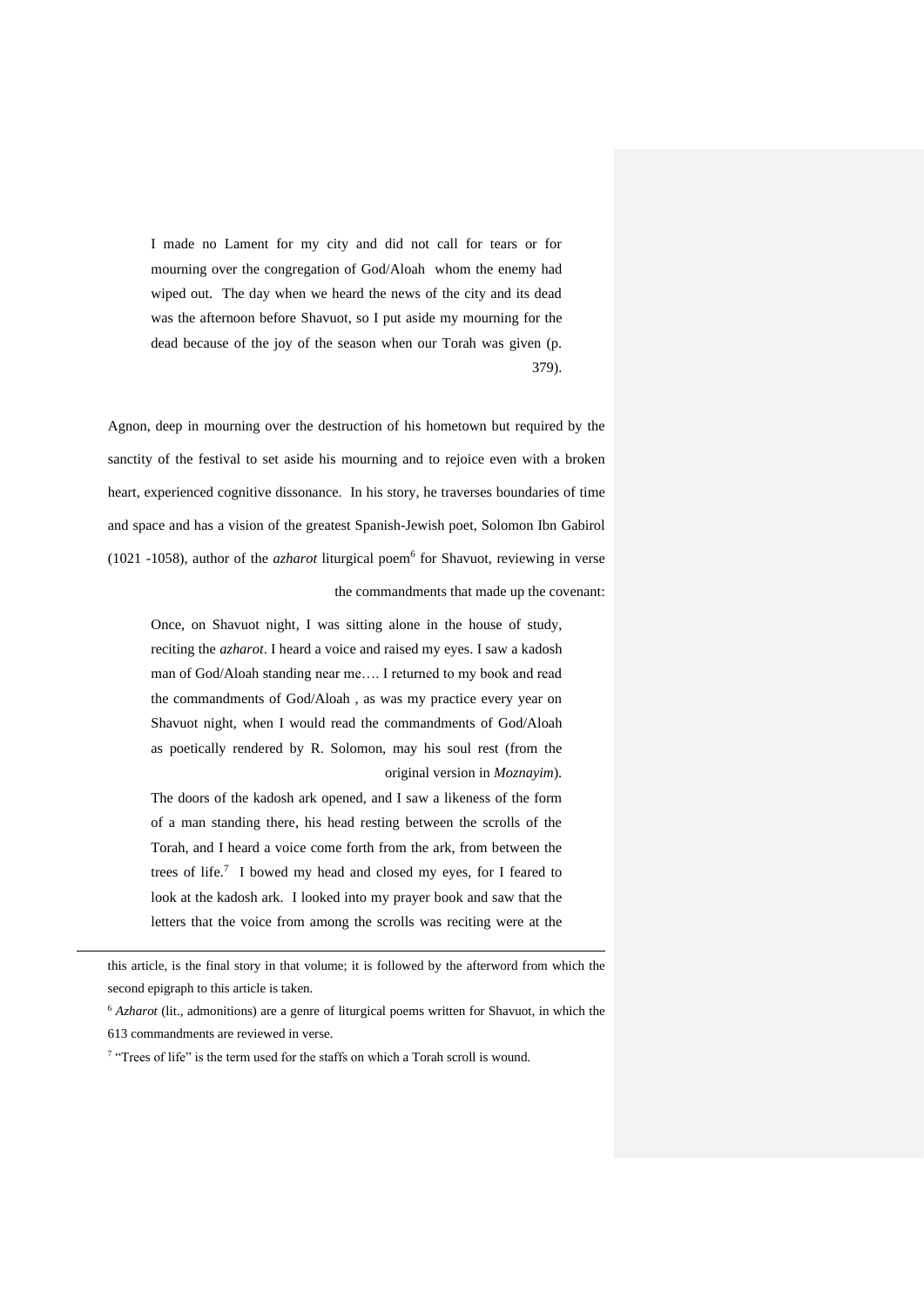same time being written into my book. The letters were the letters of the commandments of the Lord/YaHuWaH, in the order set for them by Rabbi Solomon Ibn Gabirol, may his soul rest. Now the man whom I had first seen between the scrolls of the Torah stood before me, and his appearance was like the appearance of a king (Mintz-Hoffman ed., p. 405).

The man who appeared before the author's eyes is the tormented poet Solomon Ibn Gabirol, author of the *azharot* for Shavuot. The author speaks to him of the festival of Shavuot, of the destruction of his hometown, of memory and forgetting; and he asks that Ibn Gabirol remember all that the enemy has destroyed and set a sign for it in the heavens. All that can be done in the face of the terrible destruction wrought by human beings, and of the annihilation and oblivion associated with it, is to leave a sign in the heavens, in eternity, in poetry, story and memory. Memory is the metamorphosis of annihilation into eternity, of oblivion into written testimony; and the story or the poem effects the transformation in which loss and annihilation on earth (*lethe* in Greek) become eternal heavenly existence (*alethea*) and death becomes immortality and eternal covenant:

Rabbi Solomon said, "I'll make a sign, so I won't forget the name of your town." …Once more a voice was heard, the sound of rhyme…. And he said, "Baruched among cities is the city Buczacz," and he went on composing a poem based on the seven letters of my town's name, a rhymed poem in faithful verse. My soul went out of me, and I forgot six lines of the town's song (from the original version in *Moznayim*). He did not speak to me by word of mouth, but his thought was engraved into mine, his kadosh thought into mine. Every word he said was carved into the forms of letters, and the letters joined together into words, and the words formed what he had to say. These are the things as I remember them, word for word (Mintz-Hoffman ed., p. 405).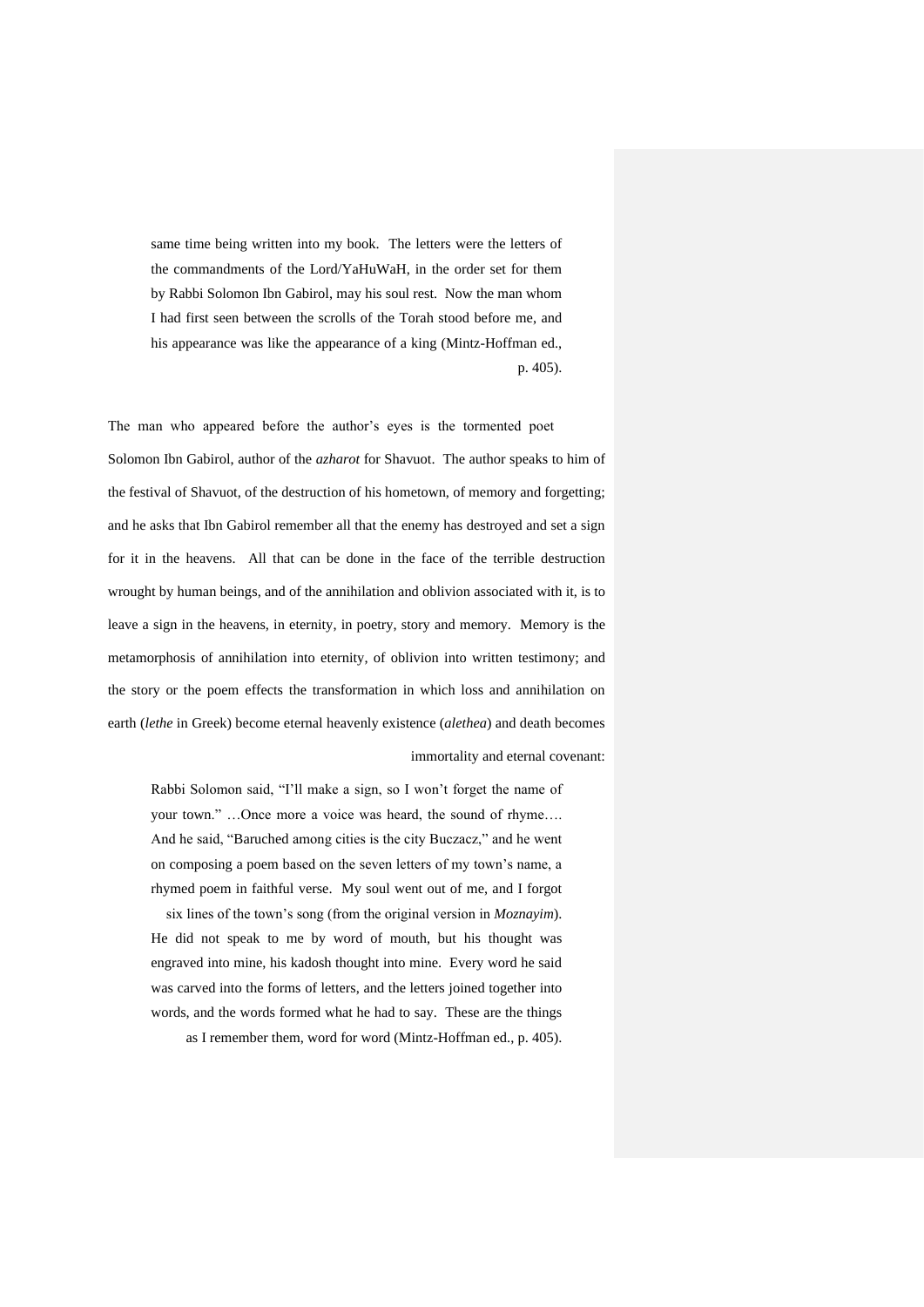Once more he moved his lips. I turned my ear and heard him recite a poem, each line of which began with one of the letters of the name of my town. And so I knew that the sign the poet made for my town was in beautiful and rhymed verse, in the kadosh tongue.

The hairs of my flesh stood on end and my heart melted as I left my own be0ing, and it was as though I was not. Were it not for remembering the poem, I would have been like all my townsfolk, who were lost, who had died…. But it was because of the power of the poem that my soul went out of me…. And if I don't remember the words of the poem, for my soul left me because of its greatness, the poem sings itself in the heavens above, among the poems of the kadosh poets, the beloved of God/Aloah (Mintz-Hoffman ed., p. 409).

**\* \* \* \* \* \***

The experience of seeing divine visions on Shavuot, visions involving flashing fire among the cherubim and angels, and of hearing the heavenly voices of angels or the Kadosh Spirit, is an ancient tradition, mentioned in many sources: "All the people witnessed the thunder and the lightening" (Ex. 20:15); "...the heavens opened and I saw visions of God/Aloah " (Ezek. 1:1); "You are the ones that received the law as ordained by angels" (Acts 7:53). *Midrash Exodus Rabbah* 29:5 notes "The saw His glory/Kavod and heard His voice, as it is said (Dt. 5:21), *The Lord/YaHuWaH our God/Aloah has just shown us His majestic Presence*." The festival of Shavuot, one of the three pilgrimage festivals observed in the Temple, is linked to the tradition of the winged cherubim in the Kadosh of Holies, which were shown to the pilgrims at a distance: "When Israel would go up for the pilgrimage festival, they would roll back the curtain for them and show them the cherubim, which embraced each other" (BT *Yoma* 54a). Many years earlier, the heavenly model of the cherubim had been made known to Moses on Mount Sinai (Ex. 25:40) in the middle of the third month. It was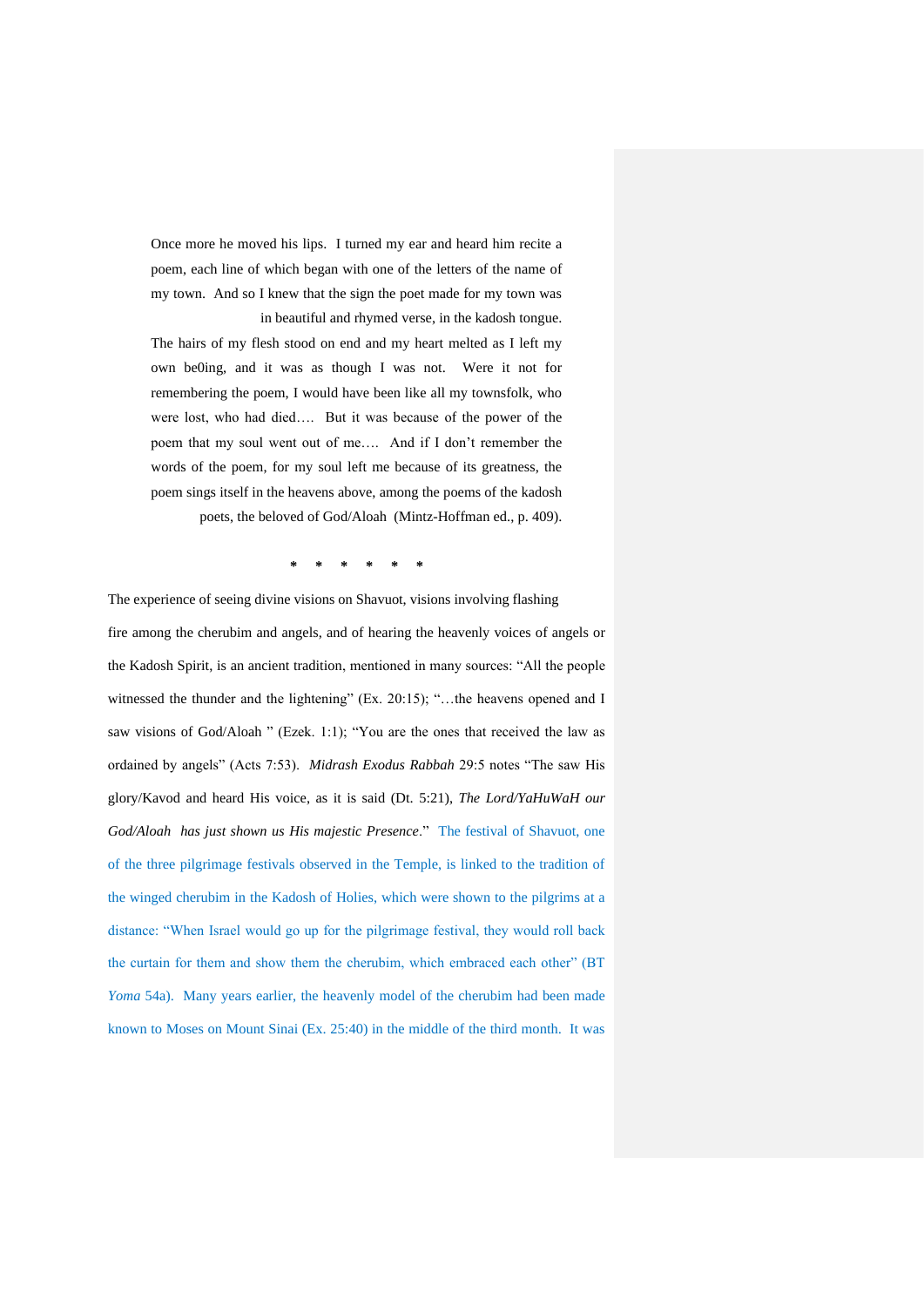made known to David on Mount Zion (2 Chr. 1:28, 18-19), at an unknown time, and it was made known through the vision revealed to the prophet Ezekiel on Shavuot.

As we know, the Torah reading for Shavuot tells of the encounter at Sinai. It begins with the verse that sets the encounter in the third month (Ex. 19:1); continues with the transformation of the mountain into a sacred place that may be neither touched nor approached because of the expected divine presence (id. 12-13, 23); and it reaches its climax with the reading of the Decalogue, concluding with the verse "All the people witnessed the thunder and the lightening, the blare of the horn and the mountain smoking; and when the people saw it, they fell back and stood at a distance" (Ex. 20:15). The *haftarah* (reading from the prophets) for the holiday is the vision of Ezekiel ben Buzi the priest (chaps. 1 and 10), describing the divine visions revealed to him at the Chebar Canal, including winged animals described as cherubim and the image of the One seated upon the cherubim, linked to the description of the encounter at Sinai: "As for the likeness of the living creatures, their appearance was like coals of fire, burning like the appearance of torches; it flashed up and down among the living creatures; and there was brightness to the fire, and out of the fire went forth lightning. And the living creatures ran and returned as the appearance of a flash of lightening" (Ezek. 1:13-14 $\text{8}$ ). The account of the divine visions continues: "And above the Firmament that was over their heads was the likeness of a throne, as the appearance of a sapphire stone; and upon the likeness of the throne was a likeness as the appearance of a man upon it above (Ezek. 1:26), imagery tied to the description at the conclusion of the entry into the covenant: "And they saw the God/Aloah of Israel: under His feet there was the likeness of a pavement of sapphire, like the very sky for purity" (Ex.

<sup>8</sup> The translation of these verses, and the one next quoted (Ezek. 1:16) are from the Old Jewish Publication Society translation (OJPS), *The Holy Scriptures* (Philadelphia: The Jewish Publication Society of America, 1917).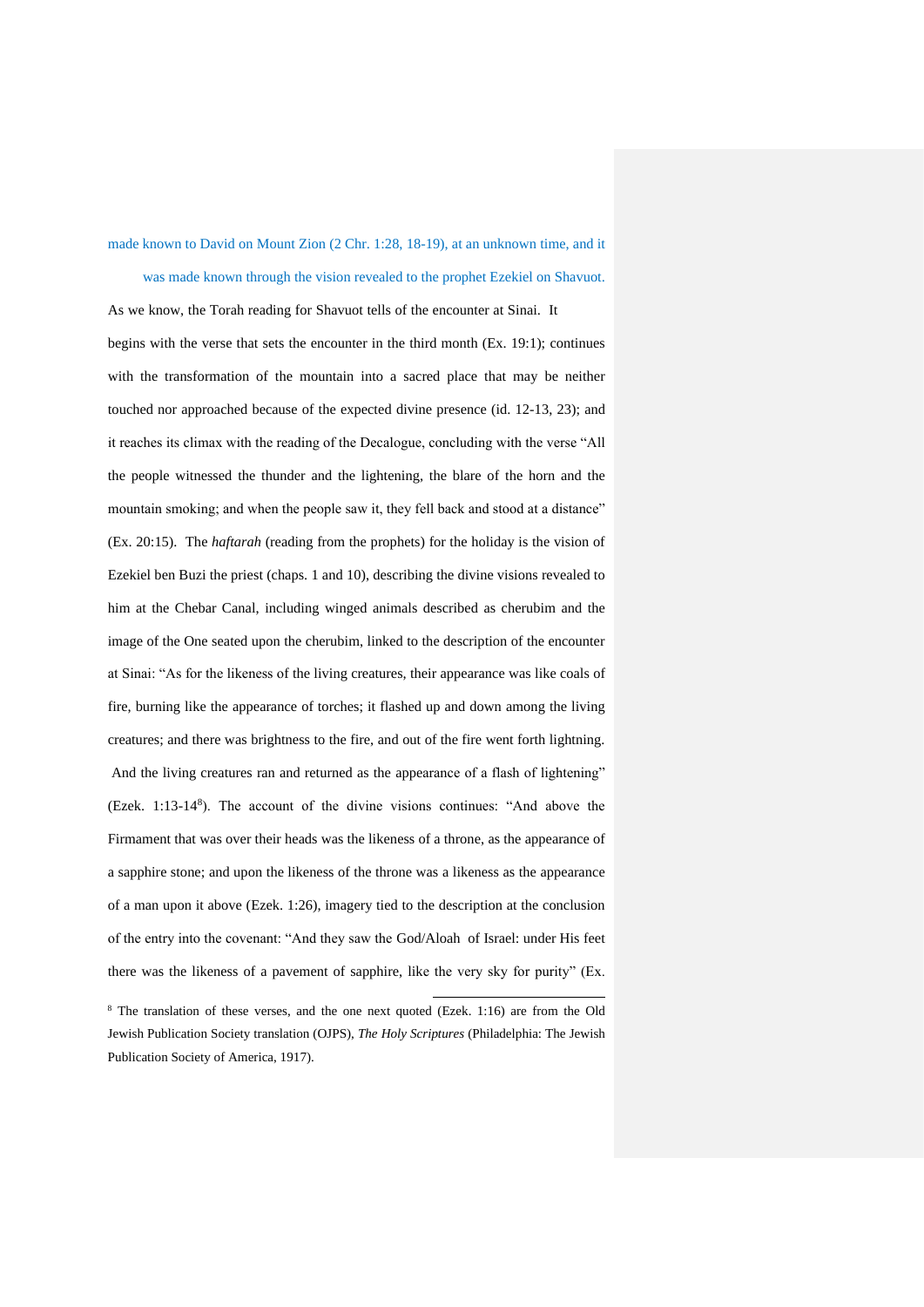24:10). Chapter 10 of Ezekiel, which describes a vision at the Temple in Jerusalem (id., 8:3), tells anew of the vision at the Chebar Canal, referring explicitly to the vision of the sacred beasts in Chapter 1: "I looked, and on the expanse over the heads of the cherubs, there was something like a sapphire stone; an appearance resembling a sapphire stone could be seen over them" (Ezek. 10:1). They are referred to twice again: "the cherubs ascended; those were the creatures that I had seen by the Chebar Canal" (id. 15); "they were the same creatures that I had seen below the God/Aloah of Israel at the Chebar Canal; so I now knew that they were cherubs" (id. 20). The divine visions shown to Ezekiel on Shavuot night, encompassing cherubim and *ofanim*, wings and flares, beasts and sapphire are recounted in several versions and are referred to in the Qumran texts as "The vision that Ezekiel saw…the light of a chariot and four creatures." At the beginning of the second century BCE, the priest Joshua Ben-Sira refers to it as the vision of the chariot: "It was Ezekiel who saw the vision of glory/Kavod, which God/Aloah showed him above the chariot of the cherubim" (Sir. 49:8).

The account of Ezekiel's vision of the chariot, revealed to him at the mid-point of the third month, the time of the covenant at Sinai, contains references to previous covenants and uses wording that calls to mind previous divine revelations during the third month, as recounted in Jubilees. These references include, among others, the rainbow associated with the covenant with Noah, the flares that were part of the covenant "between the pieces" with Abraham and of the encounter at Sinai, and the block of sapphire seen in the encounter at Sinai. The verse linking the Torah reading for Shavuot (the encounter at Sinai) with the *haftarah* (Ezekiel's vision of the chariot) is one that preserves an ancient tradition tying the encounter at Sinai to the divine chariot and the angels: "God/Aloah 's chariots are myriads upon myriads, thousands

**Commented [JL13]:** There was no citation, so I couldn't find the published translation; I translated the line myself.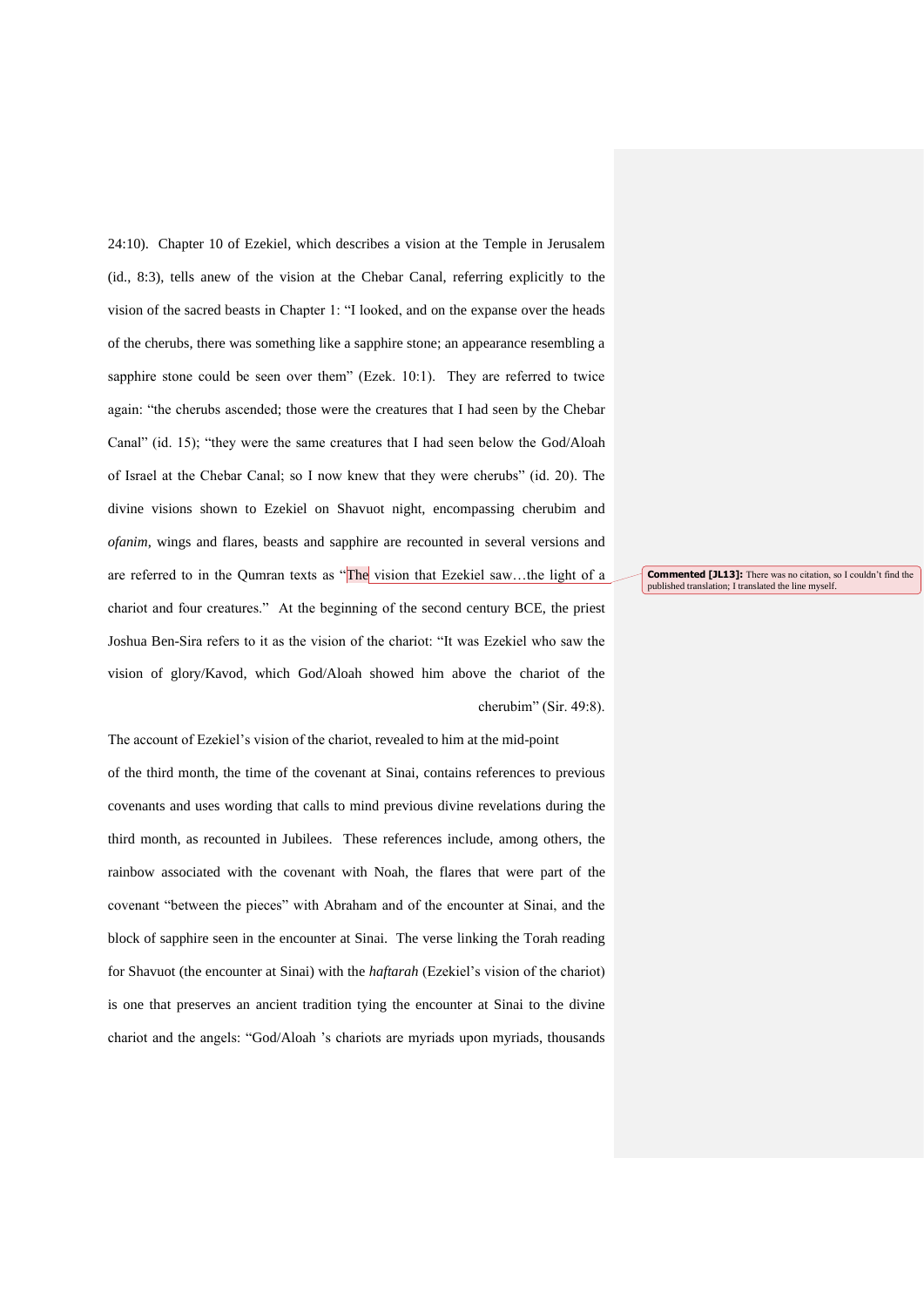upon thousands; the LORD/YAHUWAH is among them as in Sinai in holiness" (Ps. 68:18). The verse echoes a line in Deuteronomy: "The LORD/YAHUWAH came from Sinai; He shone upon them from Seir; He appeared from Mount Paran; and approached from Ribeboth-kodesh [*mei-rivevot-qodesh*; perhaps to be emended to *bemerkavot-qodesh*, "in kadosh chariots"], lightening flashing at them from His right" (Dt. 33:2).

The treatment of Shavuot in the rabbinic tradition differs substantially from that in the various priestly traditions. In the latter, the chariot of the cherubim, Ezekiel's vision of the chariot, and various visions of God/Aloah are all associated with the encounter at Sinai, where the cherubim were revealed to Moses and he was instructed to make models of them and place them in the Kadosh of Holies. Those various traditions regarding the cherubim and the chariot are tied, in turn, to the festival of Shavuot—the festival on which the covenant is renewed, and the Sinai experience recreated, the festival of the angels who presented the Torah to Israel at the Sinai encounter. The rabbinic tradition, in contrast, simply declares that "One does not read the [account of the] chariot as a *haftarah*" (Mishnah *Megillah* 4:10). The matter seems to have been in dispute, for a *baraita* in the Babylonian Talmud, in which the schedule of *haftarot* is first mentioned, notes that Ezekiel's vision of the chariot is, in fact, read as the *haftarah* on Shavuot (BT *Megillah* 31a-b). Pertinent to this dispute is the inclusion of the word "chariot" in the versions of chapter 1 of Ezekiel that appear in the pre-Common-Era texts of Scripture found at Qumran and in the Septuagint. The word appears as well in the Septuagint to Ezekiel 43:3, which reads "and the vision of the chariot which I saw was like the vision which I saw at the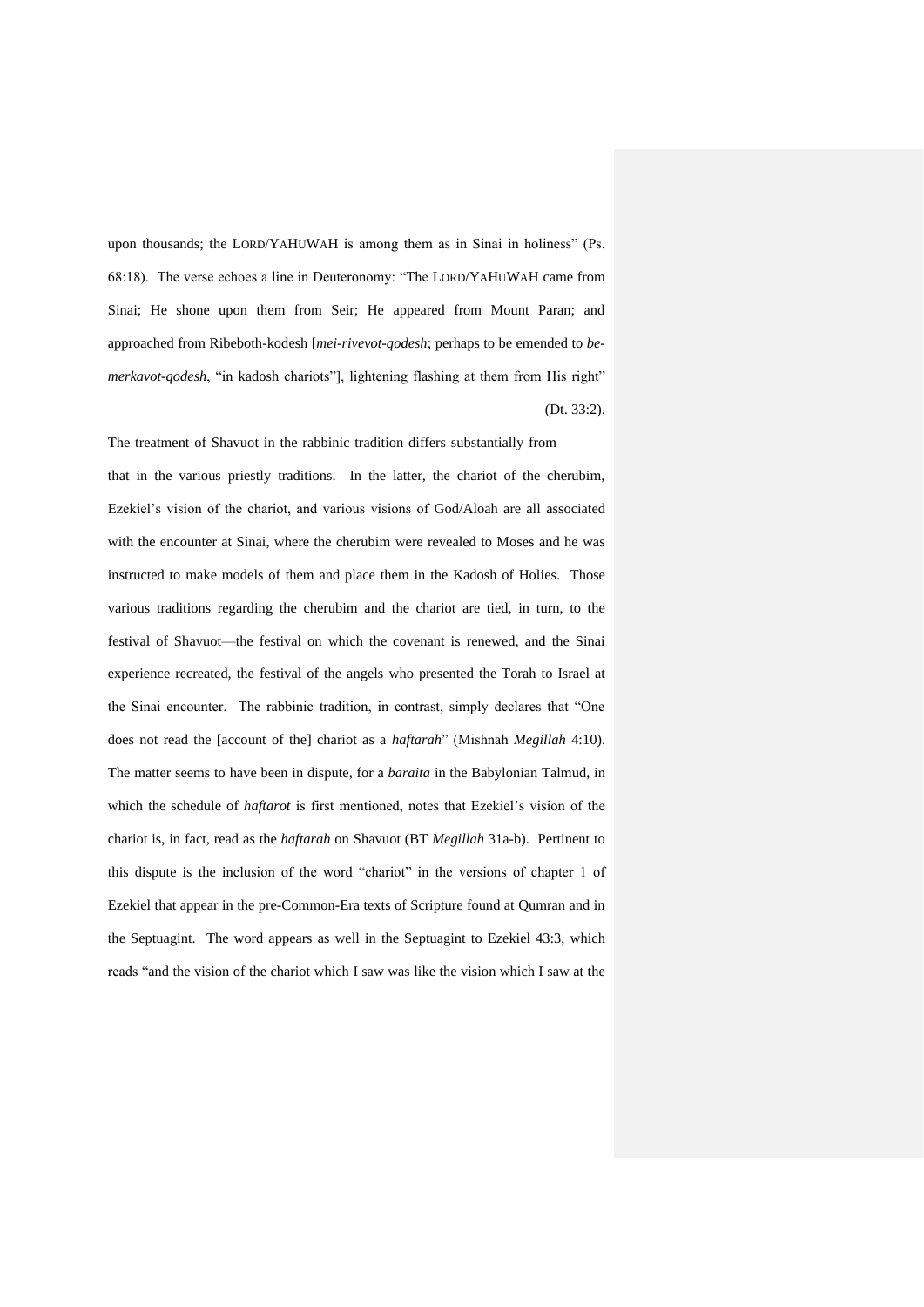river Chobar"<sup>9</sup>; the Masoretic Text, in contrast, reads "the very same vision that I had seen by the Chebar Canal." The version of the Scripture edited by the sages following the destruction of the Temple omits the word "chariot." There is a tradition that the sages wanted to exclude the entire Book of Ezekiel from the canon (BT *Shabbat* 13a), and that tradition, too, may be related to the book's references to the chariot and to the priest-prophet's clear association with the Zadokite priests. The description in Ezekiel 45 of the fixed times of the Lord/YaHuWaH skips over the festival of Shavuot, going directly from Passover to Sukkot; but when it describes Passover as "a festival of seven days," the Masoretic Text reads *hag shevu'ot yamim*. This, too, suggests that there may have been an earlier version of the text that included the festival of Shavuot. And despite the rabbis' prohibition on reading Ezekiel's vision of the chariot as the *haftarah* for Shavuot, synagogues have continued to do so from antiquity to this day.

**\* \* \* \* \* \***

The dispute between the sages and the priests, alluded to in the bans on reading the account of the chariot as a *haftarah* ("the [account of the] chariot is not read as a *haftarah*") and on expounding it ("the [account of the] chariot is not expounded") is tied to the dispute between the Pharisees and the Sadducees / Boethians over the timing of the holiday. The Sadducees and Boethians mentioned in the rabbinic tradition, known in Scripture and the Scrolls as the Zadokite priests, set a fixed day and date for the festival of the first fruits of the wheat harvest; it was Sunday, the fifteenth day of the third month. As explained earlier, this was keyed to

<sup>9</sup> *English Translation of the Greek Septuagint Bible: The Translation of the Greek Old Testament Scriptures, Including the Apocrypha*. Compiled from the Translation by Sir Lancelot C. L. Brenton 1851, at [http://www.ecmarsh.com/lxx/Jezekiel/index.htm.](http://www.ecmarsh.com/lxx/Jezekiel/index.htm)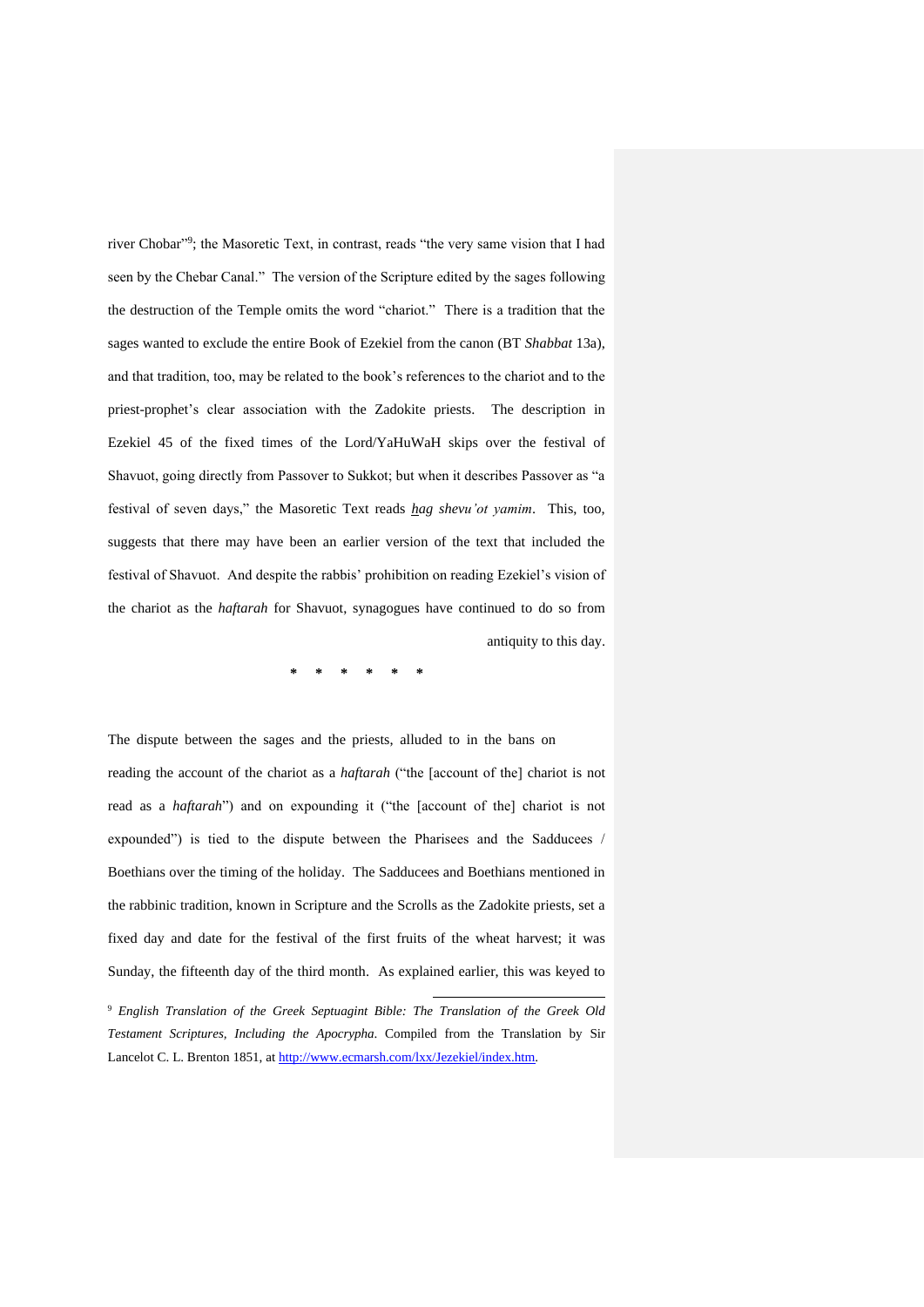the fixed time for the beginning of the barley harvest and the waving of the *omer*sheaf; that occurred on Sunday, the twenty-sixth day of the first month, all pursuant to the fixed solar calendar calculated in advance. The Pharisees and the sages, on the other hand, followed a lunar calendar, either continuing to use the Hasmonean lunar calendar or else electing, after the destruction, to adopt a variable lunar calendar—a calendar differing from both the Zadokite solar calendar described earlier and from the 365¼-day Julian calendar of the Roman Empire in whose shadow they lived. They argued that the biblical phrase "the day after the Sabbath," mentioned three times in the account of the waving of the sheaf of barley (Lev. 23:11, 15, 16), refers not to a Sunday but to the day after the first day of Passover (Mishnah, *Menahot* 10:3; *Sifra*, *Emor* 10:5, 100c). That day would always be the sixteenth of Nisan, but the day of the week on which it fell would vary from year to year, depending on when the onset of the month of Nisan—based on the sighting of the new moon—was proclaimed. The Pharisees / sages maintained that the term "sabbath" was applied to the first day of Passover because it was a festival day on which no work was to be done; they thus disagreed with the Priests, Sadducees, Boethians, Karaites, Ethiopian Jews, and Samaritans, all of whom took the term at face value, as referring to the first Sabbath following the conclusion of the week of Passover—that is, the fourth Sabbath of the quarter, falling invariably on the twenty-fifth of Nisan. On the Sunday that followed it, the twenty-sixth of Nisan, the barley harvest began. The Pharisees and sages rejected that date, which was based on the understanding that "the day after the Sabbath" referred to the Sunday following the conclusion of Passover and declined to accept the ancient date for Shavuot (15 Sivan) that followed from it in the priestly tradition. They briefly quoted the views of their rivals, the Boethians, regarding the festival of Shavuot, which they declined even to mention by name, referring to it,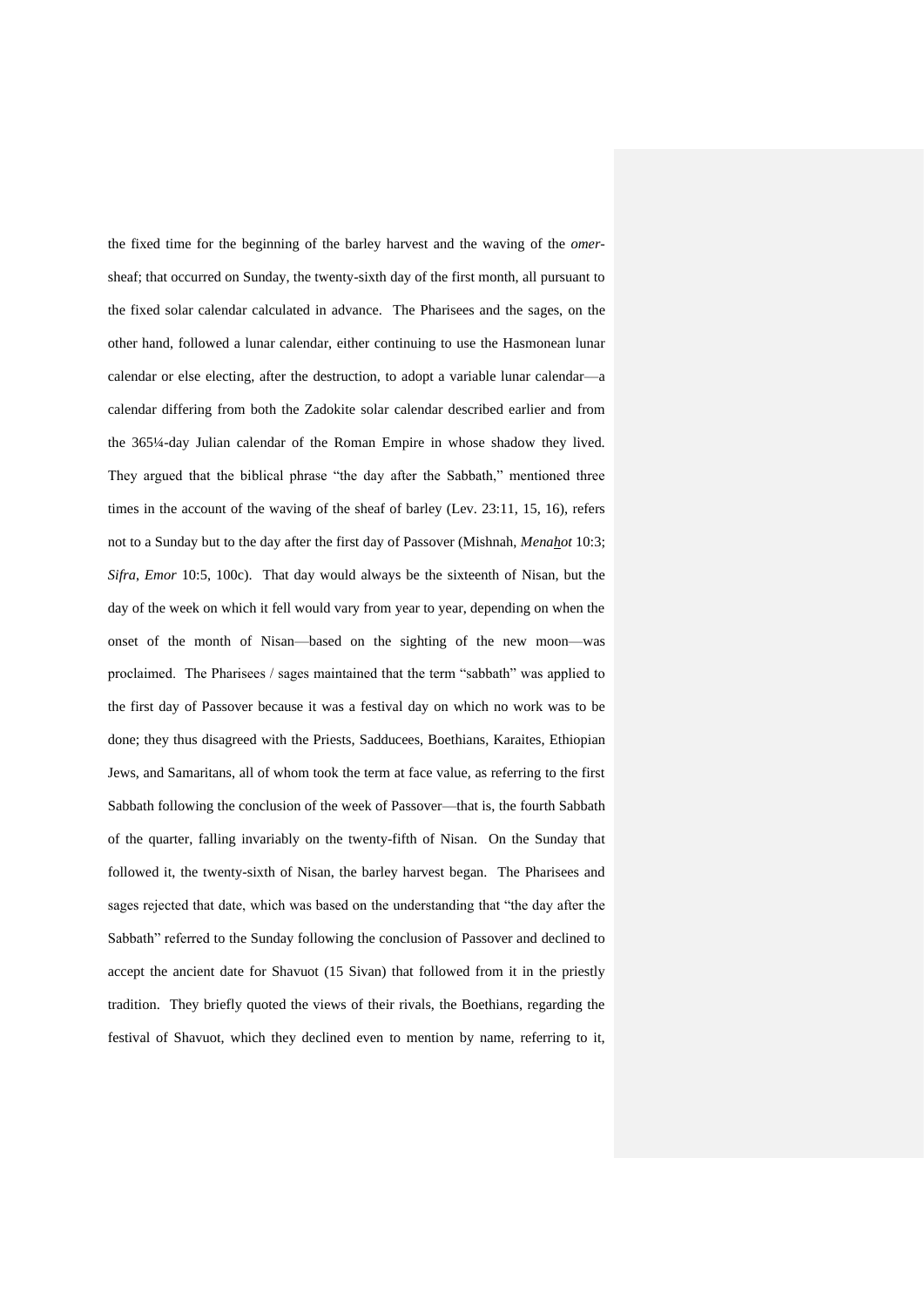instead, as *Atseret*: "the sheaf is not harvested at the conclusion of the festival day" (Tosefta, *Menahot* 10b; 23 p. 528); "*Atseret* follows the Sabbath." They mounted a polemic against that view, but they avoided any mention of the fixed day for the barley harvest, the twenty-sixth of the first month, on which the time for the first fruits of the wheat harvest—the fifteenth of the third month—was dependent. Mishnah *Bikkurim* is silent with respect to the time for the first fruits of the wheat harvest, dealing only with the times for the first fruits that are not associated with a particular day. The Book of Jubilees, which attests to the antiquity of the first-fruits festival, states expressly that "…in the third month, in the middle of the month, Abram made a feast of the firstfruits of the harvest of grain. And he offered up a new sacrifice upon the altar, the firstfruits of the [produce]..." (Jub. 15:1-2). MMT, cited above, likewise states explicitly: "of the third month…. On the fifteenth of it: Feast of Weeks" (Vermes, p. 221-222).

**\* \* \* \* \* \***

The sages thus did all they could to suppress the holiday's name, to expunge its ancient date, and to ban the various pre-Common-Era priestly traditions pertinent to the holiday, most notably the giving of the Torah and revelation of the chariot, the entry into and renewal of the covenant, and the Berachah by the priests and Ezekiel's vision at the time of the covenant at Sinai. That they did so is certainly tied to the fact that some of these traditions were adopted by the Jewish-Christian community that was active in Jerusalem during the first century CE and that set Shavuot—the day after the conclusion of the seven weeks that began with the waving of the sheaf of barley, that is, the fiftieth day (Pentecost in Greek)—as the time when the Kadosh Spirit was revealed in stormy sounds and fiery flares:

**Commented [JL14]:** I've copied this as it appears, but I'm not sure what "23" and "p. 528" refer to.

**Commented [JL15]:** Charlesworth reads "food.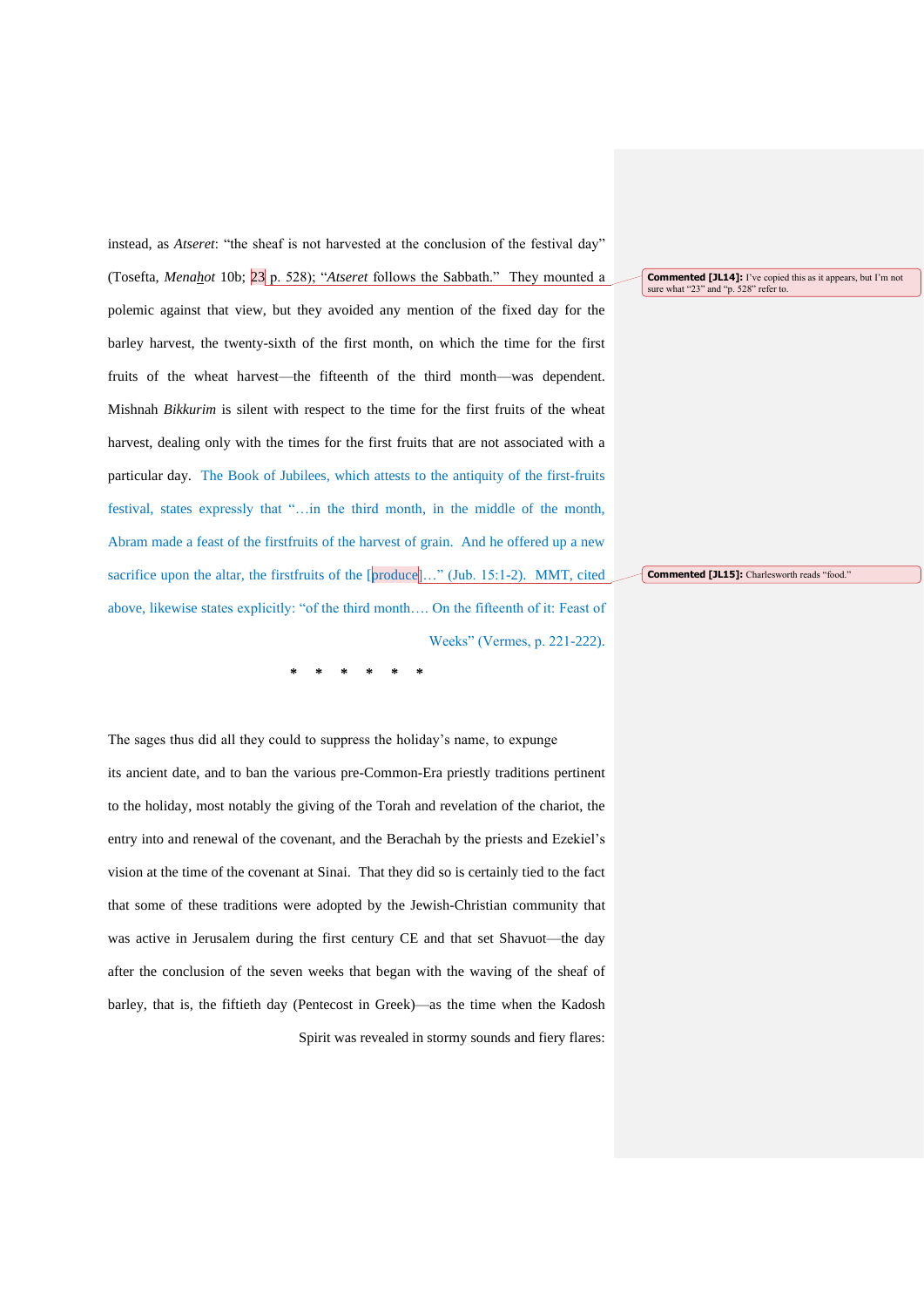When the day of Pentecost had come, they were all together in one place. And suddenly from heaven there came a sound like the rush of a violent wind, and it filled the entire house where they were sitting. Divided tongues, as of fire, appeared among them, and a tongue rested on each of them. All of them were filled with the Kadosh Spirit and began to speak in other languages, as the Spirit gave them ability (Acts  $2:1-4$ ).

The festival of Shavuot became transformed into a foundational holiday of the Jewish-Christian community, the day on which the Kadosh Spirit, revealed in tongues of fire, came to rest on its members, who began to speak in tongues. The festival always fell on a Sunday at the mid-point of the third month, fifty days after Master Yahushua's resurrection on Easter, likewise a Sunday; and the new Jewish-Christian community saw in it a sort of renewal of the covenant with them, tied to the prophecy of Joel (3:1). They also saw the descent of the Kadosh Spirit as evidence of the fulfillment of Master Yahushua's promise that his spirit would dwell on his church. Shavuot thus became the festival of the Kadosh Spirit's descent on the Sunday at the mid-point of the third month, observed by the Jewish-Christian community during the thirties of the first century CE, and it remained the holiday of the founding of the church, celebrated with great pomp, as Pentecost, from then until today. Accounts of its celebration, including the singing of Halleluiah and of "*Veni Creator*" ("Come, Creator Spirit") in honor of the Kadosh Spirit can be found in the writings of latefourth-century pilgrims. Needless to say, this glorification of Shavuot among the Jewish Christians as the festival of the church did not enhance the standing of the mystical-priestly festival among the sages, and it is nearly certain that it contributed substantially to the holiday's rejection within the Jewish community that came to be led by the *tanna'im* in the years following the destruction of the Temple in 70 CE. It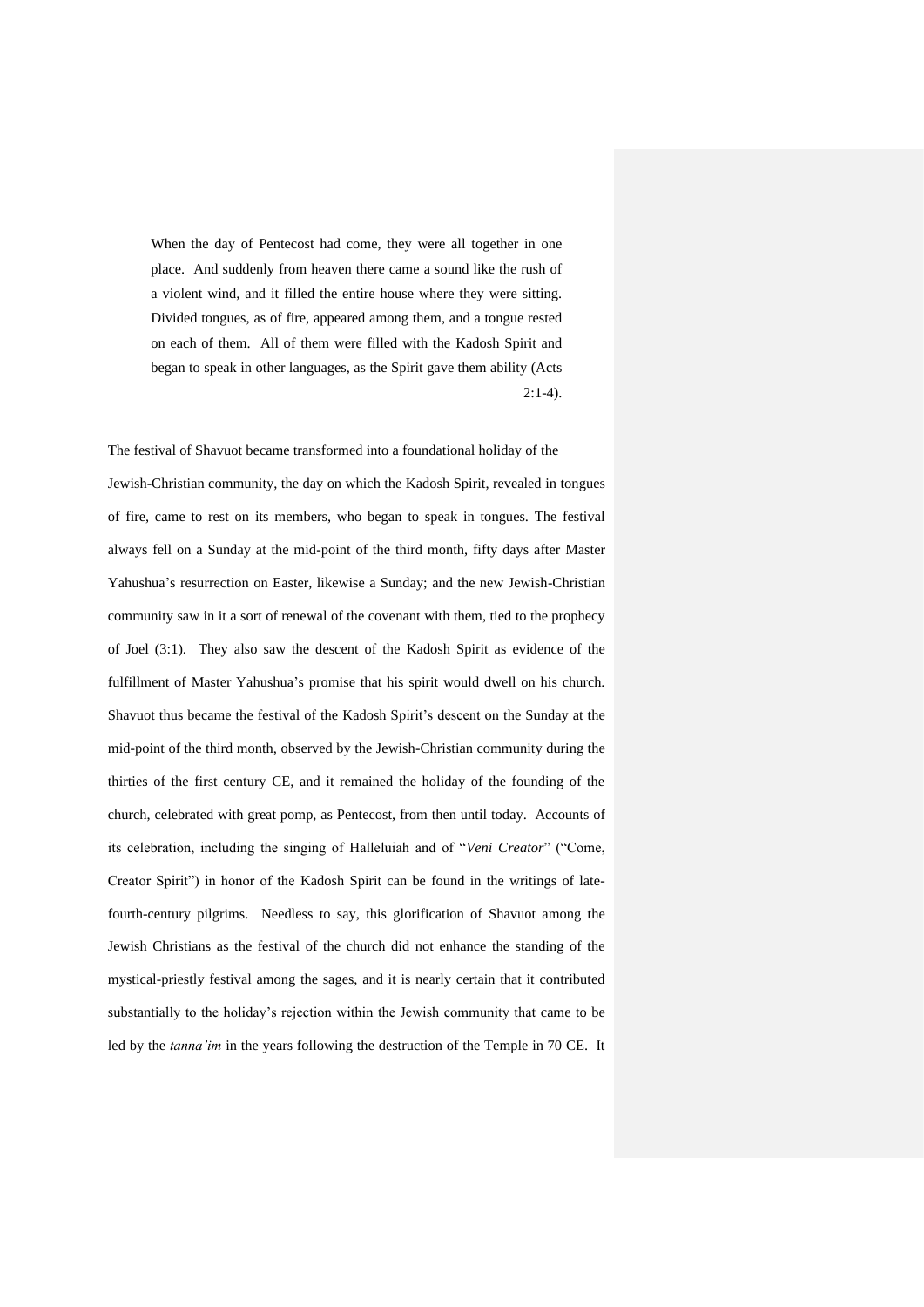may well be that these developments likewise influenced the liturgical treatment by the *tanna'im* of the chariot tradition as related to Shavuot.

According to tannaitic tradition, the Song of Songs was spoken at the Sinai encounter, which was interpreted, in *midrash* and by mystics, as involving the marriage covenant and mystical union between the Kadosh One Baruched Be He and the community of Israel; Shavuot thus comes to be seen as the wedding day. The link between Shavuot and a covenant of marriage appears in various contexts within the rabbinic tradition; one is that of the encounter at Sinai: "*The LORD/YAHUWAH came from Sinai*—to greet Israel, in the manner of a bridegroom who goes forth to greet the

bride" (*Mekhilta de-rabbi yishma'el*, *Parashat ba-hodesh ha-shelishi*, sec. 3).

A second context in which the connection is drawn is that of the nuptials described in the Song of Songs, taken to refer to the bridegroom-Torah giver and his bride, the community of Israel. The talmudist Saul Lieberman noted a mystical interpretation of the Song of Songs in the tannaitic tradition that tied it to the tradition of the cherubim and the chariot, and he cited a later version of that interpretation based on the comments of the medieval kabbalist R. Joshua Ibn Shuib: "For the words of this song are extremely obscure and impenetrable and it therefore was considered to be kadosh of holies, for all its words are mysteries of the chariot…. For the bridegroom is the Kadosh One Baruched Be He and the bride is the community of Israel…. And by received tradition these are hidden matters that one may not even think about; they are the supernal chariot higher than Ezekiel's chariot and they are the *sefirot* [the kabbalistic divine emanations]." According to the tradition in the Babylonian Talmud, the pilgrims would be shown the cherubim "which embraced each other" on the ark-cover in the Kadosh of Holies, and it was said that "their mutual affection was like that of male and female" (BT *Yoma* 54a).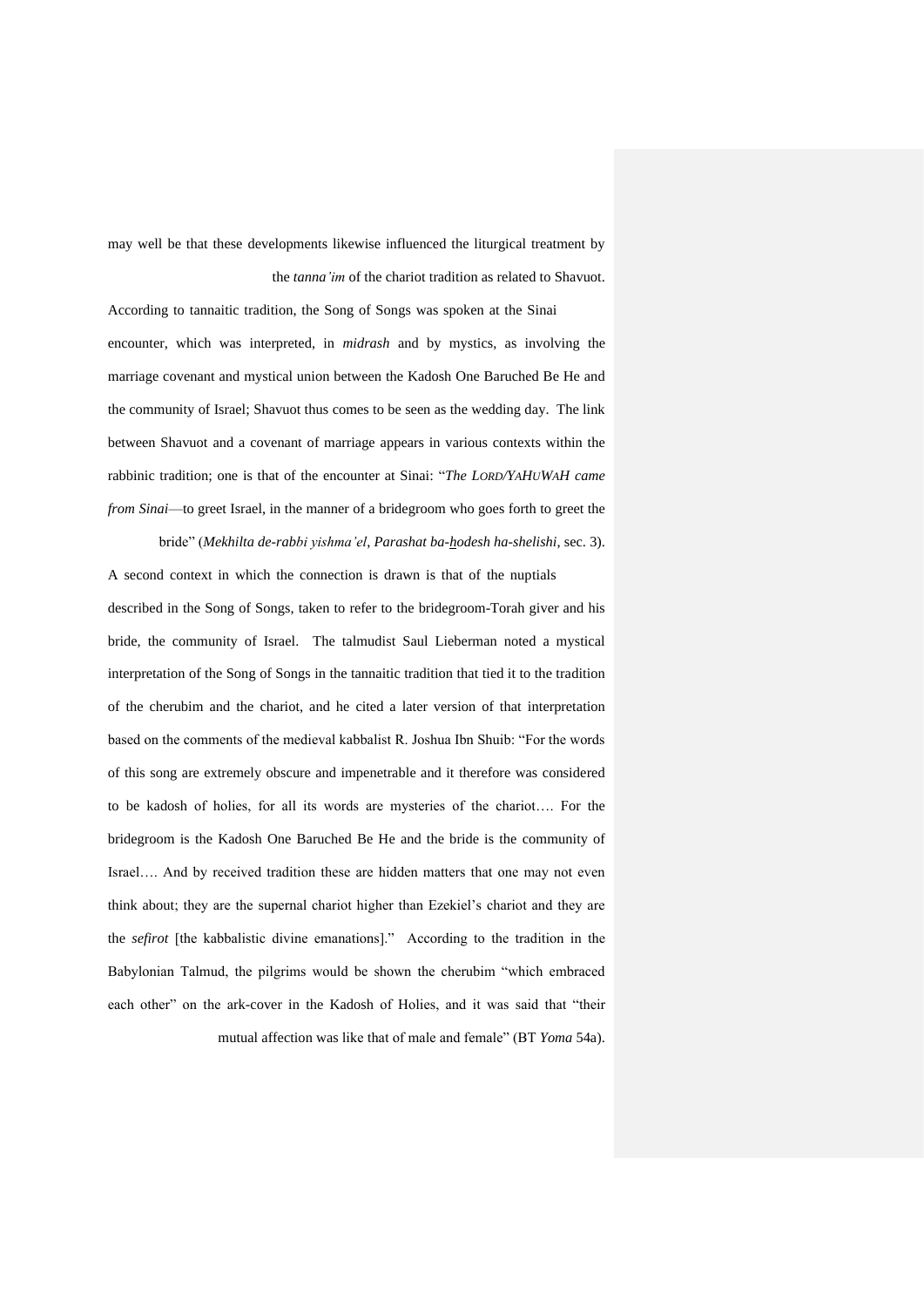The *Zohar*, written in late-thirteenth-century Spain in the wake of the terrible destruction wrought by the Crusades on the Ashkenazi communities between 1096 and 1296, likewise associates Shavuot, the covenant festival, with the covenant of marriage—in this instance, the celestial nuptials between God/Aloah as bridegroom and the *Shekhinah* as bride. It associates the custom of staying awake all night on Shavuot, referred to in various midrashic sources, with the need to prepare the bride for entry into the marriage canopy: "The early pious ones would not sleep that night and would engage in Torah study, saying: Let us come and acquire a kadosh inheritance for ourselves and our children in both worlds. When the initiates gathered and joined him that night, R. Simeon said: Let us go and prepare the bridal jewels so she may be found tomorrow bejeweled and prepared as befits the King" (*Zohar*, part 3, 98a). As noted earlier, the *Zohar* associates Shavuot with the *idra rabba*, the occasion on which R. Simeon bar Yohai and his students convened, understood as the occasion for receiving the Torah anew and as a nuptial festival. In the *Zohar*, Shavuot night is called "the night of the bride uniting with her husband," "the *tiqqun leil shavu`ot*" (the "repair" [of the fabric of the world] on Shavuot night) (*Zohar*, part 1, 8a-9a; part 2, 98a). Implicit in that conception of the night is the hope for renewal of the covenant—a new revelation of the heavenly Written Torah along with the beginning of redemption, linked to the Oral Torah, the *Shekhinah*, and the bride with the nation that had violated the covenant and was exiled from its land for hundreds and thousands of years.

The late thirteenth century, the end of the Crusades, was a time when destruction and annihilation had been visited upon many Jewish communities in Ashkenaz and weighty questions were being raised about the nature of the oath and covenant between God/Aloah and his people, who were suffering such devastating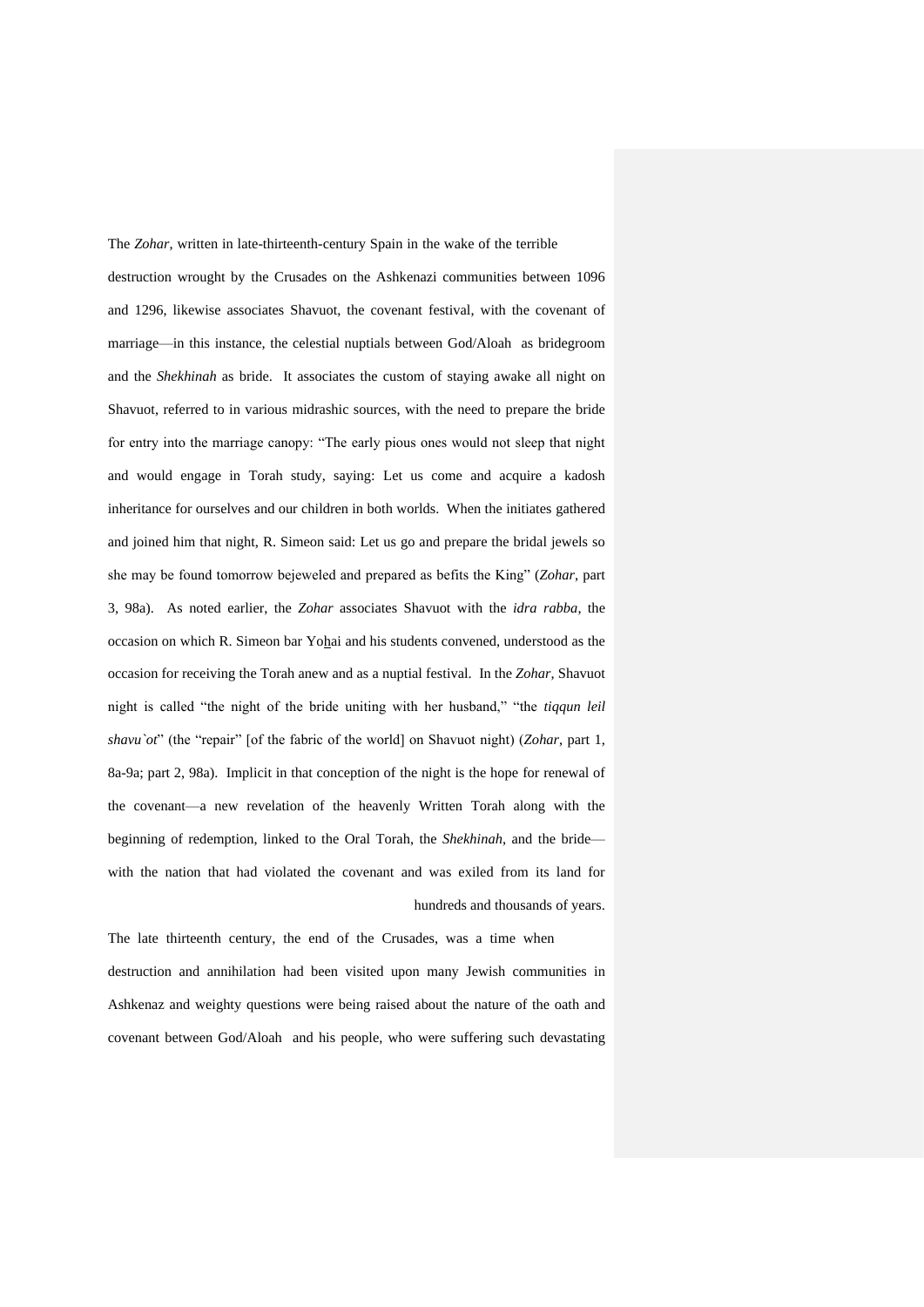persecution. It was in that context that the *Zohar* was written, seeking to forge a new unity between the memory of the Written Torah (God/Aloah , the bridegroom) and the creative memory of the Oral Torah (the bride, the community of Israel). The author of the *Zohar*, R. Moses de Leon, wrote the following account of a *tiqqun leil shavu`ot*, in which the ten martyrs were transformed from sages who had died for the sanctification of God/Aloah 's name in the time of the *tanna'im* into beings enjoying eternal life one thousand years later, thanks to the traversal of boundaries of time and space within the tradition of the *Zohar*:

The mystery of the festival of Shavuot….The ancient ones, of Baruched memory, the pillars of the world who knew how to draw down from on high the grace/unmerited Favor that would enable them to go without sleep on these two nights of Shavuot, spend the entire night reading from the Torah, the Prophets and the Writings and then skip through the Talmud and *aggadot* [non-halakhic rabbinic texts] and read from the mysteries of the Torah until morning light, continuing their fathers' traditions…. And at those times [that is, the days of counting the *omer*—R. E.] the bride would adorn herself and enter the region on high, and on that fiftieth night, this night devoted to God/Aloah , uniting the Written Torah with the Oral Torah, her devoted children on earth would escort her into the wedding canopy. And it is listed and written in the book of memories that they would sing joyfully on the night of the bride's rejoicing…. And they should not, therefore give **ransom for their souls** through the singing of Torah, for they are listed before God/Aloah …and God/Aloah will listen and heed and inscribe their memory before him with joy" (MS Schocken 14, 87a-b, quoted in Y. D. Yahalom, "*Sidrei tiqqunim*," in *Alei ayin*— *Festschrift for S. Z. Schocken on his Seventieth Birthday* [Jerusalem, 1948-1952], p. 126).

**Commented [JL16]:** I wasn't sure of the meaning here; I'm not aware of a published English translation of the text.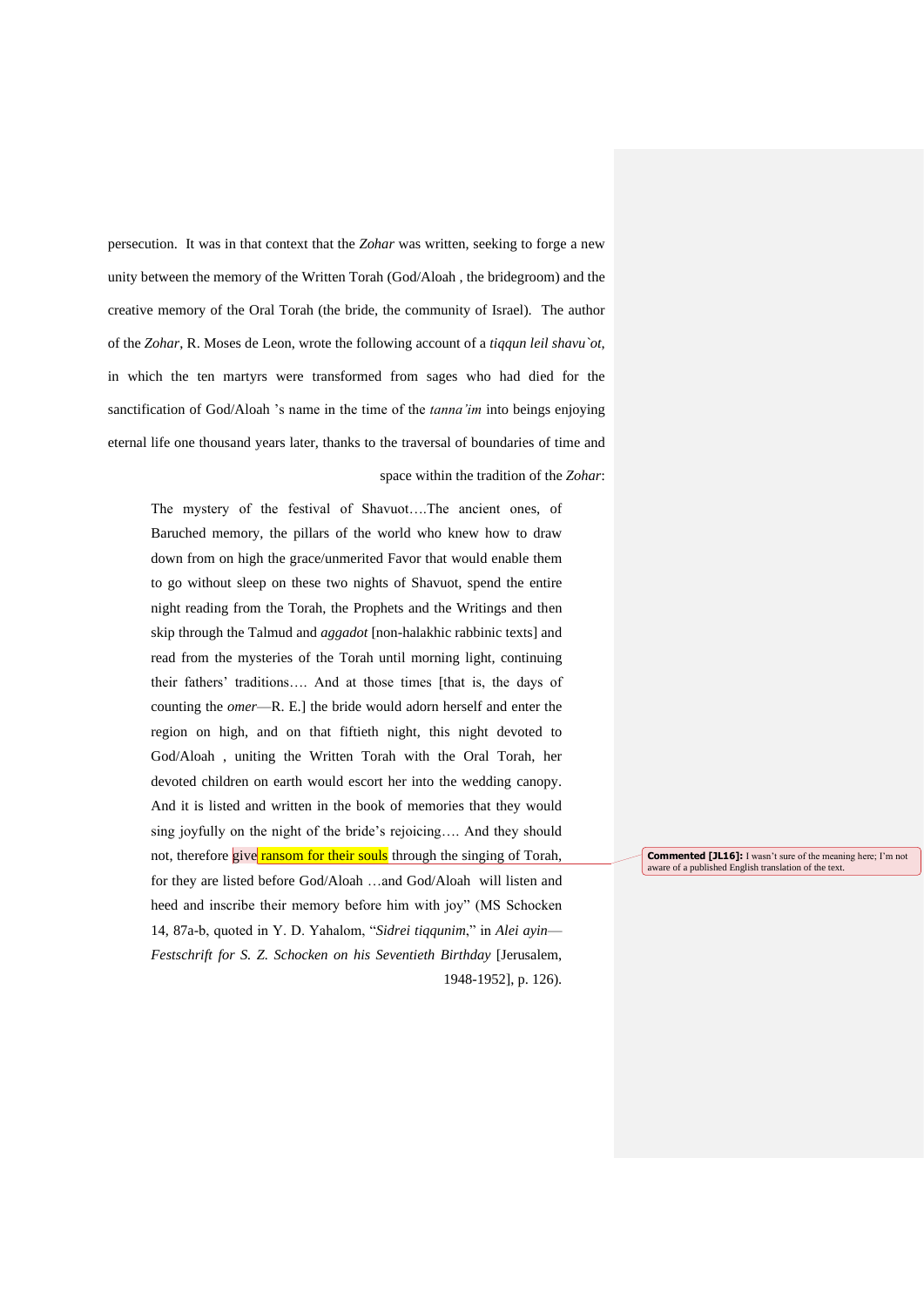The mystical tradition shaped Shavuot night into a time of preparation for the kadosh union to take place on the festival—the nuptial day for heaven and earth, God/Aloah and His people, bridegroom and bride, Written Torah and Oral Torah, the *sefirah* of *tif'eret* (glory) and the *sefirah* of *malkhut* (sovereignty), the Kadosh One Baruched Be He and the *Shekhinah* (that is, the masculine and feminine aspects of divinity), all symbolized by the embracing cherubim that the pilgrims coming to observe the festival were allowed to observe from afar (BT *Yoma* 54a-b). This tradition generated a wealth of mystical symbols for the idea of king's coupling with his consort (*matronita*) or the union between the Kadosh One Baruched Be He and His *Shekhinah*—that is, the covenant between the bridegroom as giver of the Torah and the bride (the congregation of Israel) as receiver of the eternal Torah who perpetuates and continues to form it. The mystical tradition treats these images of union and coupling between "the Kadosh One Baruched Be He and His *Shekhinah*" in thousands of pages of kabbalistic literature and liturgical poems and sees the souls of Jewish men and women as the fruit of this mystical union. That tradition even formulated wording for a *ketubbah* (marriage contract) between "the bridegroom, the Kadosh One Baruched Be He" and the "bride, the virgin Israel" (Gershom Scholem, *Pirqei yesod be-havanat ha-qabbalah u-semalehah* [Jerusalem, 1976], p. 132) and described ceremonies in which that *ketubbah* was read as part of the *tiqqun leil shavu`ot*.

The mystical tradition recounts various occasions on which revelations of the Kadosh Spirit took place on Shavuot, as the passages telling of the encounter at Sinai or Ezekiel's vision of the Chariot were read. They include, in chronological order:

• The *idra rabba* described in the Zohar at the end of the thirteenth century.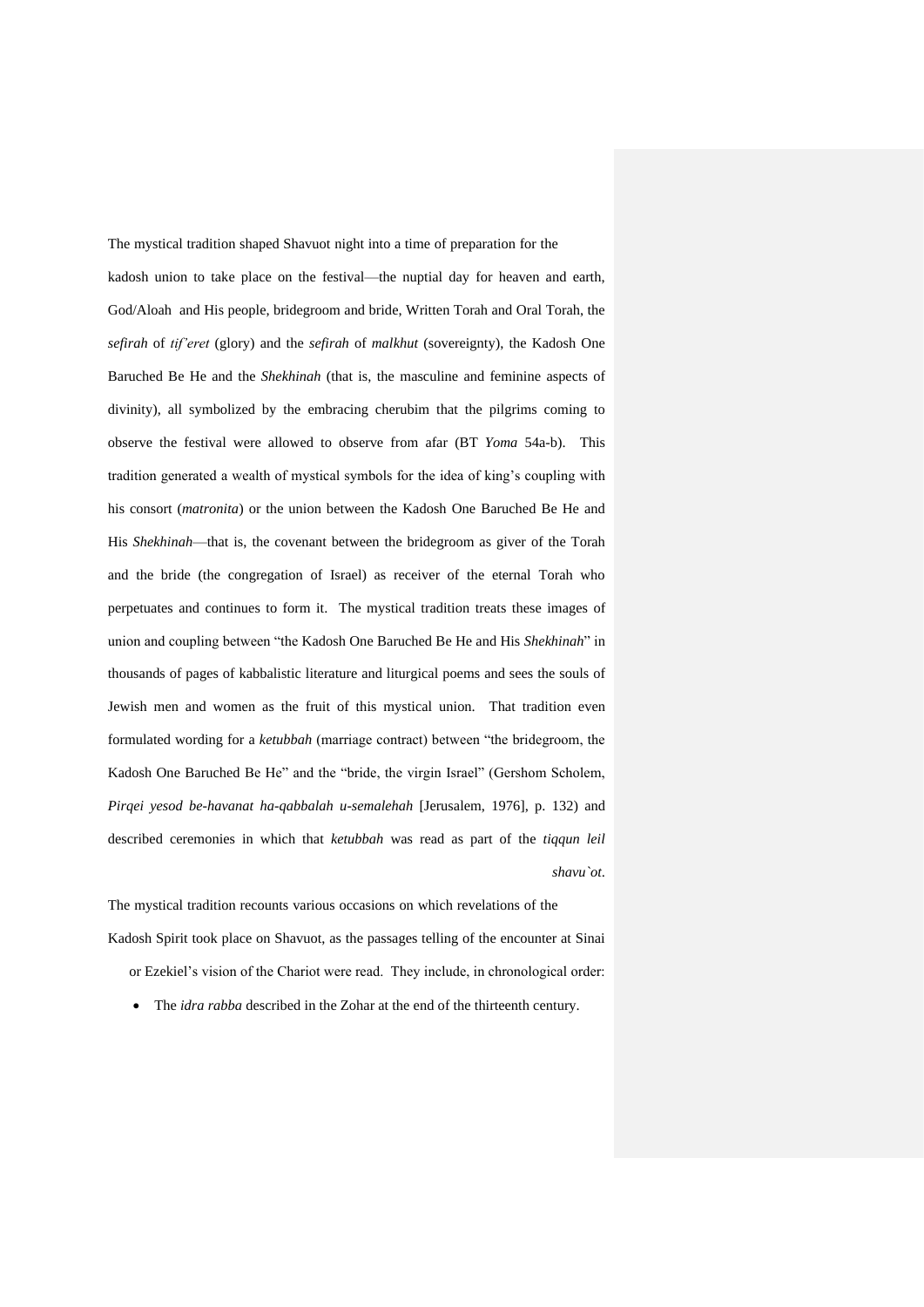- The revelation of the *Shekhinah* / Mishnah in R. Joseph Karo's circle during the first third of the sixteenth century, which culminated in their immigration to the Land of Israel in 1535 and the establishment of the kabbalistic settlement in Safed. These events are described in the introduction to Karo's *Maggid meisharim* and in *Shenei luhot ha-berit* by R. Isaiah Leib Horowitz, known as the kadosh *Shelah*, in the chapter titled "*Masekhet shevu`ot*".
- The Kadosh Spirit's alighting on Nathan of Gaza on Shavuot night 1665. When he lost consciousness, Nathan began to prophesy in bizarre voices that his listeners interpreted to foretell the renewal of the covenant and the ascent to sovereignty of the king messiah Shabbetai Zevi, who would lead his nation to redemption, just as had Moses.

That last episode decisively influenced the growth of the Sabbatean movement during the seventeenth and eighteenth centuries, as detailed in Gershom Scholem's *Shabbetai zevi ve-ha-tenu`ah ha-shabta'it bi-yemei hayyav* (Tel-Aviv, 1967), vol. 1, pp. 177-178) and *Mehqarei shabta'ut* (ed. Yehuda Liebes) (Tel-Aviv, 1992), pp. 310- 320. While there is disagreement over who wrote the account of the vision and some see it as pseudepigraphal, there is no dispute about its link to Nathan's vision on Shavuot, which begins with a sentence that echoes other ceremonies from the Book of Ezekiel:

Now, it was Shavuot night and I was studying with the initiates in my home in Gaza. After midnight, I heard a voice from behind the ark curtain speaking to me [and saying]: Arise, and go to the outer courtyard, and I will speak with you there. My heart was stirred, and I went out to the courtyard, where I saw a man wearing a linen tunic; his appearance was that of a very awesome angel of God/Aloah and he said to me… (id., p. 310).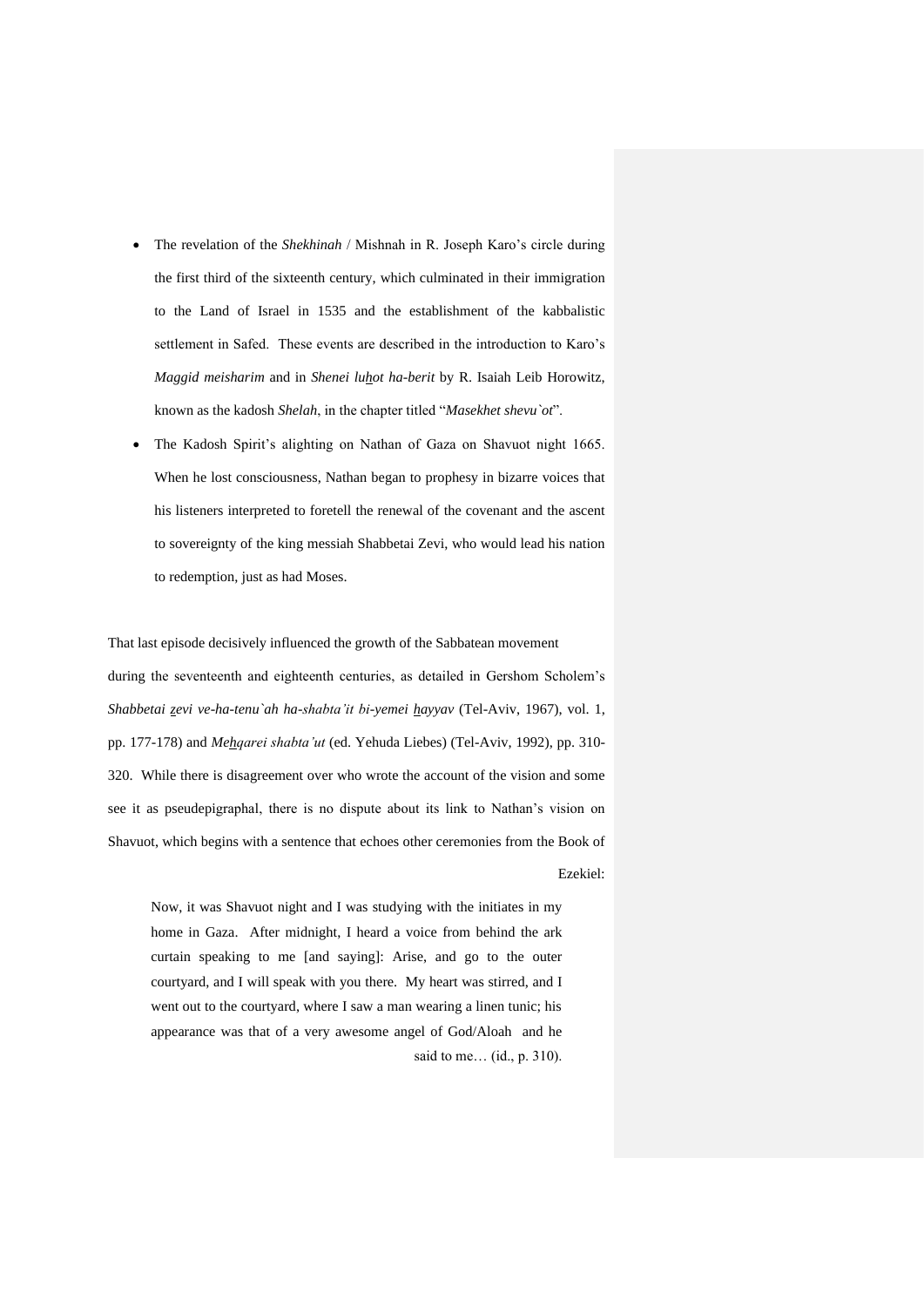Another appearance of the Kadosh Spirit during the month of Sivan (the third month) took place in Italy, at the end of the first third of the eighteenth century, among the followers of R. Moses Hayyim Luzzatto. On that occasion, which was influenced by R. Joseph Karo's Shavuot-night vision, an angel-*maggid* appeared to Luzzatto and dictated heavenly Torah to him in a book titled *Zohar teniyya* ("Second *Zohar*") or *Adir ba-marom*. Luzzatto describes the beginning of the revelation as follows:

On the new moon of Sivan 5487 (1727), while I was performing a certain unification ritual, I nodded off and when I awoke, I heard a voice saying: "I have come down to reveal hidden secrets of the Kadosh King." I arose shaking a bit, but then gained my strength, but the voice did not cease, and told the mystery that it told…. Thereafter, on a certain day, it revealed to me that it was a *maggid* sent from heaven…and that while I did not see it, I would hear its voice speaking from my mouth (*Iggerot moshe hayyim luzato u-venei doro*, ed. Simon Ginsburg [Tel-Aviv 1937], p. 39).

Luzzatto here describes not only his own angel-*maggid* but also R. Joseph Karo's angel-*maggid*, which appeared on Shavuot night as well, and his account seems to

echo in that of the wondrous man in Agnon's Shavuot-night vision quoted earlier.

The mystical innovation in the kabbalistic tradition is that the unification takes place between, on the one hand, God/Aloah , the One Who establishes the eternal covenant, the Kadosh One Baruched Be He, the *sefirah* of *tif'eret* (glory/Kavod) and the Written Torah, and, on the other hand, the *Shekhinah*, the community of Israel, the party entering into the covenant, the *sefirah* of *malkhut* (sovereignty), and the Oral Torah. The kabbalists who participated in covenant-renewal rituals called "*tiqqun leil shavu`ot*" or "*yihud qudsha berikh hu u-shekhinteih*" (unification of the Kadosh One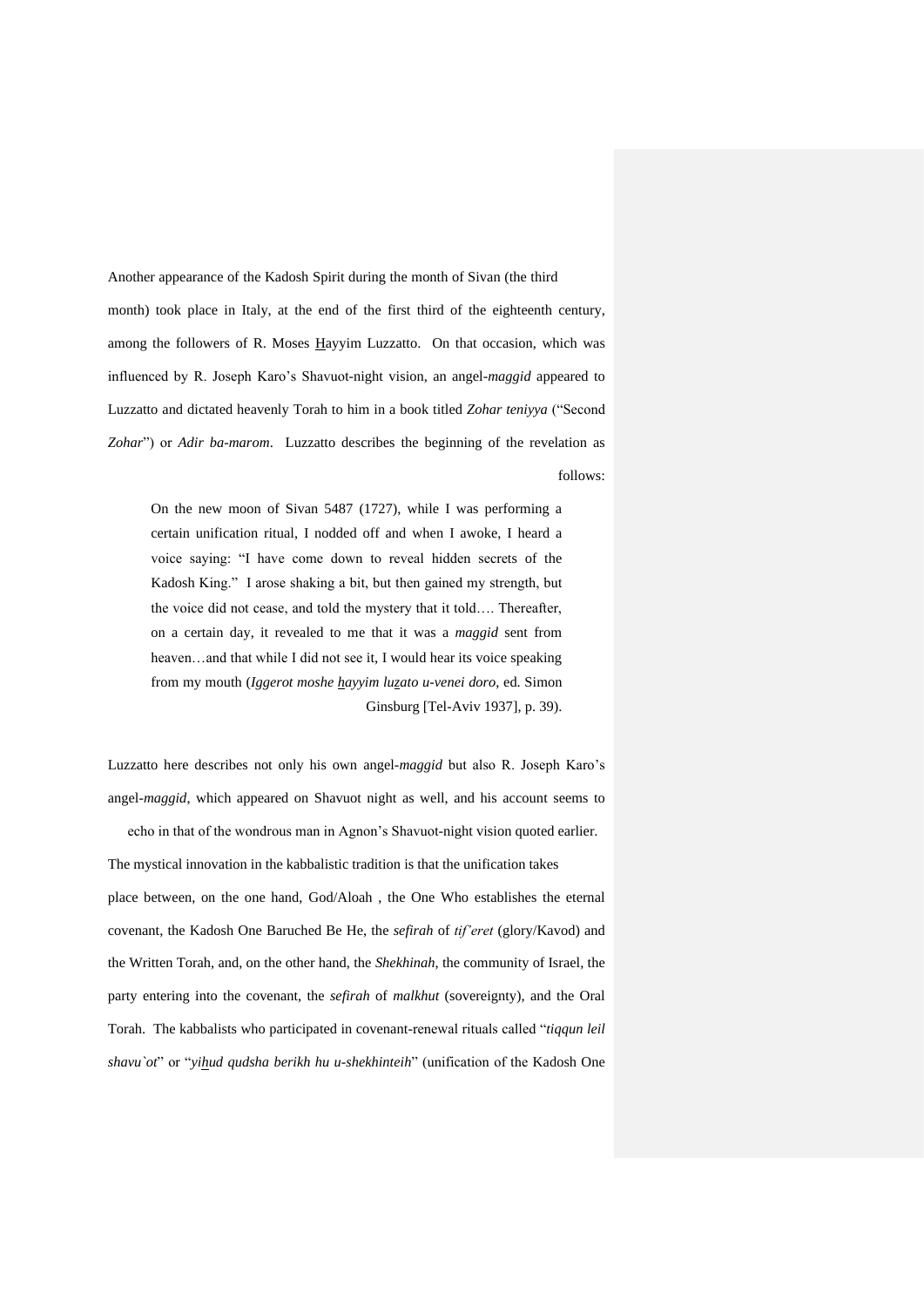Baruched Be He and His *Shekhinah*) experienced, from time to time, a renewal of the covenant in the form of a divine voice speaking in the spirit of such persons as the author of the *Zohar*, R. Joseph Karo, Nathan of Gaza, Moses Hayyim Luzzatto, or S. Y. Agnon. Some of them identified with Moses and internalized his image (the author of the *Zohar*, Karo, Luzzatto, the Seer of Lublin), while others identified with other written traditions (Malkho, Nathan, Agnon); but in all cases, the divine revelation is preceded by a written tradition, which undergoes transformation and reincarnation in the spirit of the person who experiences the new vision in his mind's ear, "seeing the voices."

As a practical matter, it was the reading of the biblical text that triggered these episodes. The text describes the entry into the covenant at Sinai, before the building of the Tabernacle, and its renewal in Ezekiel's vision, in the course of the destruction of the First Temple, and it was read loudly in kabbalistic circles during the *tiqqun leil shavu`ot*. That reading prompted a mystical awakening in which the voice of the *Shekhinah* was heard as a voice speaking from above the cover atop the tablets of the covenant or a voice calling for a return to the Land of Israel as it spoke from the mouth of the person reading from Scripture in the Zoharic tradition about the mystical nuptials. The *Shekhinah* is described as an angel oscillating between male and female, in a manner resembling the accounts of the cherubim and kadosh beasts as bisexual entities in the visions of Ezekiel and of R. Joseph Karo. The voice of the angel-*maggid* therefore is sometimes heard as a *qol midabber* (addressing voice), as in the verse (Num. 7:89) "When Moses went into the Tent of Meeting to speak with Him, he would hear the Voice addressing him from above the cover that was on top of the Ark of the Pact between the two cherubim; thus He spoke to him"; at other times, it is heard as the voice of the exiled daughter of Zion; and at still other times as a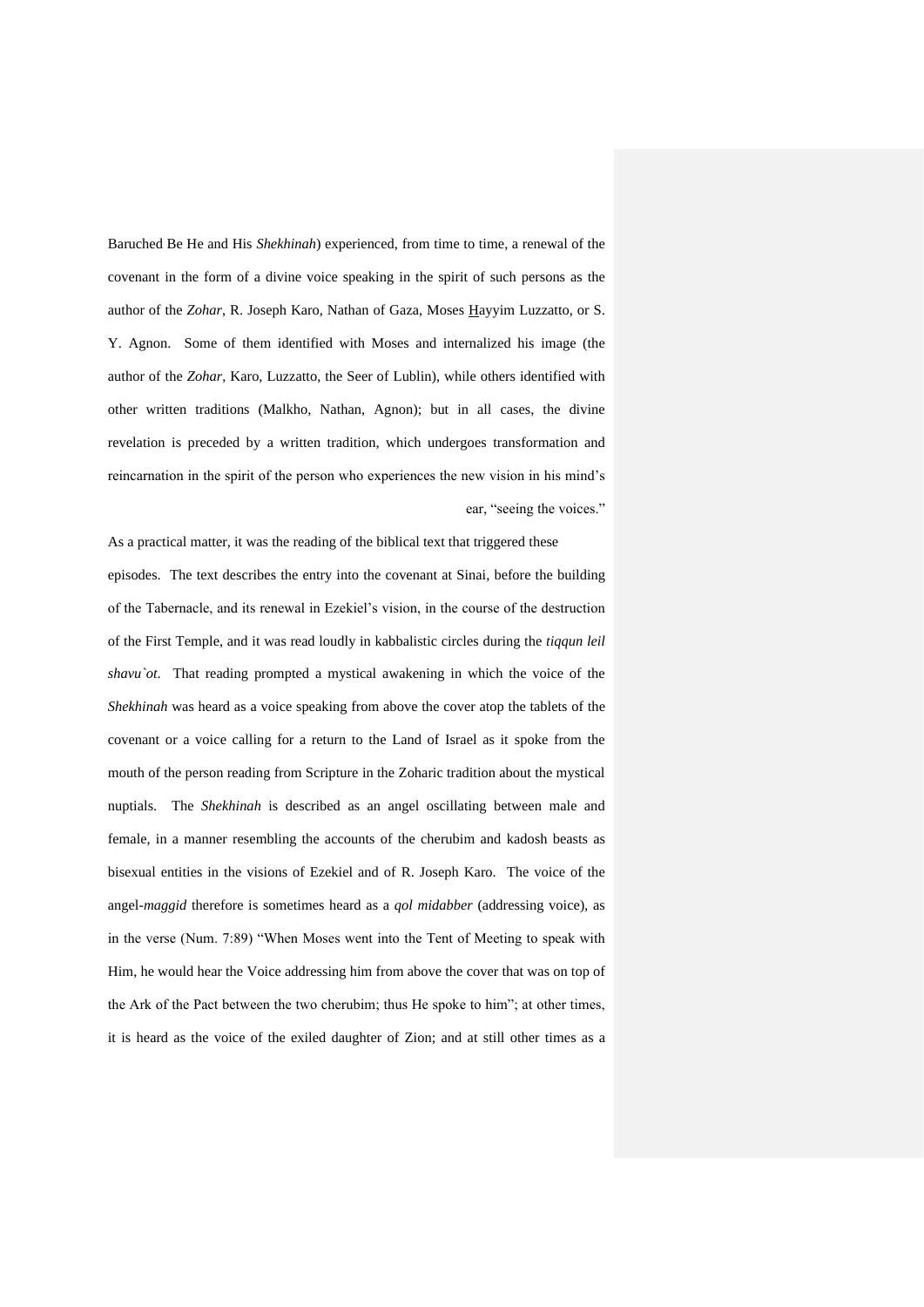voice described in terms of "Hark! My beloved knocks" (Song 5:2) or "Who announce[s] what is true [*maggid meisharim*]" (Isa. 45:19). As noted, an event involving renewal of the covenant was experienced by R. Joseph Karo, the author of *Maggid meisharim*, in Adrianopolis on Shavuot night 1533 and led him and his colleagues to immigrate to the Land of Israel in 1535 and establish the community of kabbalists in Safed. The Safed community, which devoted its time to hastening the redemption and uniting the *Shekhinah* with the Kadosh One Baruched Be He so as to renew the covenant at Sinai, spread kabbalistic-messianic awareness throughout the Jewish world and contributed decisively to fostering the yearning for Zion and the return to the Land of Israel.

R. Simeon bar Yohai's final words in the *Zohar*, uttered as he dies, are "There the Lord/YaHuWaH ordained Berachah, everlasting life" (Ps. 133:3), a sentence linked to the eternal promise warranted to those who walk in the paths of righteousness, as declared by Jeremiah, the priest-prophet and advocate of justice: "Then only will I let you dwell in this place, in the land that I gave to your fathers for all time" (Jer. 7:7). Bound up with these words are the array of ideas related to Shavuot discussed above: the eternal covenant or oath related to the eternity of the divine promise and dependent on maintaining the eternal cycles of justice associated with the sacred fixed times and with the seven-based cycles of rest that have gone on from Sinai to this very day of Shavuot. These are sacred biblical cycles of memory, knowledge, justice and truth, cycles of the covenant and the Berachah in their varied manifestations over the course of history and in the pages of books. The verse in Jeremiah just quoted ends with the words "for all time" (*ad olam*), and "*Ad olam*" ("Forevermore") is the title of the story with which S. Y. Agnon ends the volume of his works entitled *Ha-esh ve-ha-ezim*. In the final pages of the volume, Agnon